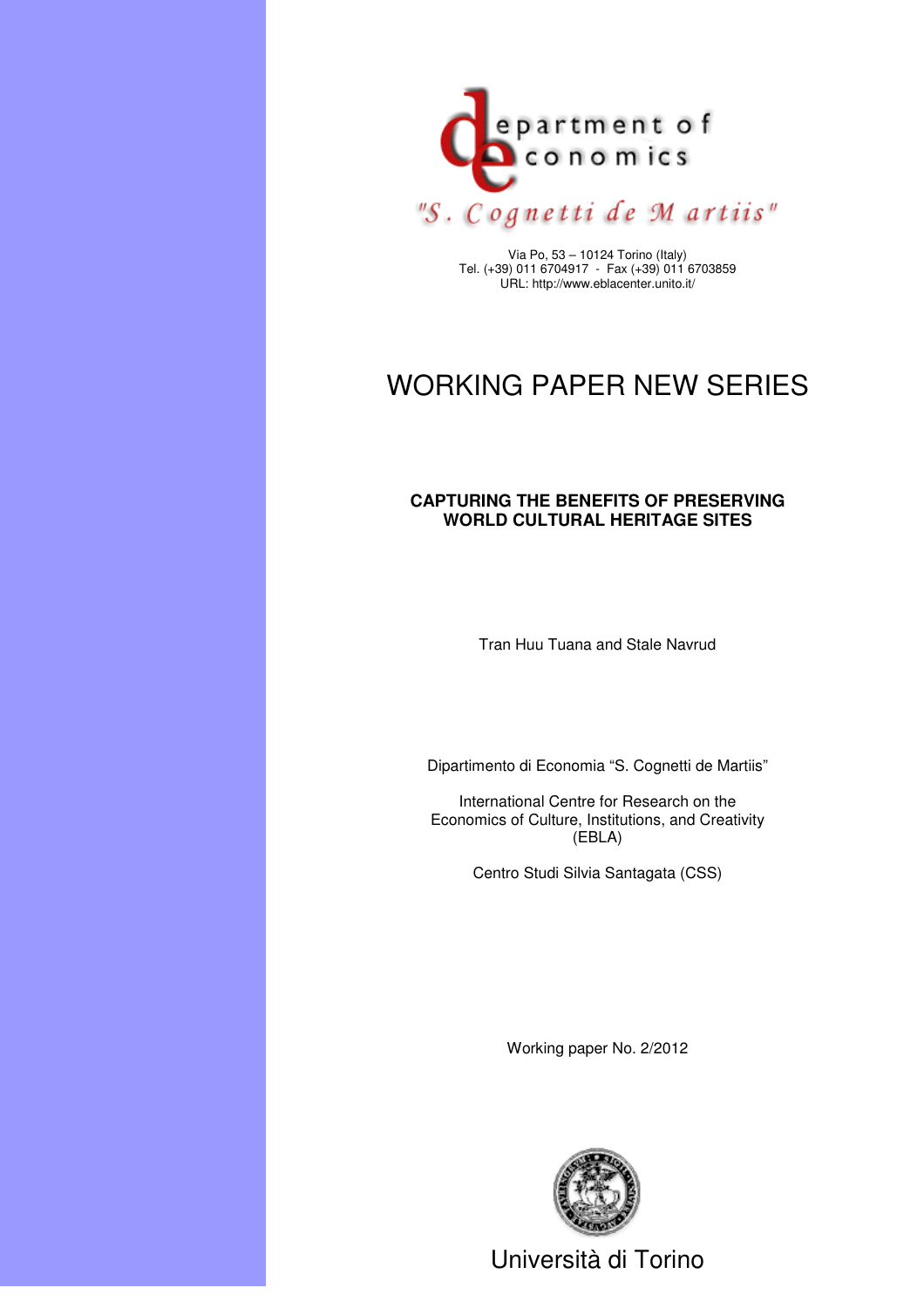#### *To be presented at the International Workshop on*

 *UNESCO World Heritage Economic and Policy issues, Turin, 24-25 January 2012* 

## **Capturing the Benefits of Preserving World Cultural Heritage Sites<sup>1</sup>**

Tran Huu Tuan<sup>a</sup> and Stale Navrud<sup>b</sup>

<sup>a</sup> College of Economics, Hue University, Vietnam.

 $\Delta$  Department of Economics and Resource Management, Norwegian University of Life Sciences.

e-mail: stale.navrud@umb.no

 $\overline{a}$ 

## **Abstract**

There is an increasing body of contingent valuation (CV) studies applied to cultural heritage sites. These CV studies assess the social benefits of cultural resources, but few provide advice on the policy use of the results and the ways these benefits could be captured and used to improve the condition of the sites. This study attempts to do exactly this by conducting a CV survey of a preservation program for a World Heritage site (WHS), My Son in Vietnam, and then use the estimated benefits for visitors to develop a optimal entrance fee scheme that maximize revenues for the site. The adoption of this optimal price regime would both increase revenues and reduce congestion at the site. We also perform a cost-benefit analysis of the preservation project, and show how the outcome can be used to justify investments in preservation of. this WHS

<sup>&</sup>lt;sup>1</sup> This paper is a slightly revised version of Tran Huu Tuan and S. Navrud 2008: Capturing the Benefits of Preserving Cultural Heritage. *Journal of Cultural Heritage* 9(3); 326-337.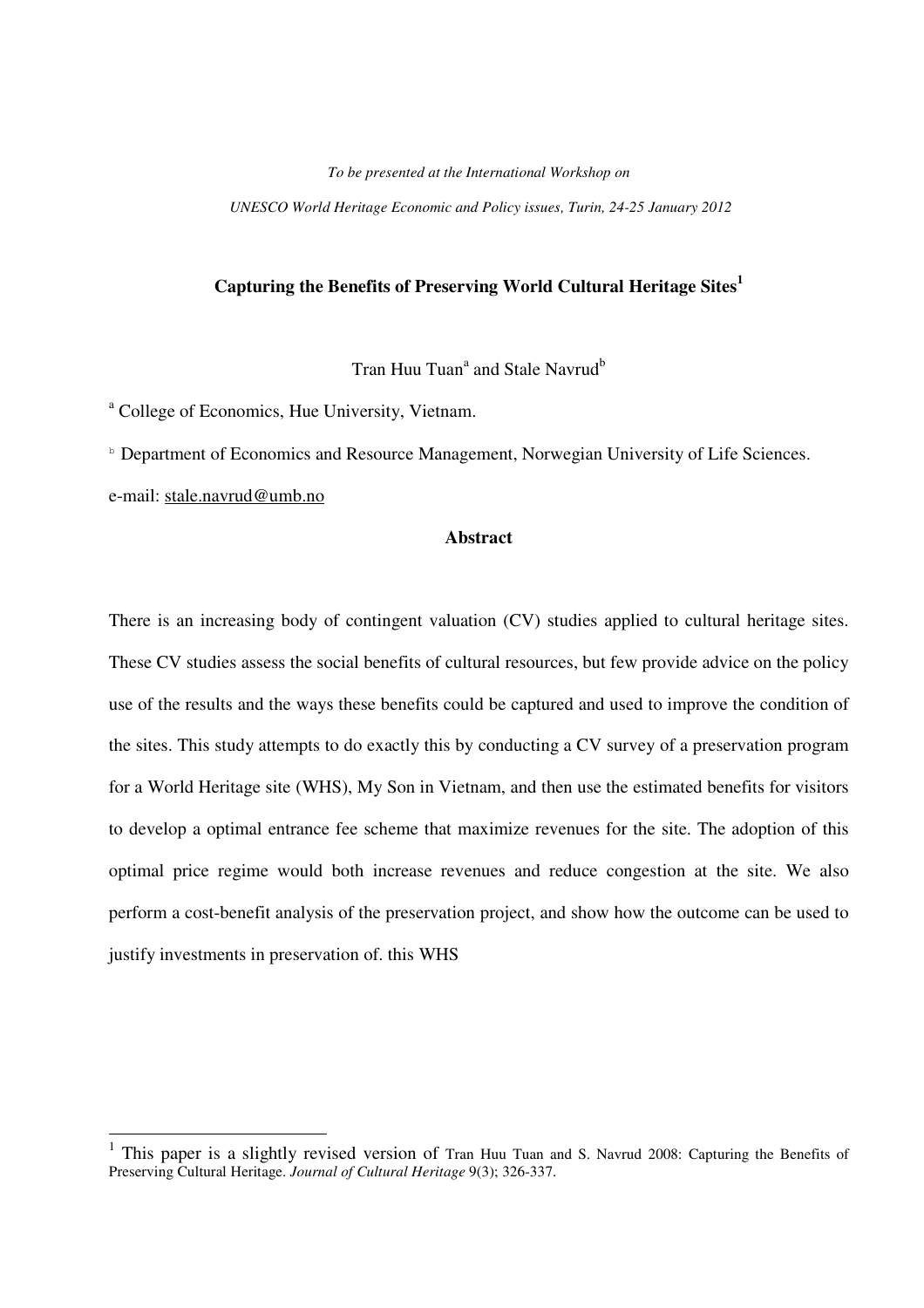**Keywords**: contingent valuation method/ cost-benefit analysis/ cultural heritage/ optimal entrance fee/ revenue collection/ willingness-to-pay.

## **1. Introduction**

The economic benefits accruing from the preservation of a world cultural heritage are primarily received by visitors and non-visitors. Visitors are willing to pay to access the site. They could hold both use and non-use values, and the contingent valuation (CV) survey can take place on the site. Non-visitors do not visit the site (at the time of the survey) but presumably benefit from knowing that the cultural heritage is being preserved. Some of these non-visitors may have no intention or desire to visit the site, but others may have previously visited or plan to visit it in the future. This means that off-site respondents do not hold existence values alone, see [2].

CV has been widely used to estimate the economic benefits of cultural heritage. CV is a direct stated preference (SP) method where respondents are asked their willingness to pay (WTP) for the benefits received, or their willingness to accept (WTA) compensation for their loss. Theoretically, the CV is based on welfare economics and assumes that stated WTP amounts are related to respondents' underlying preferences. Furthermore, CV (and its derivatives like choice modeling (CM)) is the only valuation technique that can capture non-use values. Application of the CV method to cultural heritage goods is well suited because respondents accept the idea of public provision of these goods (Navrud and Ready 2002). This makes it an obvious choice for valuing cultural heritage goods. The use of CV is given some endorsement by the findings of the NOAA panel of experts (i.e. Arrow et al. 1993), and is widely used in both developed and developing countries (Whittington 1998; FAO 2000; Mourato and Mazzanti 2002; Tuan and Navrud 2007).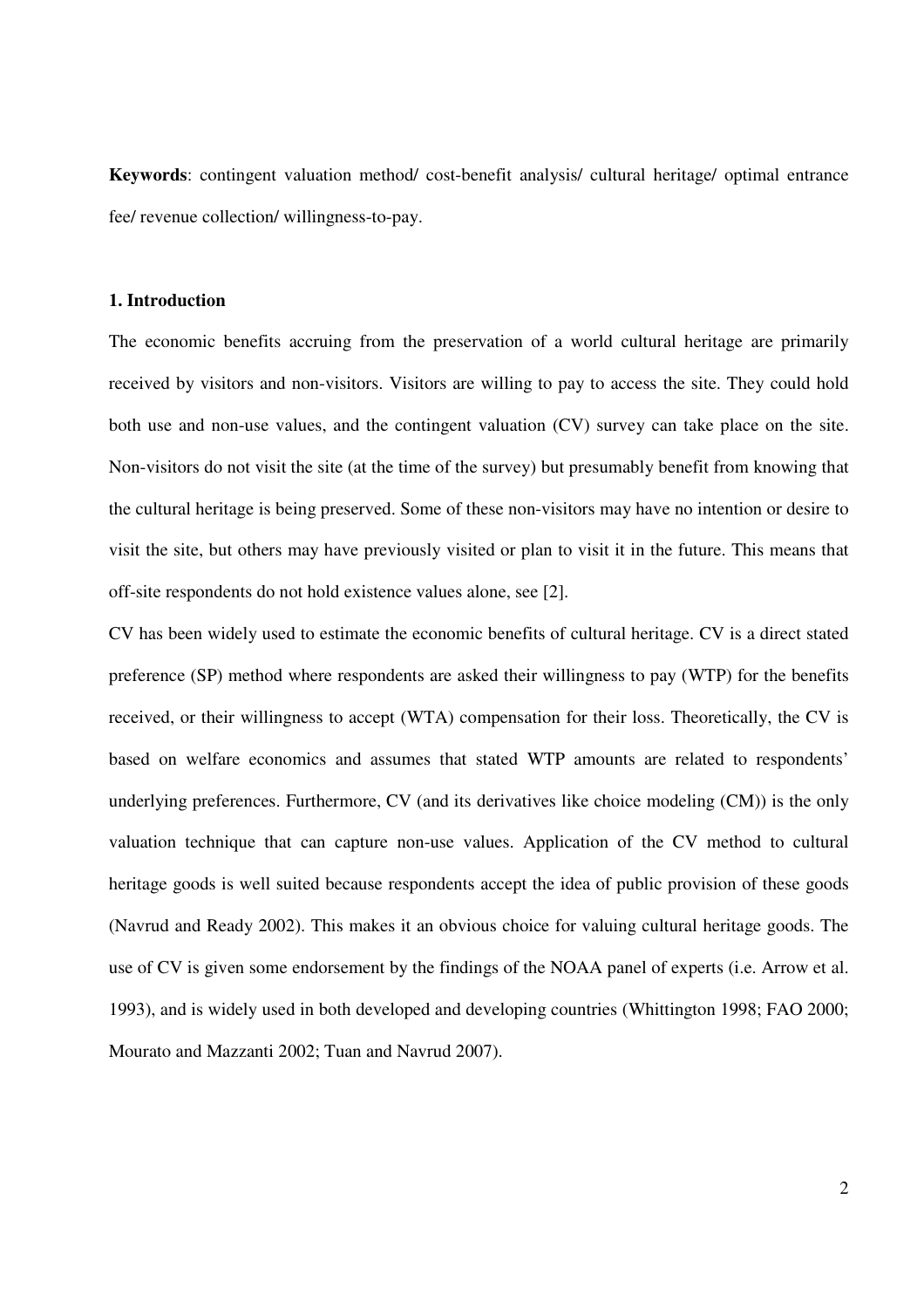This study uses the CV method to estimate the economic benefits of preservation of the My Son World Heritage site (WHS) in Vietnam, and to show how these benefits can be captured and used to justify further investments in preservation of this site.

The study focuses on measuring the economic benefits accruing to (i) foreign visitors to My Son; (ii) Vietnamese visitors to My Son; (iii) Vietnamese visitors that visit the area but do not visit My Son during their current trip; and (iv) local residents. By estimating the benefits to all these groups, we are better able to construct policies that can capture all benefits to cultural heritage sites. In addition, we assess optimal entrance fees for visitors that maximize revenues to the site. We also test whether the preservation project for My Son pass a benefit-cost test, by comparing the aggregated benefits with the social costs over time of the project.

This study is of obvious interest as the estimation of the economic value of cultural heritage conservation has increasingly been recognized as a useful tool for policy-making (Mourato and Mazzanti 2002; Navrud and Ready 2002; Eftec 2005). There is also an increasing demand from the national Ministries of Finance to document the social benefits of conservation in order to justify the budgeted costs.of the projects. Using the CV method, we can estimate the economic benefits derived from both use and non-use value values accrued to My Son. Estimating and expressing in monetary terms the economic benefits of the My Son preservation project is important because these benefits will be used in cost benefit analysis (CBA) of preservation efforts, and shed light on the magnitude of these benefits in terms of households` WTP to preserve and restore the site. The study can also be very useful in informing decisions of designing pricing strategies (i.e. entrance fee) for the cultural destination of the My Son. Working out the demand for cultural assets, and particularly the price elasticities of the demand for this site with different visitor groups can help policy-makers to design a pricing policy that would regulate visitor flows and maximize visitor revenue for this cultural heritage site.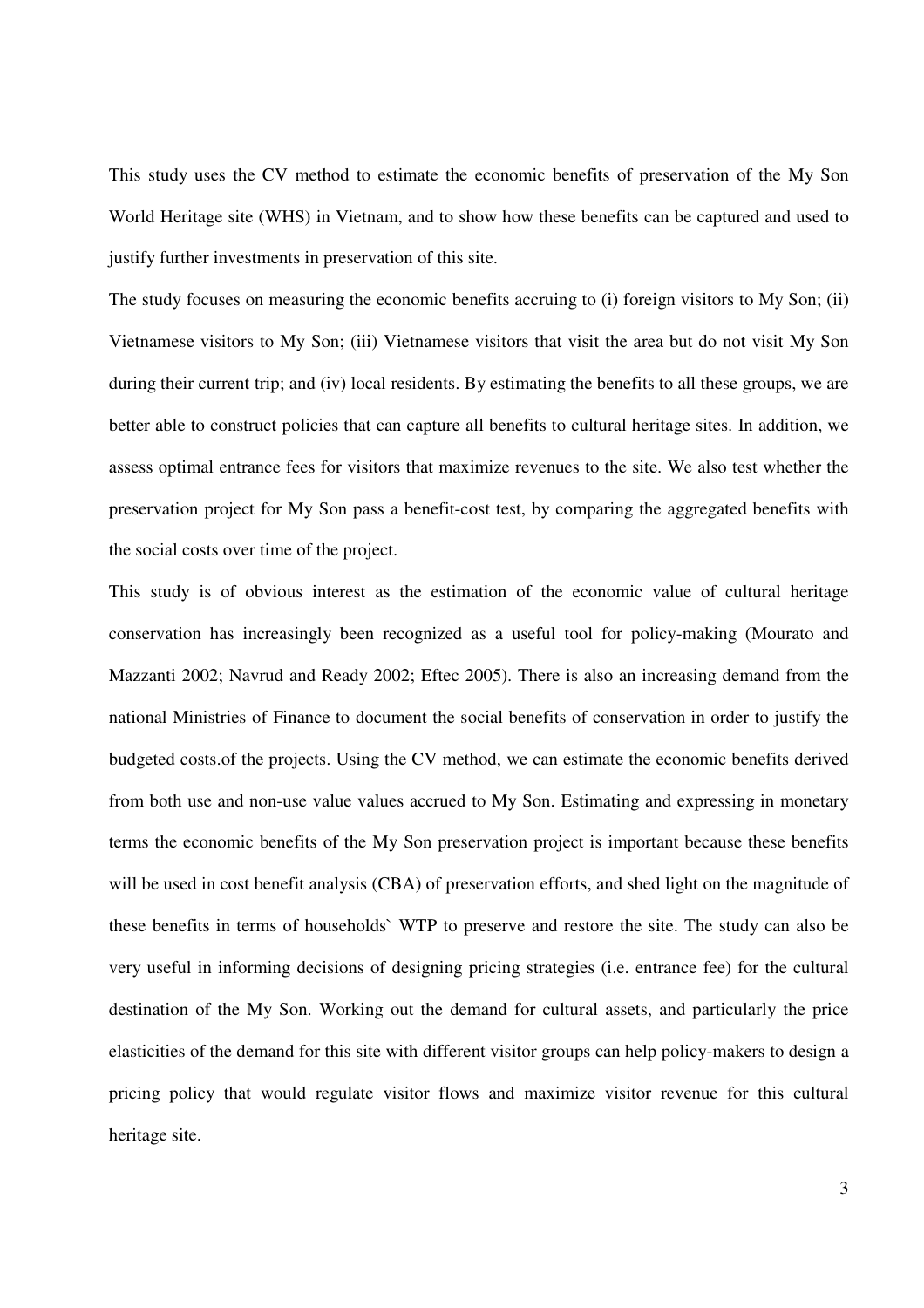The rest of this paper is structured as follows. Section 2 describes literature review, theoretical framework, study site, survey and the design of the CV questionnaire. Section 3 presents socioeconomic characteristics of respondents, respondents' knowledge and attitudes, WTP estimates, the WTP's determinants and aggregate WTP estimates of the benefits. Section 4 assesses optimal entrance fees that maximize revenues from visitors, and performs cost-benefit analysis of the preservation project. Section 5 concludes the study with a discussion of opportunities for future research in this area.

## **2. Methodology**

## *2.1 CV in cultural heritage valuation*

Non-market valuation methods such as CV, CM, Travel Cost Method (TCM), and the Hedonic Pricing Method (HPM) have been used in valuation studies of cultural resources. SP methods known as CV and CM are considered to be the best techniques to estimate the total economic value of cultural resources that are not traded in the market (Mourato and Mazzanti 2002), and which have large non-use values. CV and CM are to some extent complements. CV is used to estimate people's WTP for a certain scenario or project, while the CM method is used to estimate people's marginal WTP for certain attributes of the same scenario or project. The CM method is believed to have an advantage in terms of minimizing strategic behaviour since it encourages the respondents to concentrate on the trade-offs between characteristics of a good or program, as opposed to simply stating whether they are 'for' or 'against' a program in a CV survey (Adamowicz et al. 1998). Possible difficulties associated with CM include respondent fatigue, annoyance (if the respondent dislikes all of the possible alternatives), and the decision to ignore one of the attributes if the levels of the attribute lacks credibility (FAO 2000). The most common method used for valuing cultural goods has been CV (see Navrud and Ready 2002; Noonan 2003; Eftec 2005), but in recent years the number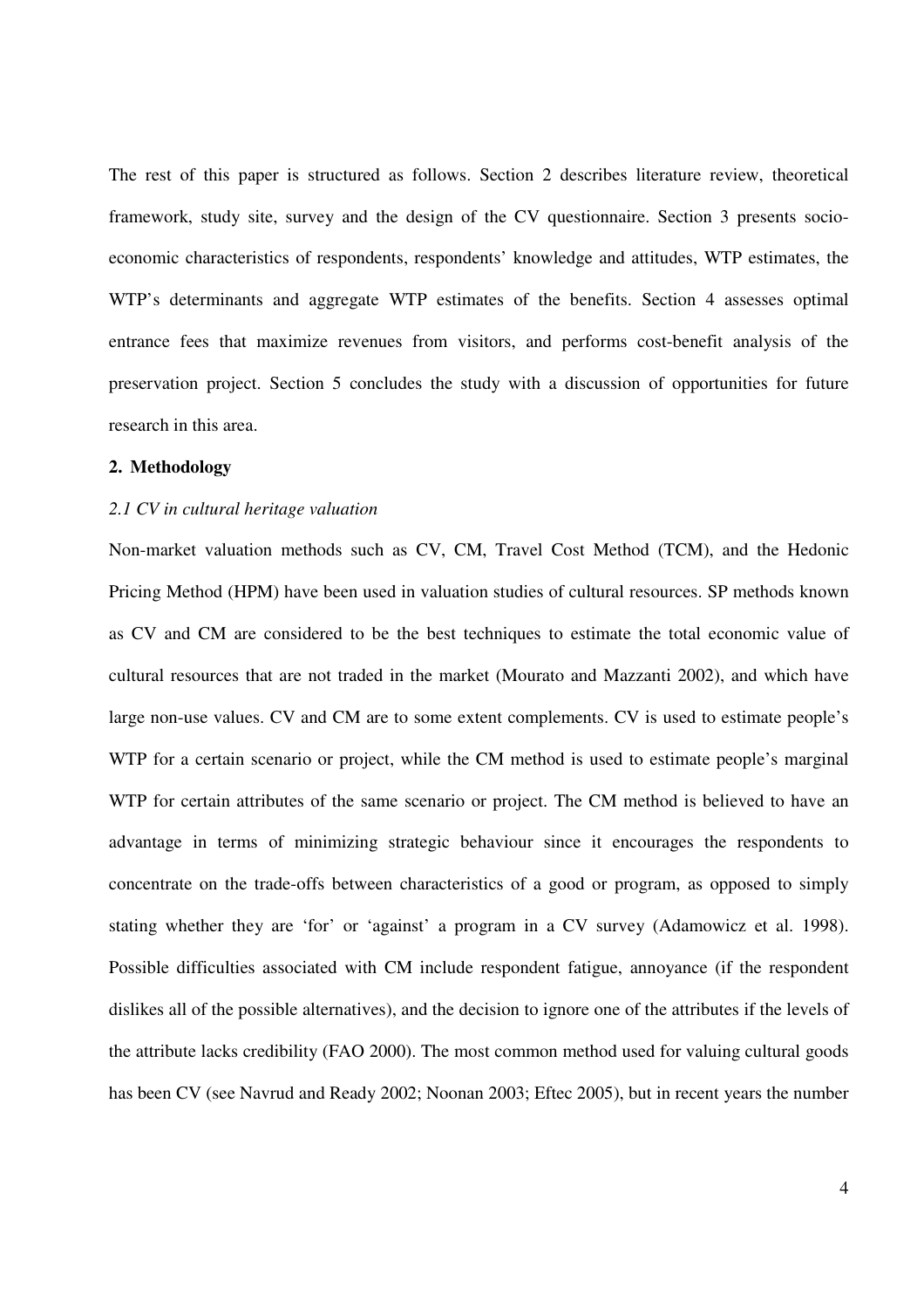of CM studies applied to cultural resources has increased (e.g. Morey et al. 2002; Edward and Kathleen Greer 2003; Mazzanti 2003; Apostolakis and Jaffry 2005; Tuan and Navrud 2007<sup>2</sup>).

Compared to SP methods such as CV or CM, Revealed Preference (RP) methods like TCM and HPM have not been widely used in valuation of cultural resources. Some studies used TCM to value cultural goods can be found in the literature (e.g. David 1994; Forrest et al. 2000; Bedate et al. 2004; Poor and Jamie 2004; Alberini and Longo 2006). The only application of HPM to estimate economic benefits of cultural heritages is Ruijgrok (2006).

In the literature of CV studies on cultural heritage valuation, there are some studies measuring benefits of cultural heritage derived from visitors, e.g. [21, 23, 25, 38, 37, 5, 18, 20, 1]. Other studies value the benefits of cultural heritage derived from non-visitors, see [13, 29, 21, 24, 19, 36, 28, Seenprachawong 2006]. These studies show that substantial benefits of cultural heritage accrue to both visitors and non-visitors.

While there are some studies measuring the benefits held by visitors and other studies estimating the benefits held by non-visitors, very few attempts have been made to value cultural heritage benefits to both visitors and non-visitors to the same site. Beltran and Rojas [4] performed a CV survey to estimate individuals´ WTP among Mexican citizens, both visitors and non-visitors, for use and preservation of the archaeological sites. The study found that the WTP of the visitors for preservation of the archeological sites was significantly higher than that of non-visitors. In their report to the World Bank on the Fes rehabilitation project, Carson et al. [7] report a CV study of restoring the old city of Fes in order to measure economic benefits that accrue to foreigners visiting Morocco, both those that vist Fes and those that don´t .. They found that visitors and non-visitors to Fes would be willing to pay US\$70 and US\$30, respectively. Sanz et al. [30] estimated the WTP of both visitors

-

 $2$  Tuan and Navrud (2007) apply both CV and CM to estimate the benefits of preserving My Son cultural heritage site (i.e. the same 'good' as in this study), and compare results from these two independent SP methods. The study finds that results of the two methods are very similar which can be interpreted as a test of convergence validity.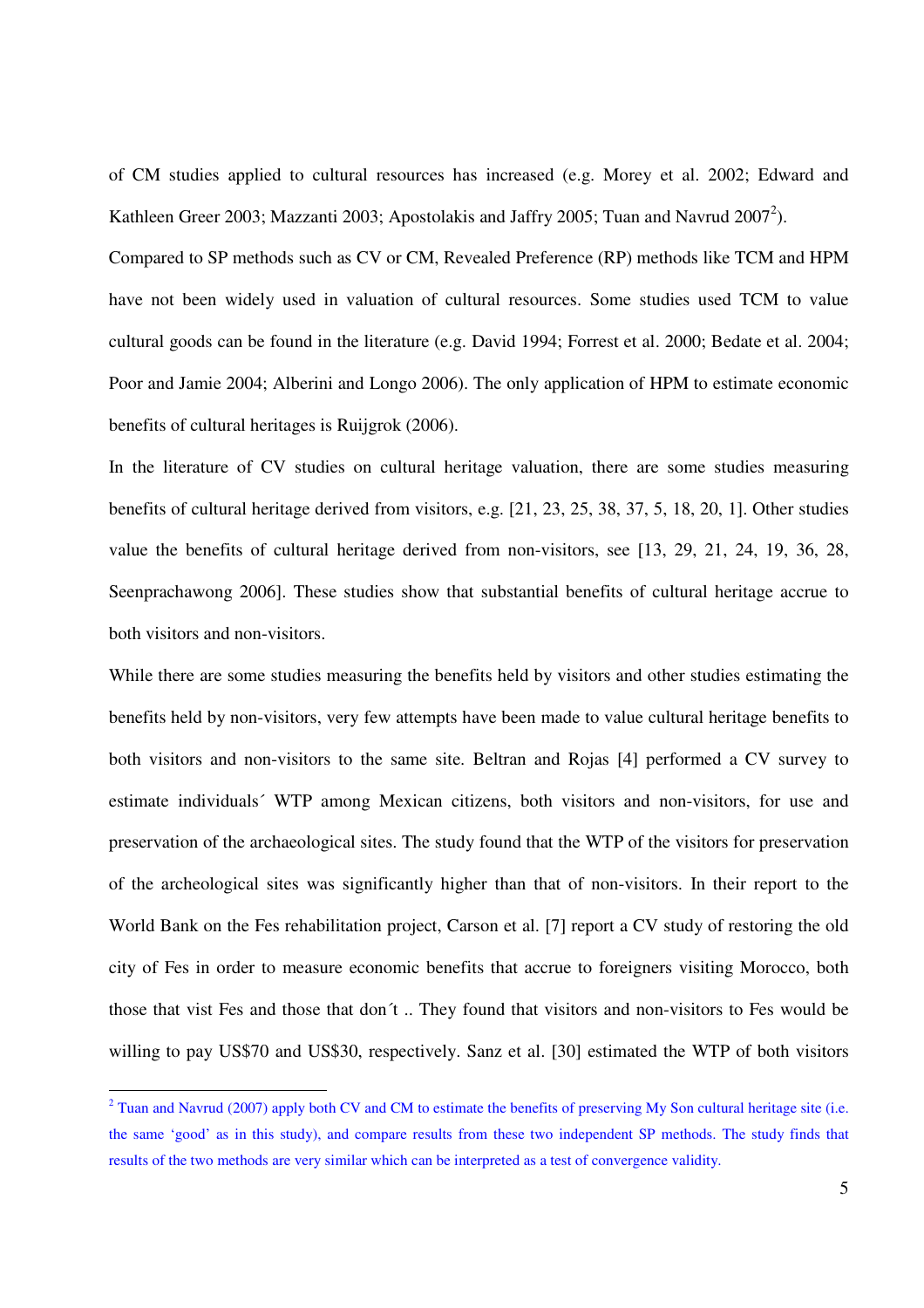and Spanish residents for the national museum of Sculpture in Valladolid, Spain. They found that the mean WTP of both visitors and Spanish citizens was  $\epsilon$ 27 under a conservative scenario with parametric estimation. Ruijgrok [27] estimated recreational and bequest values of the heritage in the Tieler and Culemborgerwaard, the Netherlands. He found that visitors would be willing to pay  $\epsilon$ 1.22 per visit, and non-visitors would be willing to pay  $\epsilon$ 11.88 per year per household.

This study estimates the benefits of preserving My Son cultural heritage that accrue to both visitors and non-visitors. Our study differs from Beltran and Rojas [4], Carson et al. [7], Sanz et al. [30], and Ruijgrok [27] in the way that Beltran and Rojas [4], Sanz et al. [30], and Ruijgrok [27] measure benefits to national residents (Mexican, Spanish, and Dutch), and Carson et al. [7] value benefits to foreign visitors. This study measures benefits to both national residents (Vietnamese) and foreign visitors. Specifically, the study measures the economic benefits accruing to the folllowing affected groups: (i) foreign visitors to My Son; (ii) Vietnamese visitors to My Son; (iii) Vietnamese visitors that visit the area but do not visit My Son during their current trip; and (iv) local residents.

#### *2.2 Theoretical framework*

The CV method [18] was used to elicit the economic benefits of the preservation and improvement of the My Son cultural heritage. The individual's compensating variation for the proposed improvement is given by:

$$
U(Y, Q_0) = U(Y - WTP, Q_1)
$$
\n<sup>(1)</sup>

where *U* represents the indirect utility function of an individual, *Y* is the income level,  $Q_0$  is the current condition of the site,  $Q<sub>I</sub>$  is the improved condition, and WTP is interpreted as the maximum amount that the individual would be willing to pay to secure the improvement.

For empirical estimation, it is common to specify the WTP welfare measure as:

'

$$
WTP_i = X_i\beta + \varepsilon_i \tag{2}
$$

6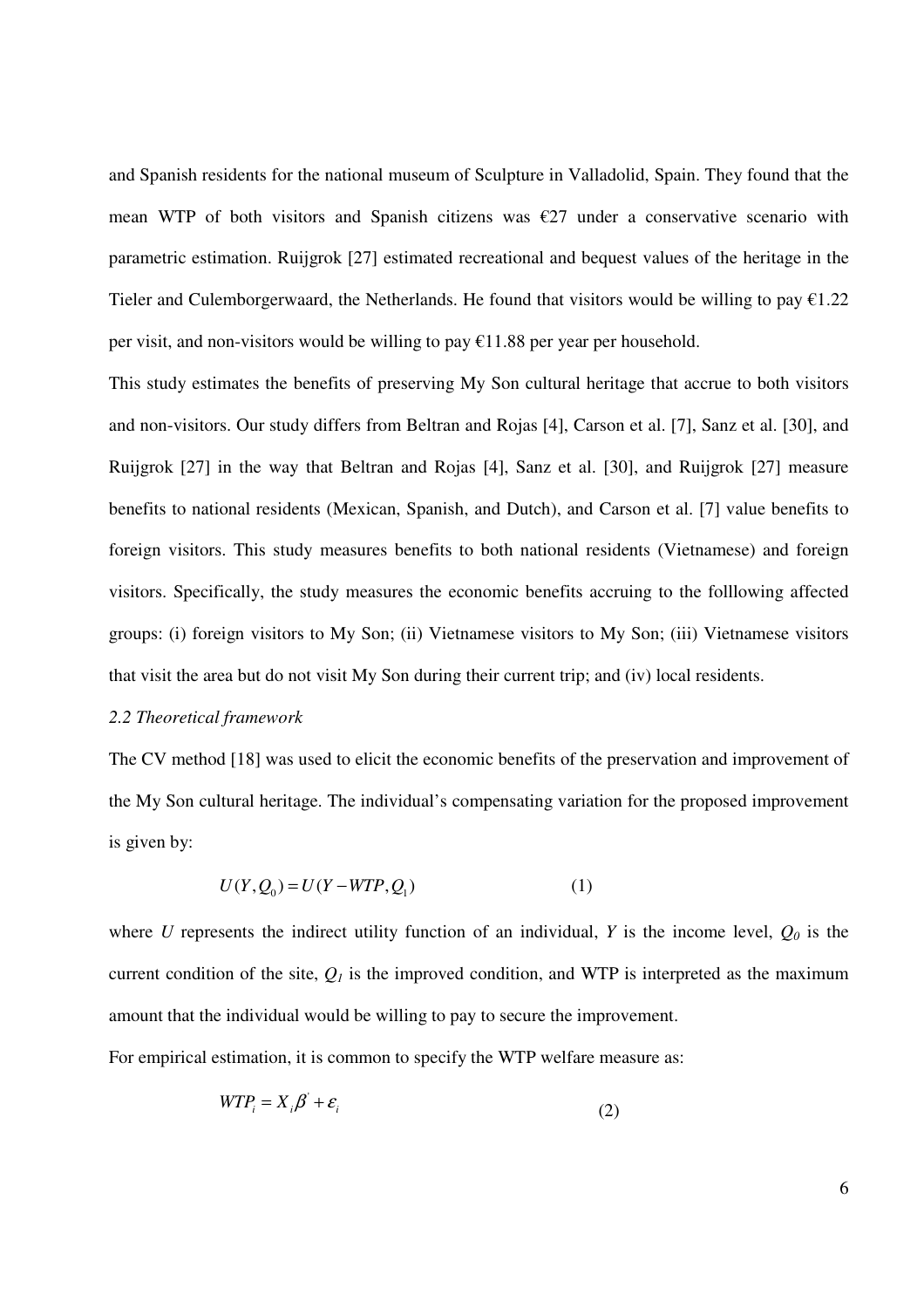where  $X_i$  represents a vector of explanatory variables,  $\beta$  is a vector of parameters, and  $\varepsilon_i$  is the error term reflecting unobserved taste components. The parameters of this equation can be estimated by the maximum likelihood method [6].

The total aggregate WTP estimates depend on both the benefits per person or household and the number of beneficiaries. The populations that accrue benefits from the preservation of My Son are four groups of respondents as mentioned above. The aggregate benefits can be estimated as:

$$
B_{total} = \sum_{j=1}^{4} (n_j \times B_j)
$$
 (3)

where  $j = 1 \ldots 4$  are the four benefiting groups,  $n_j$  is the number of persons or households in group *j*, and  $B_i$  is the mean WTP of group *j*.

For foreign visitors and Vietnamese visitors to My Son, we aggregate using the sample mean WTP of each group multiplied by the corresponding number of visitors in each group. The sample of each group is randomly selected and is assumed to be representative of all visitors of that group to My Son in the year of study.

For Vietnamese visitors visiting the area but not My Son at the time of survey, we aggregate multiplying the sample mean WTP by the number of Vietnamese visitors to major tourist destinations in the vicinity of My Son. We assume that the study sample is representative of all Vietnamese visitors to the area in that year.

The population of local residents is defined as those households living in Quangnam province where My Son is located. We aggregate multiplying the sample mean WTP by the number of households in this province.

The total aggregate WTP is then the sum of the aggregate WTP of the four groups, see equation 3. Note, however, that since a WHS in theory is a global public good, non-visiting households in other parts of Vietnam and other countries worldwide could in theory have a positive WTP for My Son.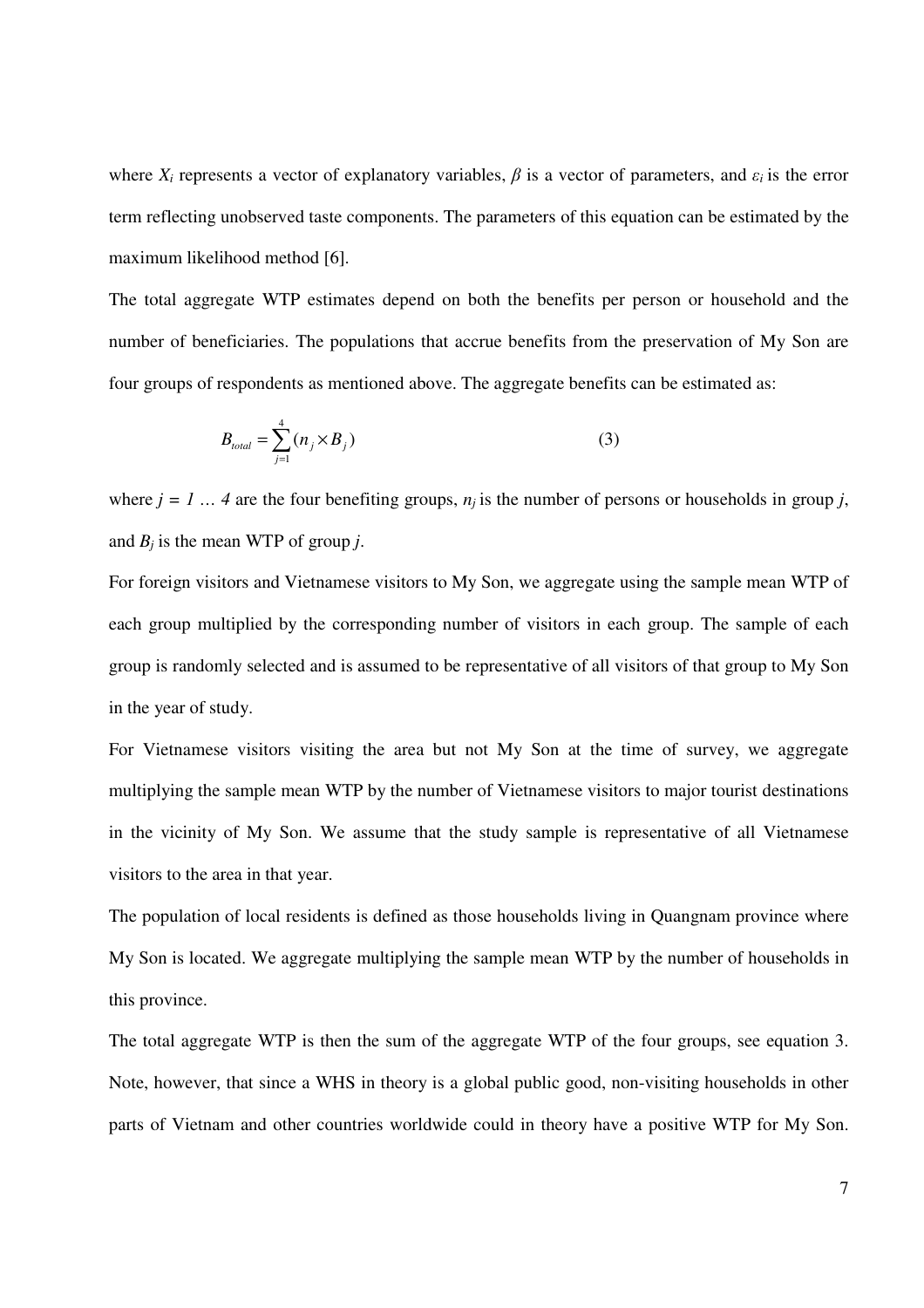However, since the number of substitute sites they could pay for increase with increased distance from My Son, we expect the mean WTP for My Son for this group to be very small or zero.

#### *2.3 Study site and survey*

My Son is located in the Quangnam province in the central Vietnam. This is a large complex of religious temples, which was originally comprised of more than 70 temples. The vestiges of 25 of these temples remain today. In December 1999, UNESCO recognized My Son as a World Cultural Heritage Site. In the period of 1997-2005, the average rate of growth of visitors to My Son is 24.3% per year for foreign visitors and 41.5% per year for Vietnamese visitors; and in 2005 about 117,000 visitors visited My Son [31]. This cultural tourism is important to Vietnam as it helps to improve cultural exchanges and raise the living standards for the local people [35]. In spite of its benefits to society, this cultural heritage site is severely threatened by degradation and loss. There are some natural environmental causes that damage the site such as soil erosion, landslides, floods, and tropical climate. However, human activities including wars; plain neglect and tourism pressures are arguably the main causes of the degradation and destruction [14, 34]. This unique site is now in a state of significant disrepair, and urgently requires conservation efforts.

The surveys were conducted in the summer 2005 with a total of 967 face-to-face interviews. The sample size and location of interviewing for each group of respondents are presented in Table 1.

## [Insert Table 1]

For the Vietnamese tourists to the area, but non-visitors to My Son, interviews were performed in Hue (i.e. the city located 170 km north of My Son) and Hoian (i.e. the town located 35 km east of My Son) as they are two of the largest tourist destinations in the Central of Vietnam (Figure 1). Thus, we used a convenience sample, as it is very costly and difficult to conduct a survey representative of all Vietnamese visitors who do *not* visit My Son at the time of survey. For local residents, we used stratified sampling to get a representative sample of households in Quangnam province [32]. In order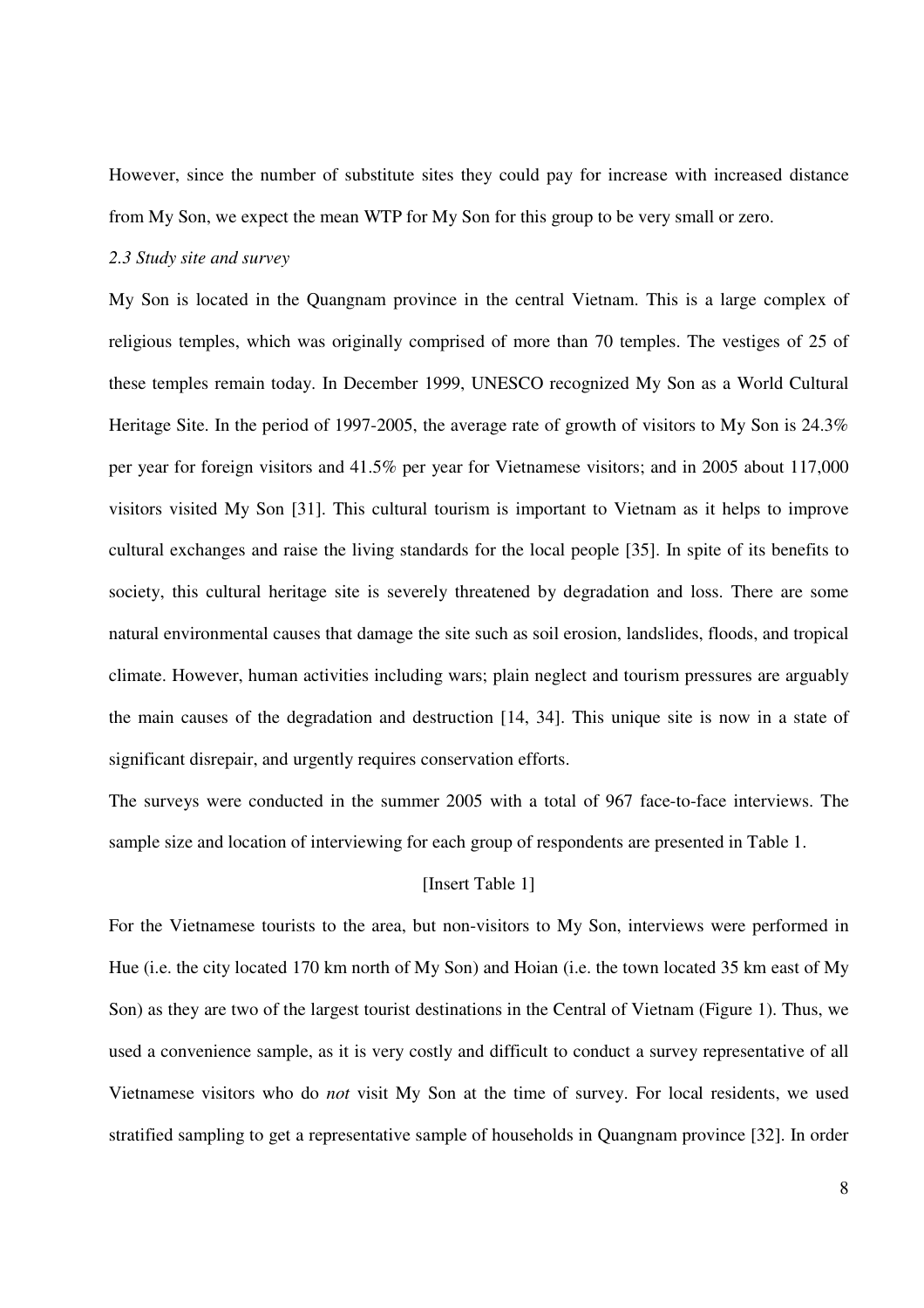to avoid double counting, the Vietnamese visitors sample omitted respondents who lived in Quangnam.

## [Insert Figure 1]

#### *2.4 The CV questionnaire*

Four versions of the CV questionnaire were used in the surveys of the four groups of respondents. All versions of the questionnaire were identical apart from the valuation section. Each questionnaire began with a series of questions designed to obtain information about respondents' perception and attitudes towards My Son. Other questions examined how frequently respondents visited My Son, and how interesting they found the My Son visit to be. Respondents were also asked whether they want to visit My Son some time in the future.

All respondents were presented the My Son preservation scenario which consists of a clear description of My Son through text, maps, and photos. The purpose of this text is to provide each respondent with the same set of information about the characteristics and the current condition of My Son. First the *status quo* scenario is presented, in which the deterioration of the site continues due to insufficient resources for preservation. Then, the proposed preservation plan is presented. The plan will improve the condition of My Son from its current state, and preserve the site for the future. Thus, the impact of the preservation plan on My Son is "the good" the respondents are asked to value.

Two payment vehicles were used. For visitors to My Son (foreign and Vietnamese visitors to My Son), a special fee in terms of an increase in the entrance fee was used. For non-visitors (Vietnamese visitors to the area and local residents), a tax was used. Both these payment vehicles are mandatory, and give respondents the incentive to truthfully state their preferences for preserving My Son (as opposed to voluntary contributions). Since the standard referendum type question would not be a meaningful elicitation method to foreign visitors as they are non-residents, they were asked whether they would still visit My Son if the entrance fee would increase by the stated amount. This way of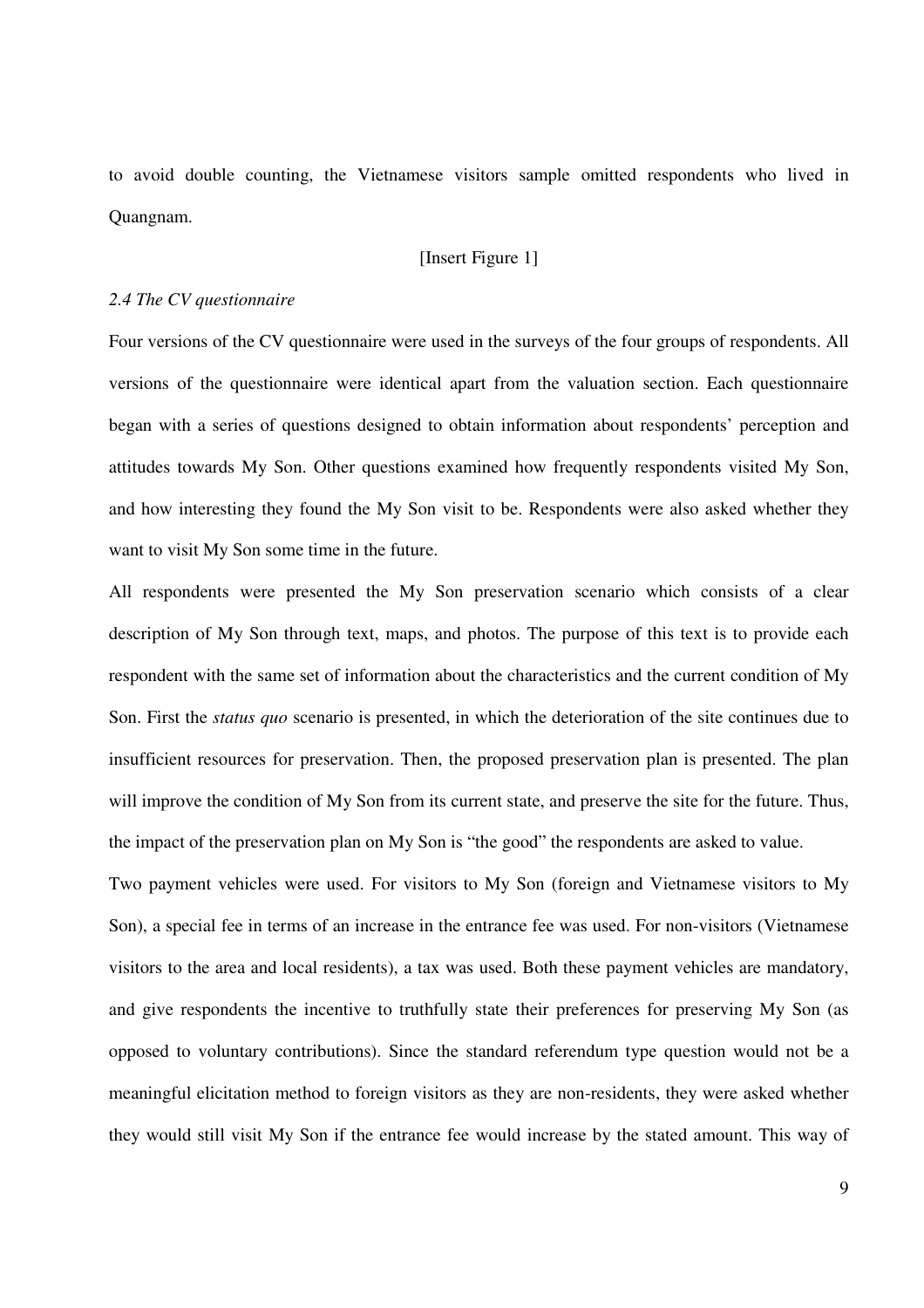asking reminds foreign visitors that they have substitute sites they might go to, and forces them to think whether My Son would still be worth visiting if the entrance fee was increased by such amount. The bid amounts were stated in US\$ with four bid levels of \$1, \$5, \$10, and \$15. For the three Vietnamese groups, the bid amounts were stated in Vietnamese currency, equivalent to \$0.31; \$1.26; \$3.14; and \$6.29.

After the valuation section, debriefing questions were asked in order to identify the motivation underlying respondents' positive WTP or refusal to pay. Socio-economic data such as sex; age; education; employment status; and income were also collected, and subsequently used in the econometric analysis.

## **3. Results and discussions**

#### *3.1 Socio-demographic characteristics, knowledge and attitudes of respondents*

Table 2 describes some socio-demographic characteristics of respondents. It can be noted that fewer females were interviewed in the three visitor groups. This could be explained by the fact that during field interviews, there were some couples where the task of answering questions was delegated to their husbands. Further, the rate of non-participation and incomplete interviews for females is higher than for male respondents.

## [Insert Table 2]

Table 2 shows that the respondents in the three visitor surveys are relatively young, mean annual household income of foreign visitors is much higher than for Vietnamese respondents and the lowest group is local residents. The education level of local residents is also much lower than that of visitors. Across three groups of visitors, about 40% of visitors traveled alone. Because trip costs can be influenced by the number of family members and the payment vehicle was per adult entrance fee, the variable *Alone* was introduced. Since there is no data on these socio-demographic variables in the visitor statistics, we cannot test the representativeness of the visitor samples. For the local residents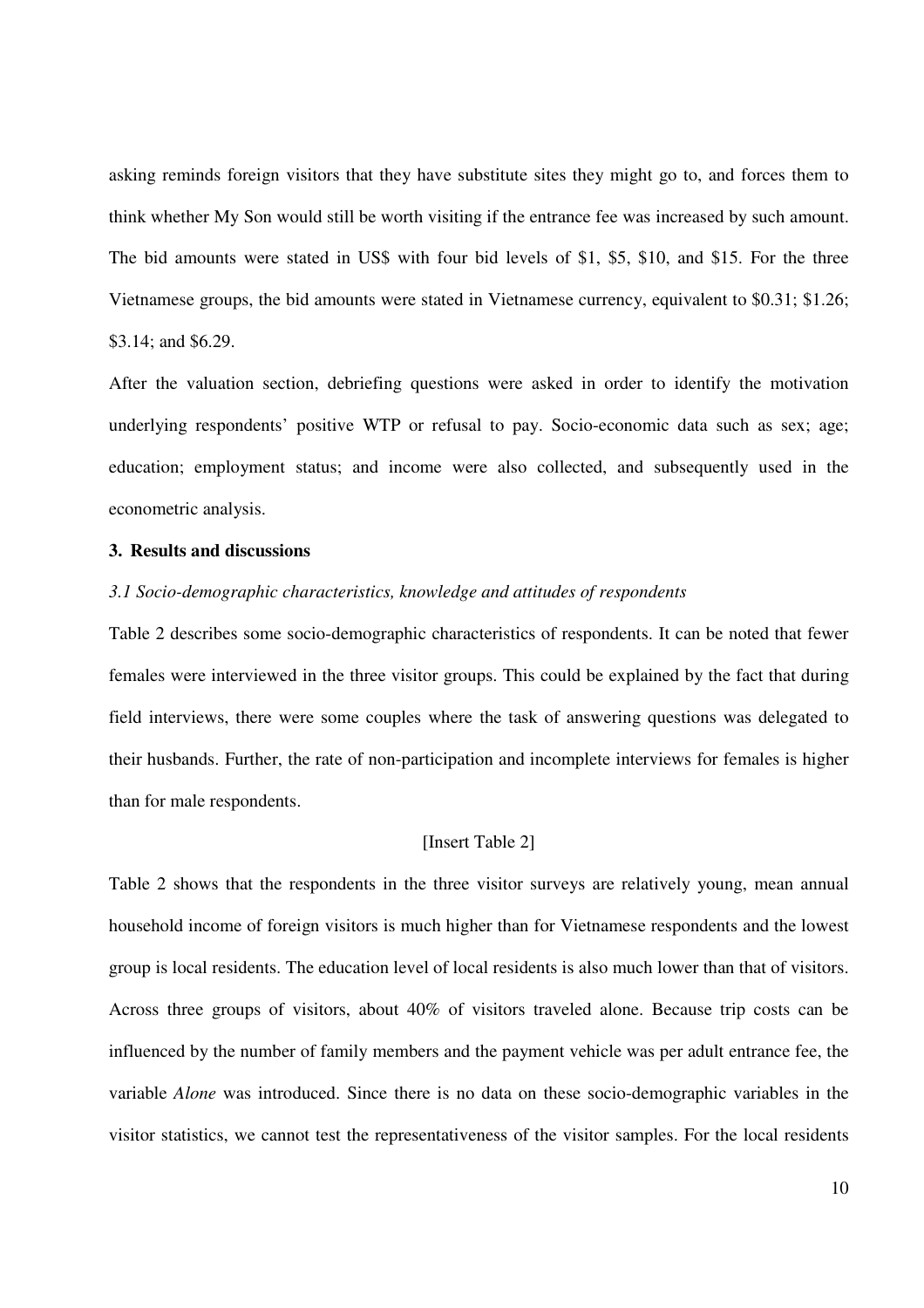we find that variables of the sample such as gender, attending school, unemployment and percentage of surveyed households living in urban areas are not significantly different from the Quangnam province, see Table 3. However, respondents' age is higher, and respondents' income is lower than the average population.

#### [Insert Table 3]

Table 4 shows the mean values and standard deviations of respondents' knowledge and attitudes.

## [Insert Table 4]

Several variables related to the respondents' knowledge and attitudes were assessed. The first variable was respondents´ knowledge of My Son *before* they visited the site (*Know*). Overall, previous knowledge of My Son was very low. For foreign visitors, most respondents knew 'nothing' or 'only a little' about My Son before they visited it. For Vietnamese respondents, most of them knew 'only a little' or a 'fair amount' about My Son.

The second variable was the respondent's views of the importance of preserving WHSs in Vietnam (*Importance*). Across the four groups of respondents, about 60-70% thought that preserving the WHSs in Vietnam was important. It is interesting to observe that local residents consider the preservation of WHSs in Vietnam less important than foreign visitors, i.e. 60% and 67%, respectively. One possible explanation is that this is a very selective group of foreign visitors, i.e. it is quite likely that people that visit the site are already those interested in cultural heritage issues.

The third variable was the respondent's stated reasons for their visit to Vietnam, i.e. if visitors wanted to visit historical cities, as opposed to visiting beaches; the countryside; modern cities; and other locations. This variable, *Hcity,* was used for foreign visitors only. 41% of foreign visitors selected historical cities as the first reason to visit Vietnam.

*Hue* and *Hoian* were two other variables used to assess whether respondents had visited either of these two 'competitor' destinations. Hue is quite far away from My Son, while Hoian is fairly close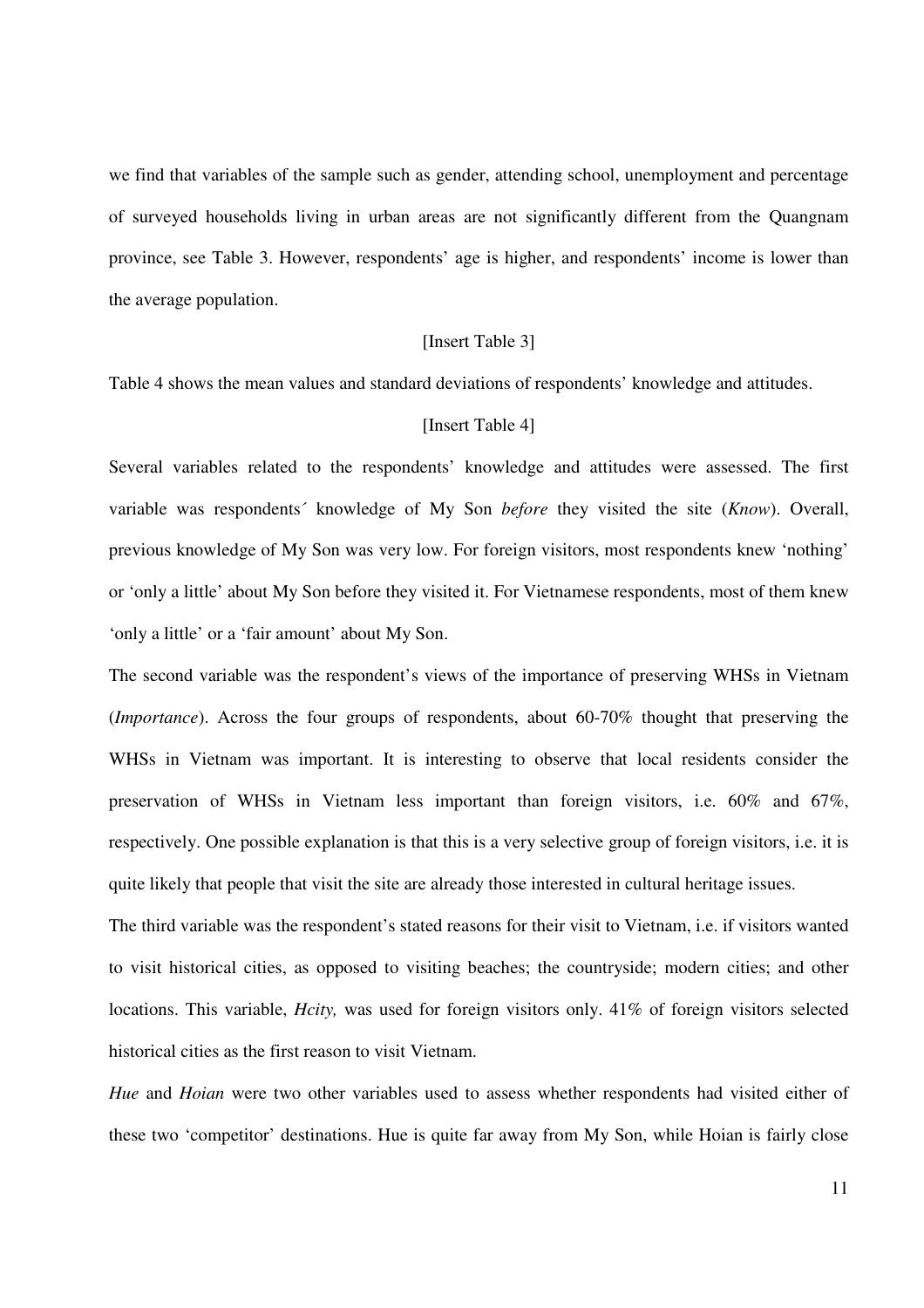by. The perecntage of respondents who had previously visited Hue (*Hue*) vary a lot. The Vietnamese visitors to the area had the highest percentage (90%) because the survey of this group had been conducted mainly in Hue. Only 27% of local residents had visited Hue before. 90% of foreign visitors to My Son had previously visited Hoian (*Hoian*), while 50% of Vietnamese visitors to the area had visited Hoian.

Some other variables were also assessed, inclusding *Visit*, *Satisfied*, *Ftrip* and *Before*. *Visit* was defined as if a respondent had visited My Son before (this variable was only used for Vietnamese respondents, since most foreign visitors in the survey were visiting My Son for the first time). Across the three Vietnamese groups, about 15% of the respondents had visited My Son before.

*Satisfied* assessed a respondent's satisfaction with their visit to My Son. This variable was used for visitors to My Son only (foreigners and Vietnamese). For visitors to My Son, 68% and 81% of the foreign visitors and Vietnamese visitors, respectively, were satisfied with their visit.

*Ftrip* assessed whether visitors to My Son (i.e. foreign and Vietnamese visitors to My Son) were considering visiting My Son again sometimes in the future. 29% and 65% of foreign visitors and Vietnamese visitors, respectively, wished to visit My Son again. For non-visitors to My Son (Vietnamese visitors to the area and local residents), *Ftrip* was used to assess respondents' desire to visit My Son sometimes in the future. 74% and 56% of local residents and Vietnamese visitors to the area, respectively, planned to visit My Son sometimes in the future. This result seems to us reasonable, since local residents are rather close to My Son, thus a visit to the site may be the first priority in their choice for a future visit. Other Vietnamese respondents have more substitute sites they could visit than the local residents.

The last variable (*Before*) was defined as a respondent being interviewed before they had visited My Son (this variable was used for visitors to My Son only). 36% and 26% of respondents were interviewed before they visited My Son for foreign and Vietnamese visitors, respectively.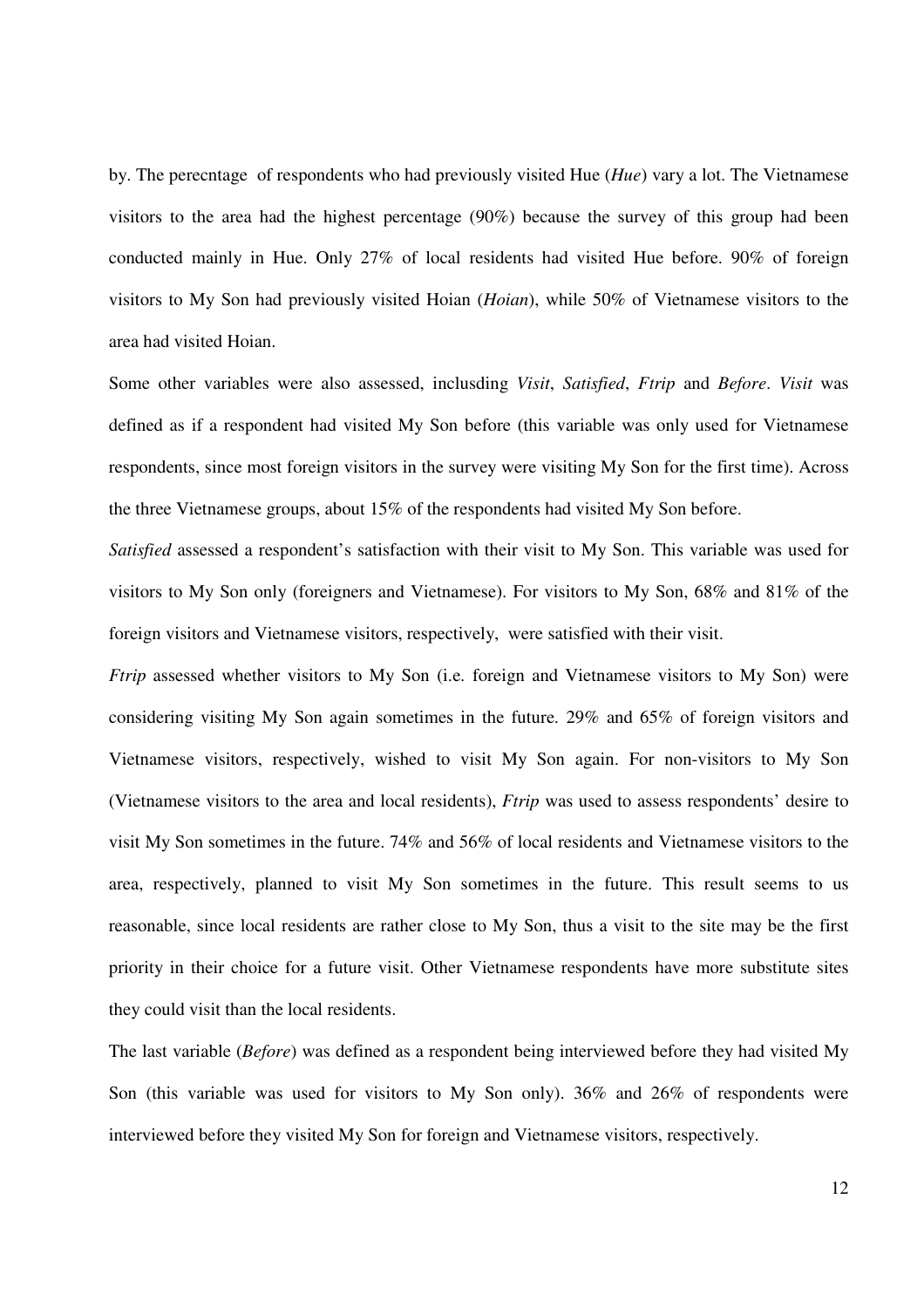#### *3.2 Determinants of the WTP*

To examine the construct validity of the CV results, valuation functions are estimated. The dependent variable is the discrete yes/no-response to the WTP question. The explanatory variables are the bid amount the respondent was asked, the respondent's socioeconomic characteristics, knowledge and attitude variables. Four binary logit models, one for each group of respondents, are estimated and reported in Table 5.

## [Insert Table 5]

All valuation functions achieve relatively good fits. The coefficients of *bids* are statistically significant and negative implying that the probability of a yes-response decreases as the bid increases, which is consistent with economic theory.

For foreign visitors, most of the variables in the model have expected signs and are significant. The probability of a yes-response increases for a respondent that has higher income (*Income),* has attended college (*Ugo*), wants to visit historical cities (*Hcity*), is *satisfied* with his or her visit, and wants to return to My Son (*Ftrip*). The probability of a yes-response decreases if the respondent is being asked about the preservation plan *before* visiting My Son. Thus, having experienced the site increases the probability of paying.

For Vietnamese visitors to My Son, the importance they attach to preserving WHSs in Vietnam (*Importance*); how satisfied they are with experience of visiting My Son (*Satisfied*); and if they consider returning to My Son in the future (*Ftrip*) all have an expected positive and significant effect on the probability of a yes-response. Having attended college (*Ugo*) has a positive and significant (at 10% level) effect on the probability of accepting a yes-response.

Among the Vietnamese visitors that did not visit My Son at the time of the survey, having attended college (*Ugo*), visited My Son before (*Visit*), and planning to visit My Son in the future (*Ftrip*) all have a significant, positive effect on the probability of a yes-response, as expected. Visiting Hue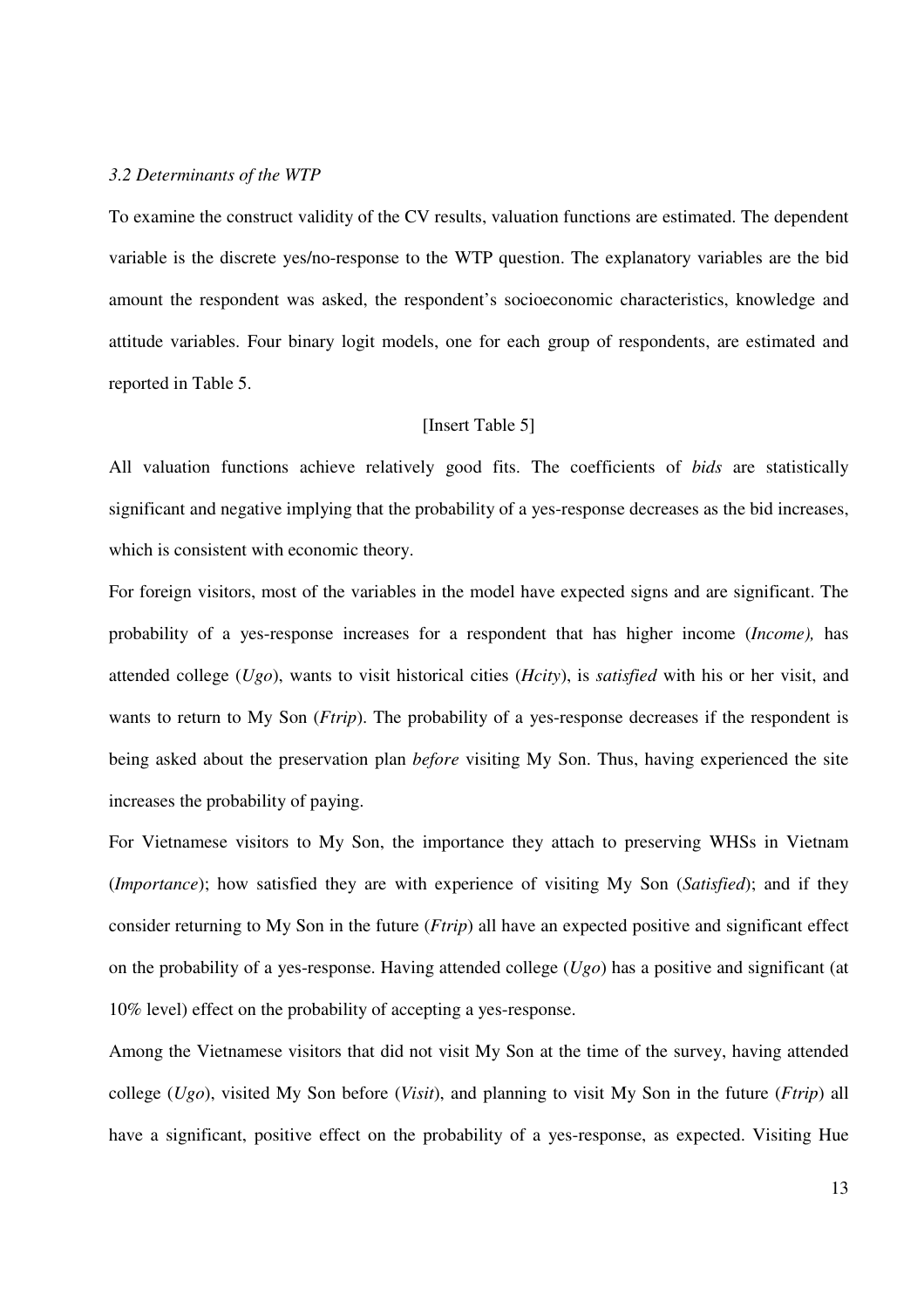(*Hue*) is positively and significantly related to the probability of paying, while visiting Hoian (*Hoian*) has a significantly negative effect. This suggests that a Hue visit appears to be a complement to a My Son visit, while a Hoian visit seems to be a substitute. *Alone* has a significant negative effect on the probability of saying yes. In other words, traveling with family members increases the probability of selecting yes.

For local residents, having high income (*Income*); attended college (*Ugo*); visited My Son before (*Visit*); and regarded preserving the WHSs in Vietnam as important (*Importance*) all have expected signs and significantly increase the probability of accepting a yes-response. Having visited Hoian (*Hoian*) has a significant positive effect on the probability of saying yes to pay.

## *3.3 WTP estimates*

Overall, the percentages of yes-response to the WTP question are 51.0%; 42.4%; 49.2%; and 45.2% for foreign visitors; Vietnamese visitors to My Son; Vietnamese visitors to the area; and local residents, respectively. Respondents with no-response to the WTP question were also asked to state their reasons for doing so. Table 6 documents the motives for respondents' refusal to pay.

#### [Insert Table 6]

A no-response could be consistent with economic behavior, indicating that the respondent derived no benefits from preserving My Son or faced income constraints. Alternatively, a no-response could be due to a respondent's rejection of some aspects of the CV scenario or engaging in free rider behavior. Motivations for not being willing to pay are classified as valid reasons and scenario rejecters (SR). The next section presents mean WTP estimates for both including SR and excluding SR for each group of respondents. Table 7 presents the parametric estimates of the mean WTP for each group of respondents. The mean WTPs are computed using the sample means of all variables in the logit models. The confidence intervals (C.I) for the parametric estimates are obtained by using the Delta method [11].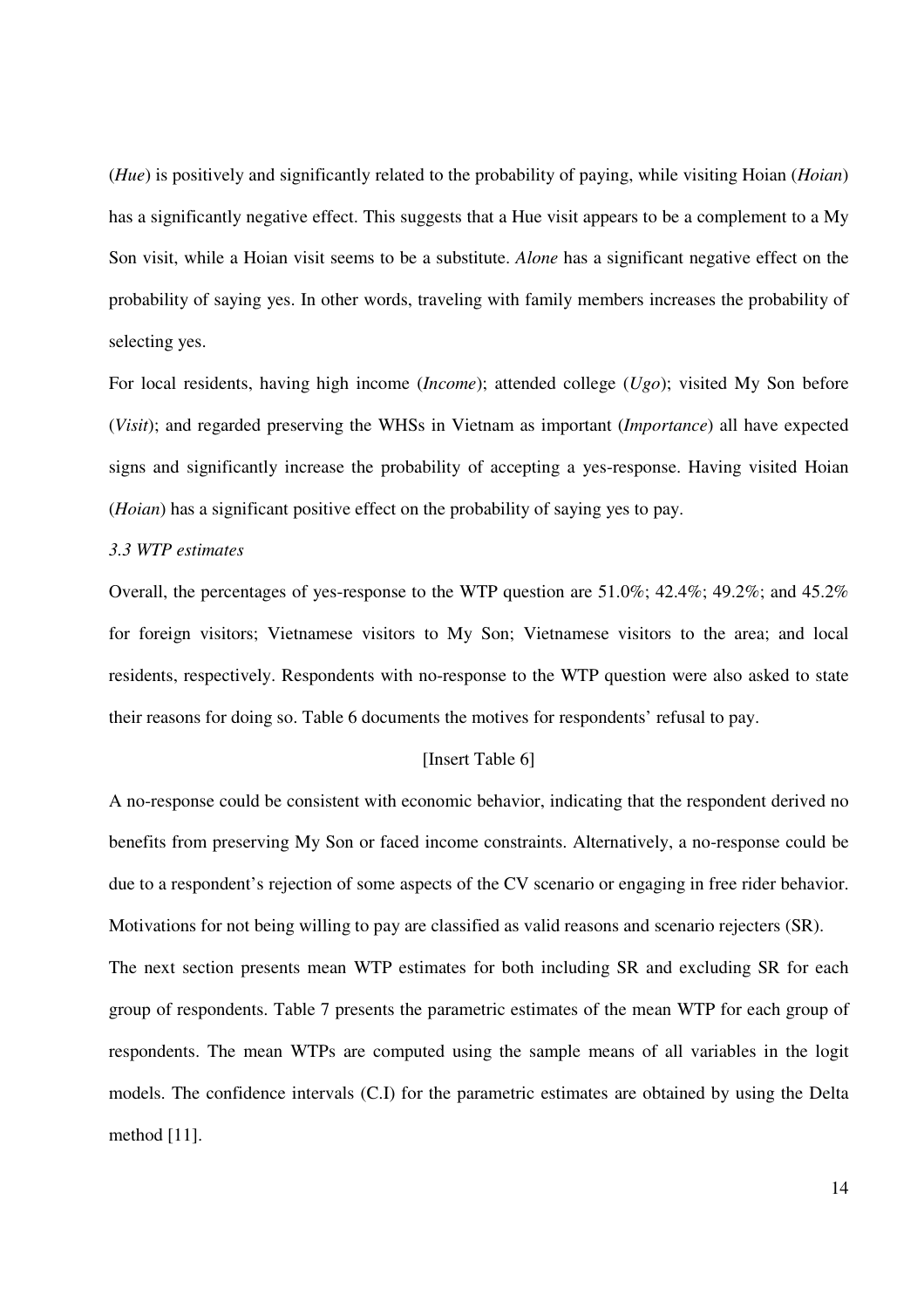#### [Insert Table 7]

Mean WTP estimates vary among four groups of respondents. For visitors to My Son, foreign visitors would be willing to pay much more than Vietnamese visitors, i.e. \$8.78 and \$2.27 for foreign visitors and Vietnamese visitors with SR included, respectively. This result is consistent with a general pattern found in the literature, e.g. [20, 23] and economic theory as well (i.e. foreign visitors earn higher income and spend more for the visit to My Son than Vietnamese visitors do).

It is interesting to observe that Vietnamese visitors to My Son (visitors) are willing to pay less than Vietnamese visitors to the area (non-visitors), i.e. \$2.27 and \$2.70 for visitors and non-visitors with SR included, respectively. However, this difference is not significant at 95% C.I.

Including SR in the WTP analysis, which means treating no-response as zero instead of non-zero (and removed from the analysis as in the case of SR excluded), the WTP estimates are lower for all groups of respondents (Table 7). On average, the WTP estimates with SR are 16% lower than without SR. In the following sections we will use the results from the sample where SRs are included. This will provide a conservative estimate of the benefits.

## *3.5 Aggregation of WTP estimates*

Table 8 describes the aggregate WTP estimates for each group of respondents. For foreign visitors to My Son, the CV question asked a one-time payment rather than annual payments. The issue is mainly to emphasize the idea that the preservation plan is a one-time project, i.e. the temples could not be restored repeatedly over time. Therefore, in order to calculate the annual benefits over a period of time, the issue of repeat visits should be noted. Nevertheless, results of the survey of foreign visitors show that most of foreigners visited My Son just once (241 out of 243 foreigners visited My Son for the first time). Thus, in this particular case, an aggregate estimate of the annual benefits can be obtained by multiplying the mean WTP by the number of foreign visitors to My Son (assuming that all foreigners visited My Son just once in their lifetime). According to the Management Board of My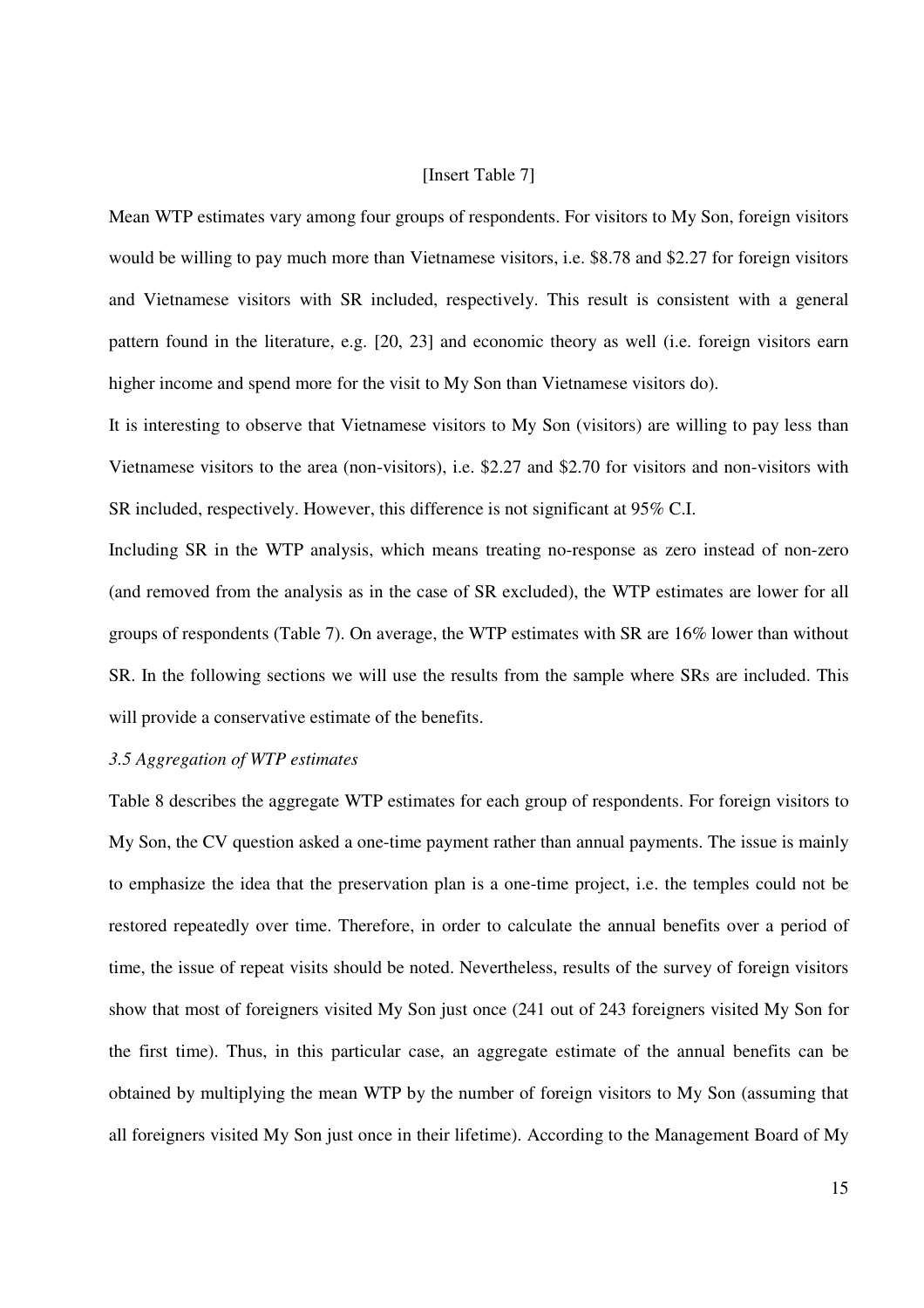Son Relics, the number of adult foreign visitors to My Son in 2005 is 86,461. This yields an estimate of \$759,128.

#### [Insert Table 8]

Vietnamese visitors to My Son were also asked for a one-time payment, and here also we need to take into consideration the issue of repeat visits when calculating annual benefits. Results of the survey with Vietnamese visitors to My Son show that 15% of them have visited My Son before, thus we could assume that 85% of these visitors should be used in calculation of the annual benefits. This ad hoc adjustment provides a conservative estimate of the annual benefits for preserving My Son.

There are 30,527 adult Vietnamese visitors to My Son in 2005. With the above assumption, the adjusted number of Vietnamese visitors to My Son is 25,948, as seen in Table 9. This gives an estimate of \$58,930.

#### [Insert Table 9]

With Vietnamese visitors to the area, the study attempts to measure the potential benefits to Vietnamese visitors to the area that did not visit My Son during their current trips. Three major tourist destinations in the area close to My Son are Hue, Danang, and Hoian. According to departments of tourism in these provinces, the number of domestic visits to Hue; Danang; and Hoian in 2005 is 703,050; 510,702 and 649,567, respectively. There is currently no available data showing the percentage of Vietnamese visitors who make multiple visits among Hue; Danang and Hoian. As in the survey of 238 individuals taking place in Hue and Hoian (mostly in Hue), 50% of the visitors to Hue also visited Hoian. Assuming that 50% of the visitors to Danang neither visited Hue nor Hoian and 50% of visitors to Hoian neither visited Hue nor Danang, this adds up a total of 1,283,200 visitors (i.e. 703,050 visitors to Hue, 255,351 visitors to Danang, and 324,799 visitors to Hoian) to the area in 2005.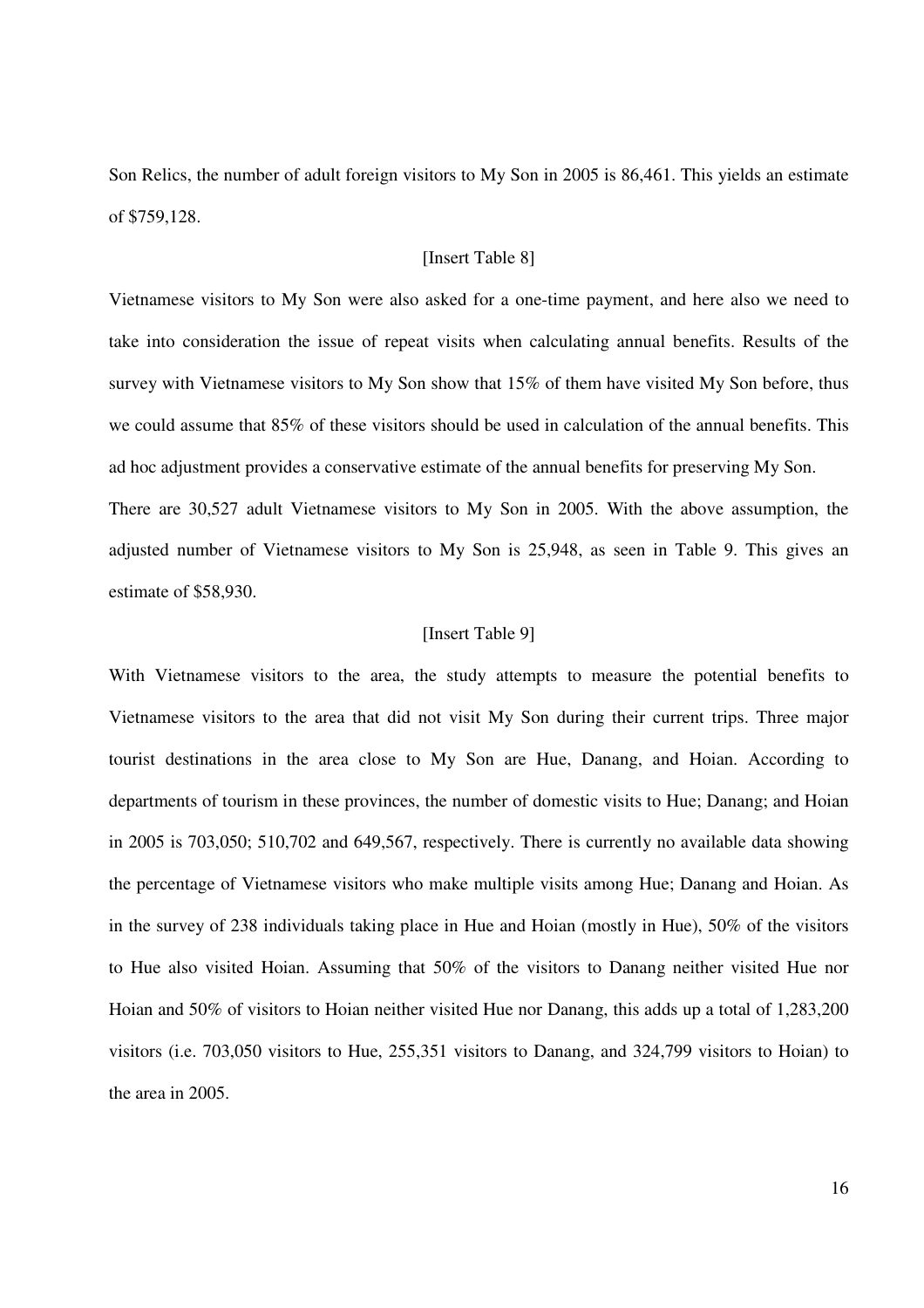In addition, because the WTP of Vietnamese visitors to the area but not My Son (i.e. non-visitors with mean WTP of \$2.70) is higher than that of Vietnamese visitors to My Son (i.e. visitors with mean WTP of \$2.27), but not significantly different, we conservatively assume that these non-visitors would pay the same as visitors (i.e. the mean WTP of Vietnamese visitors to the area is also \$2.27). The aggregate WTP of Vietnamese visitors to the area is then \$2,914,236.

For Vietnamese visitors to the area who did not visit My Son, there are two more possibilities to be considered. The first one is the total number of Vietnamese visitors to the Central of Vietnam, which is about 3 millions. The second possibility is the total number of Vietnamese visitors travel within Vietnam that not visit My Son during their current trip, which amounts to 16 millions in 2005 [34]. These visitors would likely hold some non-zero WTP for preserving My Son. Since the sample of Vietnamese visitors to the area did not include those visitors, our estimate provides a conservative estimate for non-visitors benefits.

For local residents, an aggregate estimate of the benefits can be obtained by multiplying the mean WTP by the number of households in Quangnam province. According to the Statistical Yearbook of Quangnam province, the number of households in Quangnam in 2005 is 330,534. This yields an estimate of \$715,949.

Since the sample of local residents did not extend to households beyond the Quangnam province, we have omitted other households living in Vietnam (i.e. about 20 million households). In theory, the preservation benefits of My Son could accrue to any household in Vietnam. The fact that My Son is a well-known attraction in Vietnam, implying that other households in Vietnam would likely to have a positive WTP for preserving My Son. Excluding these households from the aggregation should give a lower estimate for non-visitors benefits.

For non-visitors, it is important to determine the number of years over which individual WTP should be aggregated. The aggregate WTP over more than one year would likely overestimate the benefits.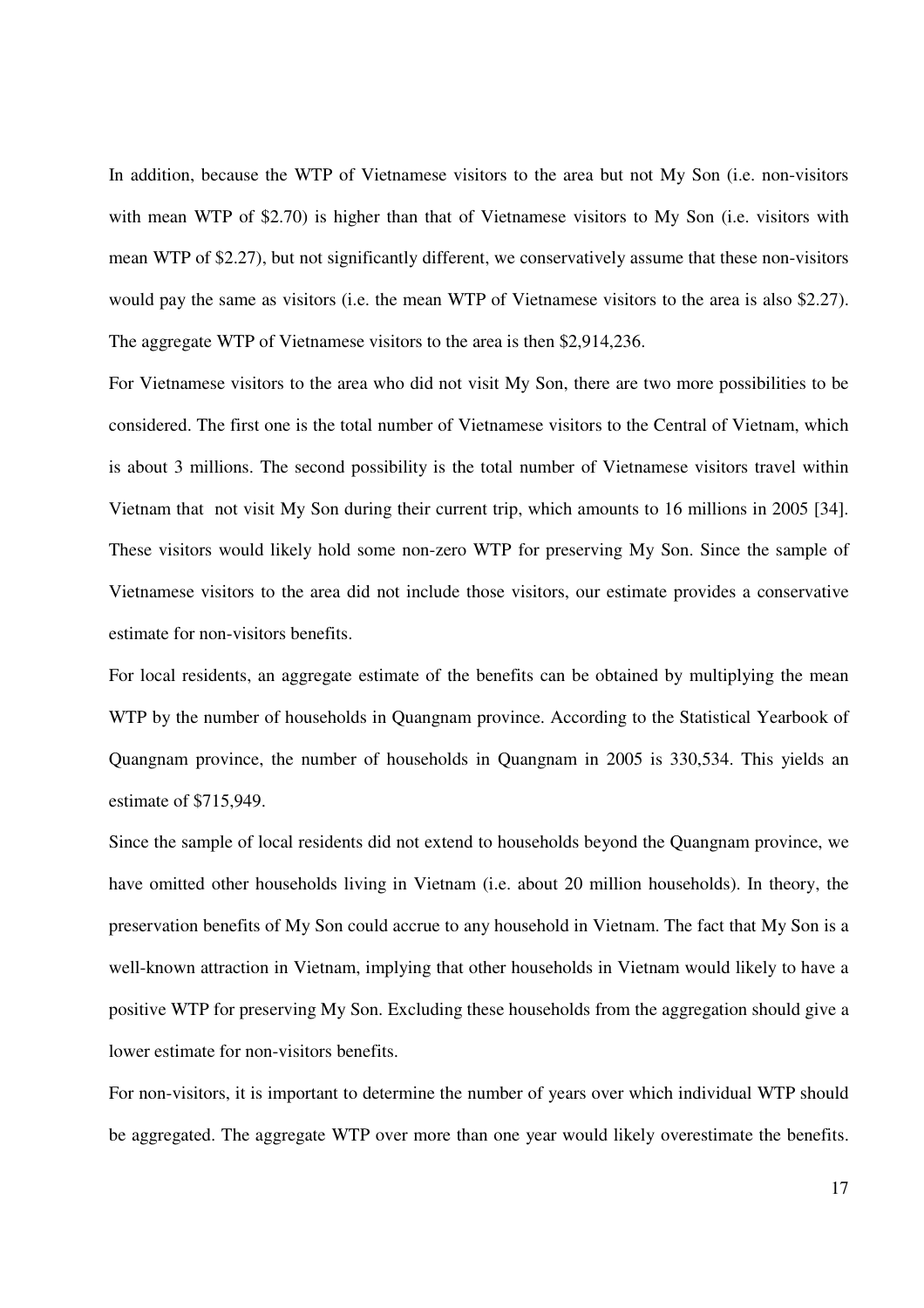Thus, this study uses only the first year's aggregate for these two groups. The conservative aggregate WTP for all groups in the first year (i.e. 2005), with ad hoc adjustments, is then about \$4.5 million (see Table 9). Note that if the rest of the Vietnamese households (20 million) were willing to pay only \$0.22 per household as a one-time amount, we would double this estimate. We cannot exclude this possibility, but since we have no empirical evidence to support it we will conservatively assume they have zero WTP.

## **4. Policy implications**

-

#### *4.1 Revenues from visitors*

With the current entrance fee of \$4 for foreign visitors and \$1.89 for Vietnamese visitors, the number of visitors to My Son in 2005 is 86,461 foreigners and 30,527 Vietnamese. This yields revenue of \$403,540 (\$345,844 for foreign visitors and \$57,696 for Vietnamese visitors). This figure would increase if the numbers of visitors to My Son increased<sup>3</sup>.

For foreign visitors, the expected visitation rate and revenues at different entrance fees are reported in Table 10. With an existing entrance fee of \$4, 86,461 foreigners visited My Son in 2005. As the entrance fee increases, the percentage of those willing to visit decreases, as expected. However, the percentage decrease in visitation is less than the percentage increase in the entrance fee, thus the expected revenue increases and maximizes at about \$14. In other words, within this range, the demand for visiting My Son is inelastic. As the entrance fee exceeds \$14, the demand is elastic and the expected revenue begins to decrease.

Note that this increase in entrance fees to maximize revenue would create side effects. This study shows that if entrance fees exceed \$14, the number of visitors would drop 54% compared to current

 $3$  The average rate of growth of visitors to My Son in the period of 1997-2005 is 24.32% per year for foreign visitors and 41.50% per year for Vietnamese visitors, see [32].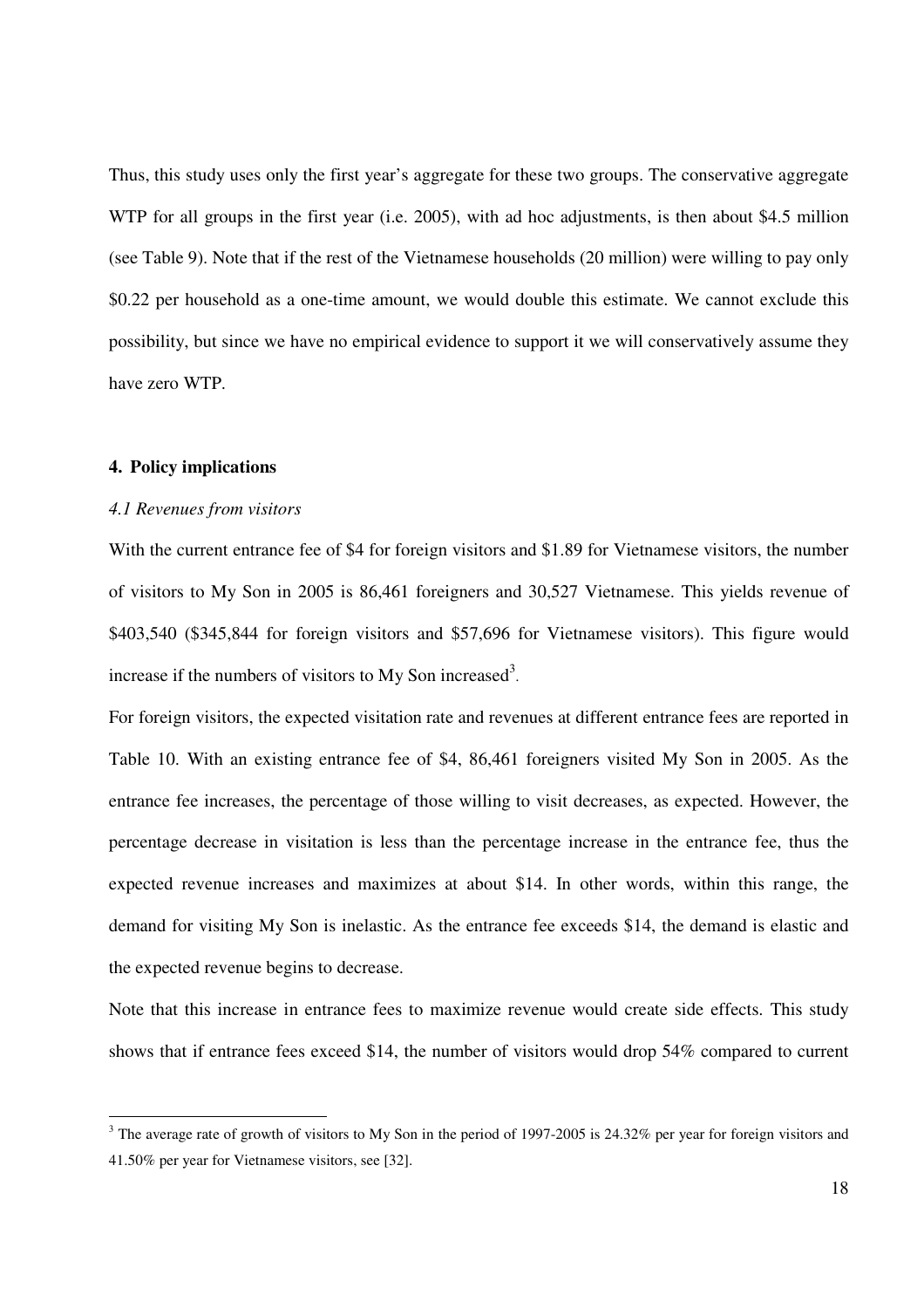numbers (for those their WTP is less than the entrance charges). This would have an impact on the economy as the whole, dependent on whether these people would visit other sites instead.

### [Insert Table 10]

Table 10 also shows the expected visitation rate and revenue at different entrance fees for Vietnamese visitors to My Son. As the entrance fee increases, both the visitation rate and revenue decrease. The expected revenue is maximized at the current entrance fee of \$1.89. In other words, within the bid ranges, the demand of foreign visitors for visiting My Son is inelastic, while for domestic visitors the demand is elastic. This is consistent with results from similar type studies of national parks and ecotourism, see e.g. [22, 8].

It is interesting to see that the expected revenue for foreign visitors is maximized at \$14, which is 1.61 times higher than the current entrance fee, while the expected revenue of Vietnamese visitors is maximized at the current fee (\$1.89). This suggests that in designing the pricing policy, more emphasis should be placed on foreign visitors rather than on Vietnamese visitors.

According to Table 10, if optimal entrance fees that maximize revenues were imposed, substantial annual revenues could be captured to finance the required preservation investments. For example, if the optimal entrance fees of \$14 for foreign visitors and \$1.89 for Vietnamese visitors were imposed, the generated revenues would be \$613,216 (\$555,618 for foreign and \$57,598 for Vietnamese visitors). This would be 52% higher than the current fee revenues. This policy recommendation would also reduce congestion<sup>4</sup> at My Son by reducing the number of foreign visitors by 54%. For Vietnamese visitors, however, there is no decline in the visitation rate at the optimal entrance fee. Thus, overall, imposing the optimal charge for the Vietnamese visitors would not reduce the problem of congestion.

-

 $4$  During the peak hour (from 11a.m to 1p.m), there is occasional congestion at My Son. Especially, in the summer - the high season of Vietnamese visitors, the congestion problem is occurred more often. With the current growth of visitors, this will be a big problem in the near future, unless there is a great improvement in infrastructure and services at the site.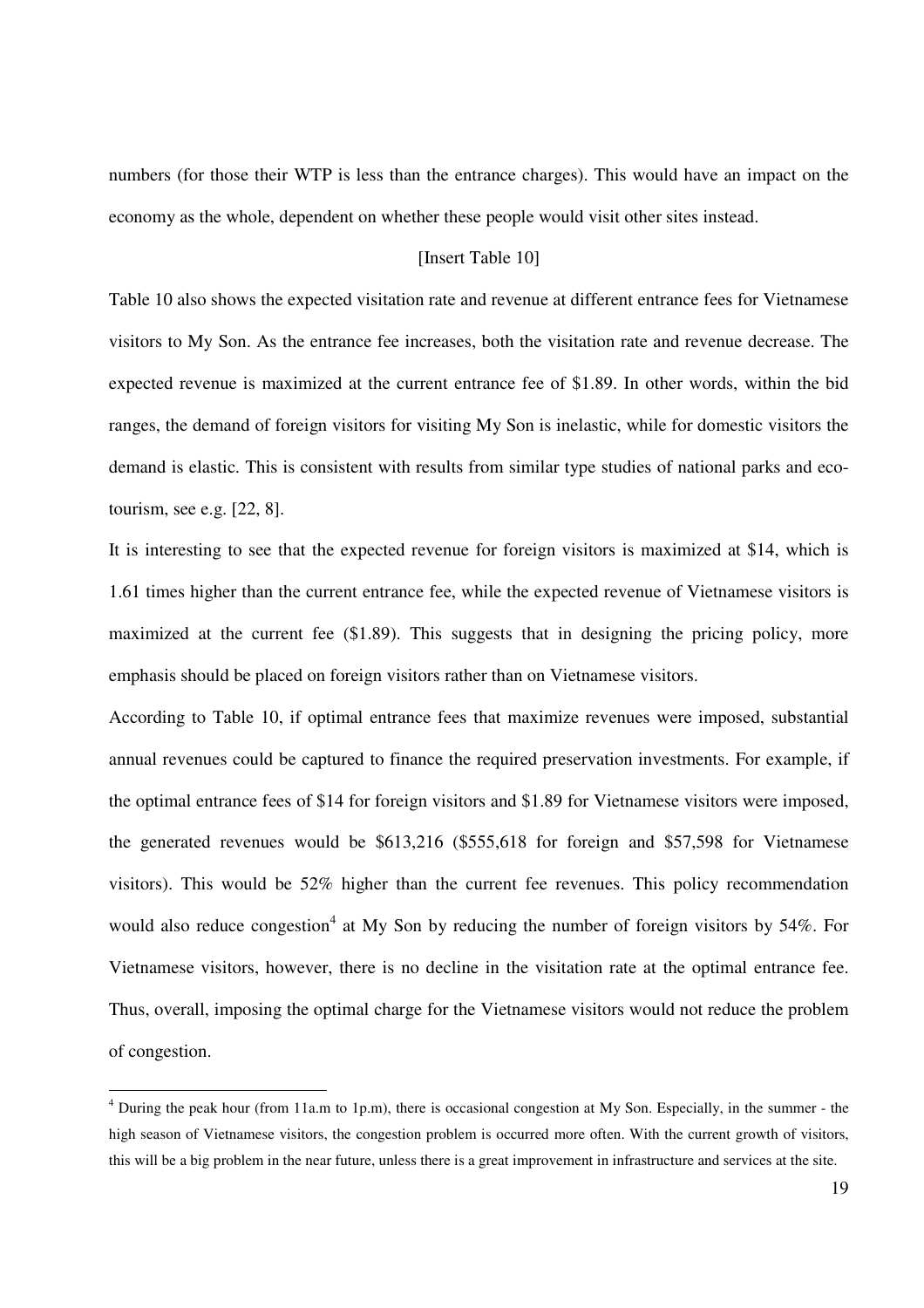In order to deal with the congestion problem at My Son due to Vietnamese visitors, we discuss some possible solutions in the following section. In the long term one solution might be to enhance infrastructures and services at the site. Another solution is to limit the number of visitors to the site. However, this might exclude individuals with high values for visiting the site while including those attaching low values to these public goods. Other option is to use price to limit access. As discussed above, the increase in price reduces both the visitation rate and revenue. Thus, this is an inefficient solution to Vietnamese visitors. There is room for a pricing structure that has higher price at specific times in the high season and lower price during the low season to avoid all domestic tourism taking place e.g. in the summer, and spreading the visits more evenly across the year.

The current fee policies relating to cultural heritage sites in Vietnam is not properly based on the individual preferences of tourists (i.e. demand) or on supply in tourism market; nor is it properly designed to maximize revenues or restrict tourism demand to meet the environmental carrying capacity of endangered sites. There is also a tendency to apply a more uniform pricing policy for foreign and Vietnamese visitors to sites in Vietnam. For example, the entrance fee for visiting My Son before 2004 was VND50,000 and VND10,000 for foreign and Vietnamese visitors, respectively, which have now increased to VND60,000 (US\$4) and VND30,000 (US\$2). Thus, from entrance fees being 5 times higher for foreigners, this has now been reduced to twice as high. This pricing policy is generally imposed on an uninformed basis. Based on the calculated consumer surplus (and total WTP), our results suggest that an even larger price differentiation would increase both revenues and facilitate preservation, due to more money for preservation and reduced damage to the site from reduced congestion. This could possibly also secure social equity, see [15] and [16] for details.

### *4.2 Cost-benefit analysis*

For non-visitors, mean WTP estimates are \$2.27 and \$2.17 for Vietnamese visitors to the area and local residents, respectively. The payment vehicle used for these two groups is a one-time tax. Thus,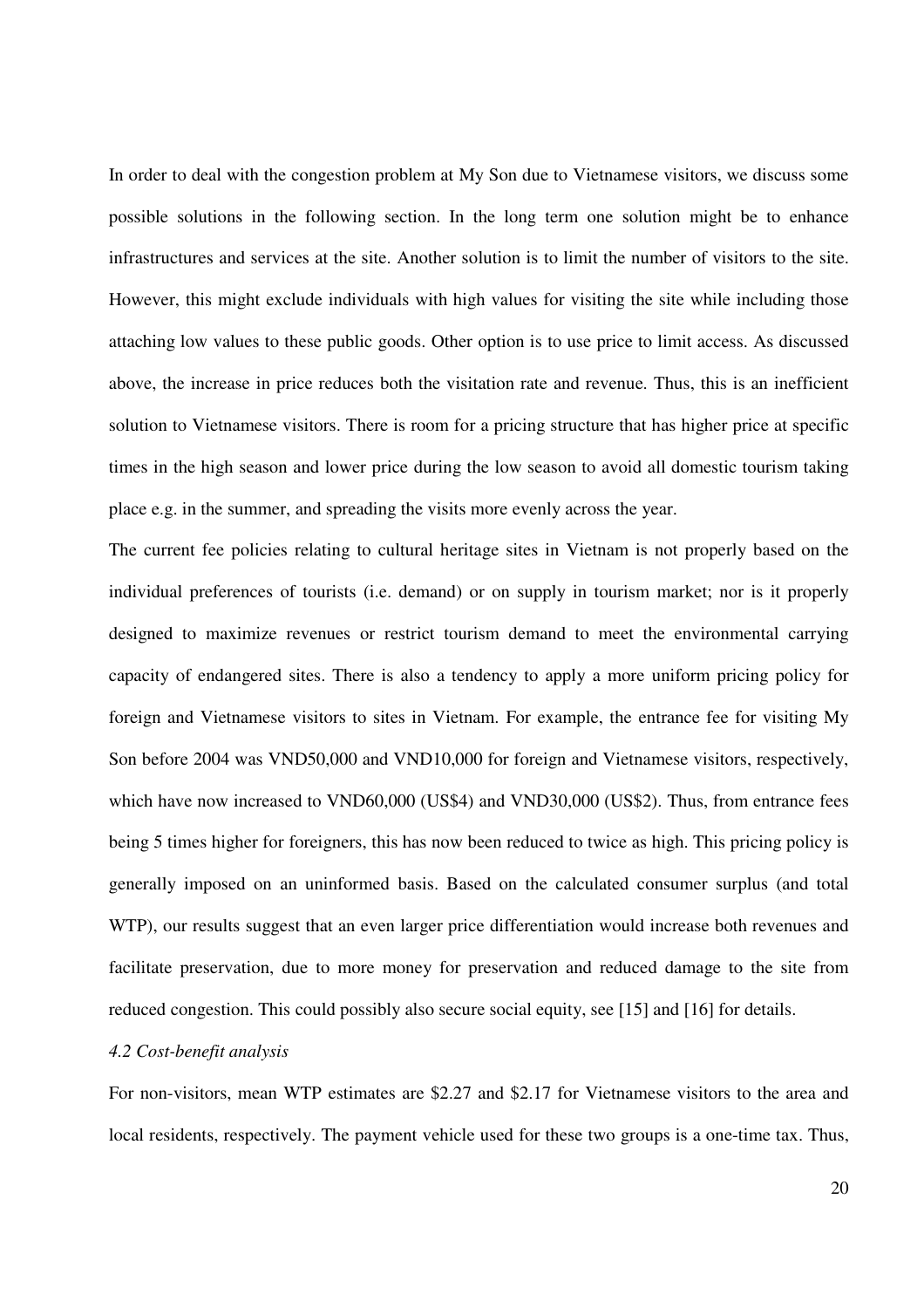the WTP aggregated over the number of Vietnamese visitors to the area and the local residents is also the present value of the benefits to these groups. The one-year aggregate WTP estimate of nonvisitors is \$3,630,185. These benefits are 4.44 time higher than those received by visitors to My Son. The total costs of the My Son preservation<sup>5</sup> amount to \$12.89 million. The annual revenue from visitors to My Son under the current entrance fee regime is \$403,442. According to the Management Board of My Son Relics, 50% of this revenue is spent on annual operating costs. If the remaining 50% of this revenue (\$201,721) was used for preserving My Son, it would take 64 years<sup>6</sup> to collect revenues from visitors to cover the costs of preservation. If the optimal entrance fee regime was imposed, it would take 42 years to collect the preservation costs. The aggregate WTP of benefits for all groups of respondents in 2005 was \$4,448,242. This constitutes 35% of the total preservation costs. If all of these benefits were collected in the first year, and then revenues collected annually from visitors to My Son, it would take 20 years<sup>7</sup> to cover the preservation costs. This suggests that if funding for My Son were to be based on benefits generated from entrance fees alone, this would lead to a level of preservation for My Son that would not be optimal for the site or best for society. Since non-visitors to My Son have shown that they place significant value on the preservation, the results from this study can be used to justify current costs of the preservation and also to argue for increased preservation investment.

The calculations above are based on simply comparing the social costs of preservation to the potential social benefits for My Son over time with no discounting. In the next section, we conduct a cost-

-

 $<sup>5</sup>$  This is a conservation plan proposed by the Vietnamese government in collaboration with international agencies. The</sup> total cost of this preservation plan is VND196 billion over a period of time from 2004 to 2015. The exchange rate in 2004 was US\$1=VND15,208, which is equivalent to US\$12.89 million [9].

<sup>&</sup>lt;sup>6</sup> Assume that the increase in the annual operating costs over time is equal to revenue increase from the increase of visitors to My Son.

 $<sup>7</sup>$  In addition to the assumption that the increase of visitors (the growth rate) generates revenues to cover the increase in</sup> the annual operating costs; the growth rate of visitors also compensates for the rate of repeat visits to My Son.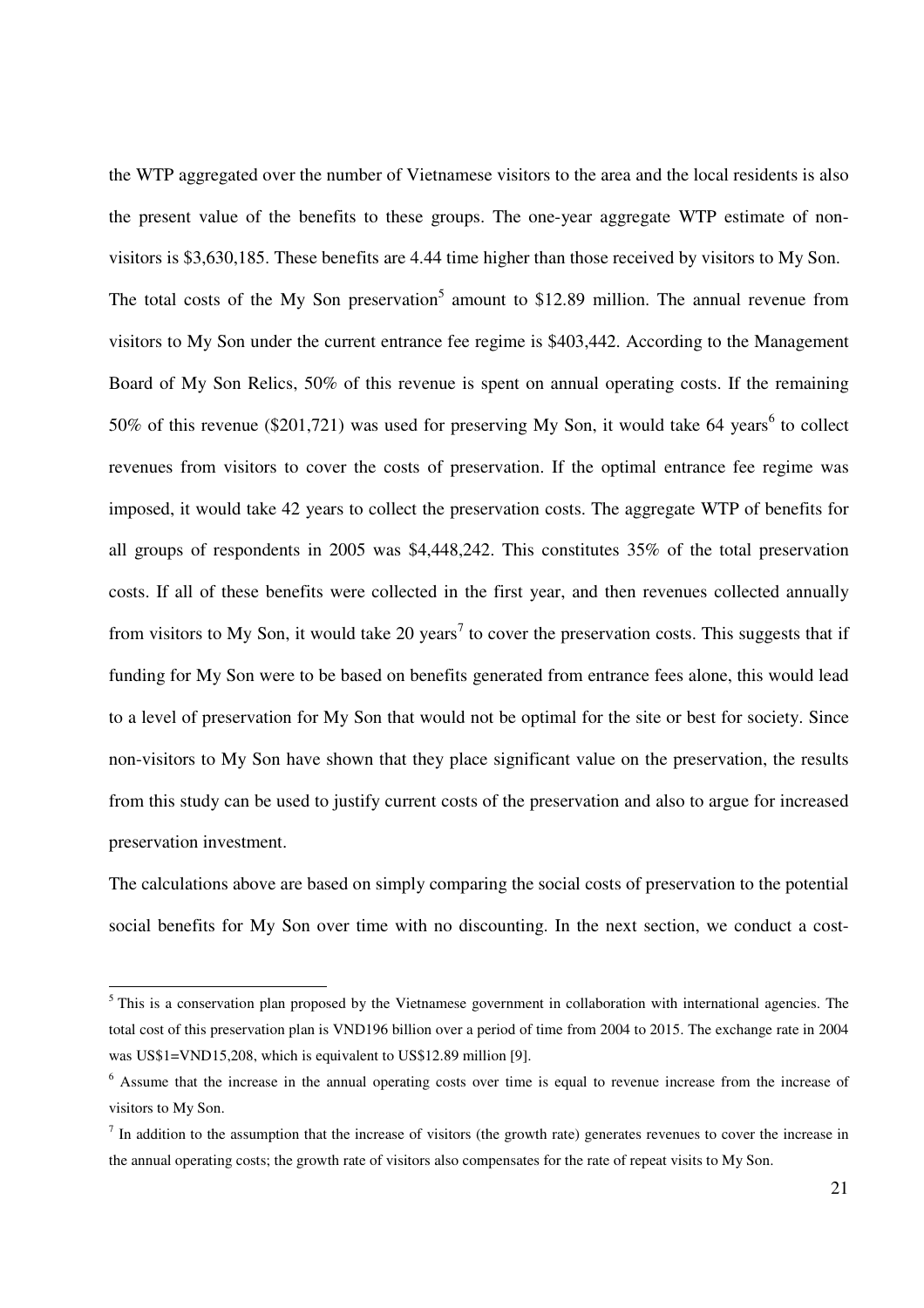benefit analysis (CBA), and show how the outcome can be influenced by different time frames and social discount rates<sup>8</sup>.

As we assume that the My Son heritage is preserved for future generations, we assume that the time horizon of the preservation project is infinity,  $\infty$ . The net present value (*NPV*)<sup>9</sup> is calculated as

$$
NPV = -C_0 + B_{locals} + B_{non-mysonvisitors} + \frac{B_{domestivisions}}{r} + \frac{B_{foreignvisitors}}{r} + \frac{NR}{r}
$$
 (4),

where  $C_0$  is the total costs of the conservation project which equals to \$12.89 million. Since we have no details of how the costs would be spent, we assume that this is an initial investment  $cost<sup>10</sup>$  and occur immediately  $(t = 0)$ .

 $B_{locals}$  refers to the one-time amount ( $t = 0$ ) or the present value of the benefits accrued from local resident households in Quangnam province, is \$715,949 as calculated above.

 $B_{non-mysomvisitors}$  represents the one-time amount ( $t = 0$ ) or the present value of the benefits derived from the Vietnamese visitors visiting the area who do not visit My Son during their current trip, which is equal to \$2,914,236.

*r <sup>B</sup>domesticvisitors* is interpreted as the present value over an infinite time horizon (*t ->* ∞) of the Vietnamese visitors to My Son. *Bdomesticvisitor* is an annual benefit that continues infinitely, *r* is the social discount rate. The annual benefit of the Vietnamese visitors to My Son is \$58,930.

*r <sup>B</sup>foreignvisitors* is the present value of benefits to the foreign visitors to My Son over infinity (*t ->* ∞).

*Bforeignvisitors* is the annual benefit to the foreign visitors to My Son and equals to \$759,128.

<sup>&</sup>lt;sup>8</sup> Discounting implies putting more weight on consumption today than consumption in the future. The choice of discount rate reflects the weight put on the future compared to today. The higher the discount rate is the more weight is put on today compared to the future (Boardman et al. 2006).

 $9$  NPV is the value today of a stream of benefits and/or costs that occur in the future.

 $10$  This assumption will overestimate the costs.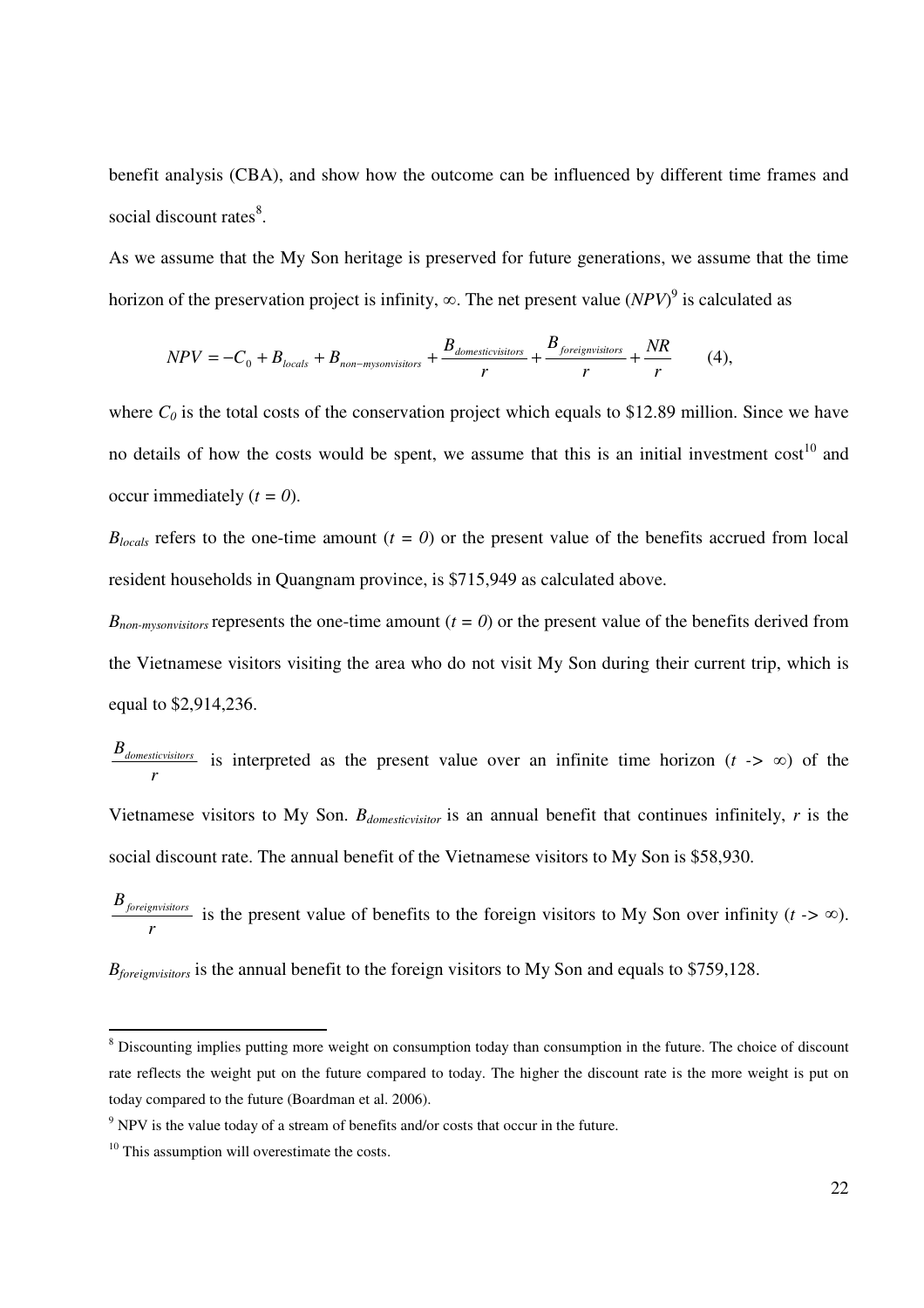*r NR* refers to the present value of a perpetuity ( $t = \infty$ ) of net revenue. Net revenue (*NR*) is an annual benefit, which is generated from the current entrance fees after 50% is spent on annual operating costs (\$201,721).

We use a 6% social discount rate in the CBA of this project, but also carry out sensitivity analyses with  $4\%$ <sup>11</sup> and  $10\%$ <sup>12</sup>. The benefit-cost ratio (*BC* ratio) and internal rate of return (*IRR*) will also be calculated.

## [Insert Table 11]

Table 11 presents *NPV*s, *BC* ratios and *IRR*s for the My Son preservation project. The *NPV*s under different discount rates range from \$0.9 million to \$16.2 million, the *BC* ratios from 1.07 to 2.26 and the *IRR* is 11%. This suggests that the preservation project is economically viable.

#### [Insert Table 12]

We then assume that the preservation project will last 20 years<sup>13</sup> ( $t = 20$ ), the same social discount rates are used. Table 12 presents results of the CBA<sup>14</sup>. The CBA results show that the *NPVs* under different discount rates are always positive; the *BC* ratios range from 1.02 to 1.40 and the *IRR* is

-

<sup>&</sup>lt;sup>11</sup> This is a relatively low discount rate, since it is likely that future generations will put more weight on the preservation of cultural heritages such as My Son more than the current generation. For example, there is some evidence of a positive relationship between income, education and cultural benefit (Mourato and Mazzanti 2002), and as income and education is expected to increase, future generations are assumed to be willing to pay more for preserving of cultural heritages. In addition, as time goes by, many cultural heritages will deteriorate or be lost. Cultural heritages are already scarce, but they will be scarcer, and thus the value of the heritages will increase.

 $12$  The World Bank sometimes uses a 10% discount rate for their investments. Thus we will check for this option.

<sup>&</sup>lt;sup>13</sup> This means that we are now assuming that the current preservation investment lasts only 20 years (before a new preservation investment project will be implemented).

<sup>&</sup>lt;sup>14</sup> In calculating we apply the equation (4) with keeping  $C_0$ ,  $B_{locals}$ ;  $B_{non-mysomisions}$  the same as before, and modifying the last three components by the following formula $\sum$  $\frac{1}{x-0}$  (1+ 19  $\sum_{t=0}^{l} (1+r)^{t}$ *t r*  $\frac{B_t}{\cdots}$ .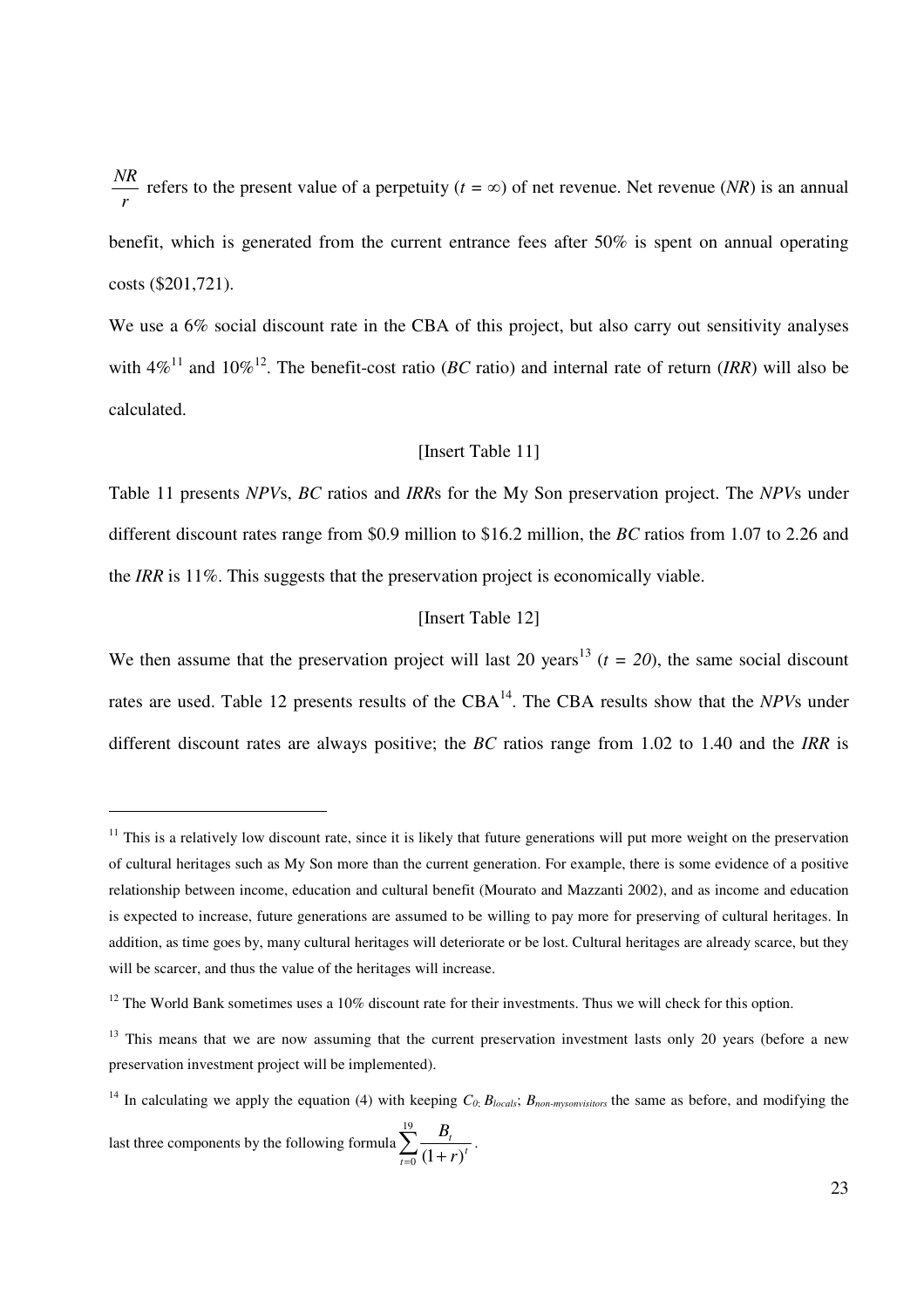10.5%. This analysis suggests that the preservation for My Son is also feasible even with a shorter time horizon of the preservation project.

## **5. Conclusions**

This study estimates the economic benefits that would be created by a proposed preservation program to preserve and restore the My Son world cultural heritage site in Vietnam. The study then discusses policy implications for revenue collection and CBA.

Results shows that the adoption of the optimal price regime would both increase revenues and reduce congestion at the site. However, this pricing regime would not reduce the congestion problem due to Vietnamese visitors. The idea of imposing a pricing structure with seasonal differentiations to reduce the number of Vietnamese visitors in the high season is feasible. Results also show that if the justification of investments were only based on entrance fees, then this would lead to a level of preservation for My Son that would not be optimal for the site nor for the society. The inclusion of benefits derived from non-visitors are needed to argue for increased preservation investment. The CBA results show that the preservation project for the My Son world cultural heritage seems to be an economically viable proposition.

There is limited empirical evidence in Vietnam on the income elasticity of WTP in terms of increased fees and taxes. This indicates that additional studies need to be conducted to ensure an informed basis for the development of an optimal fee policy in pricing cultural heritages.

The lack of data on the tourist carrying capacity of My Son shows the need for future research to fill this information gap. More need to be known about the impact of additional visitors on this cultural resource if a truly sustainable pricing policy is to be developed.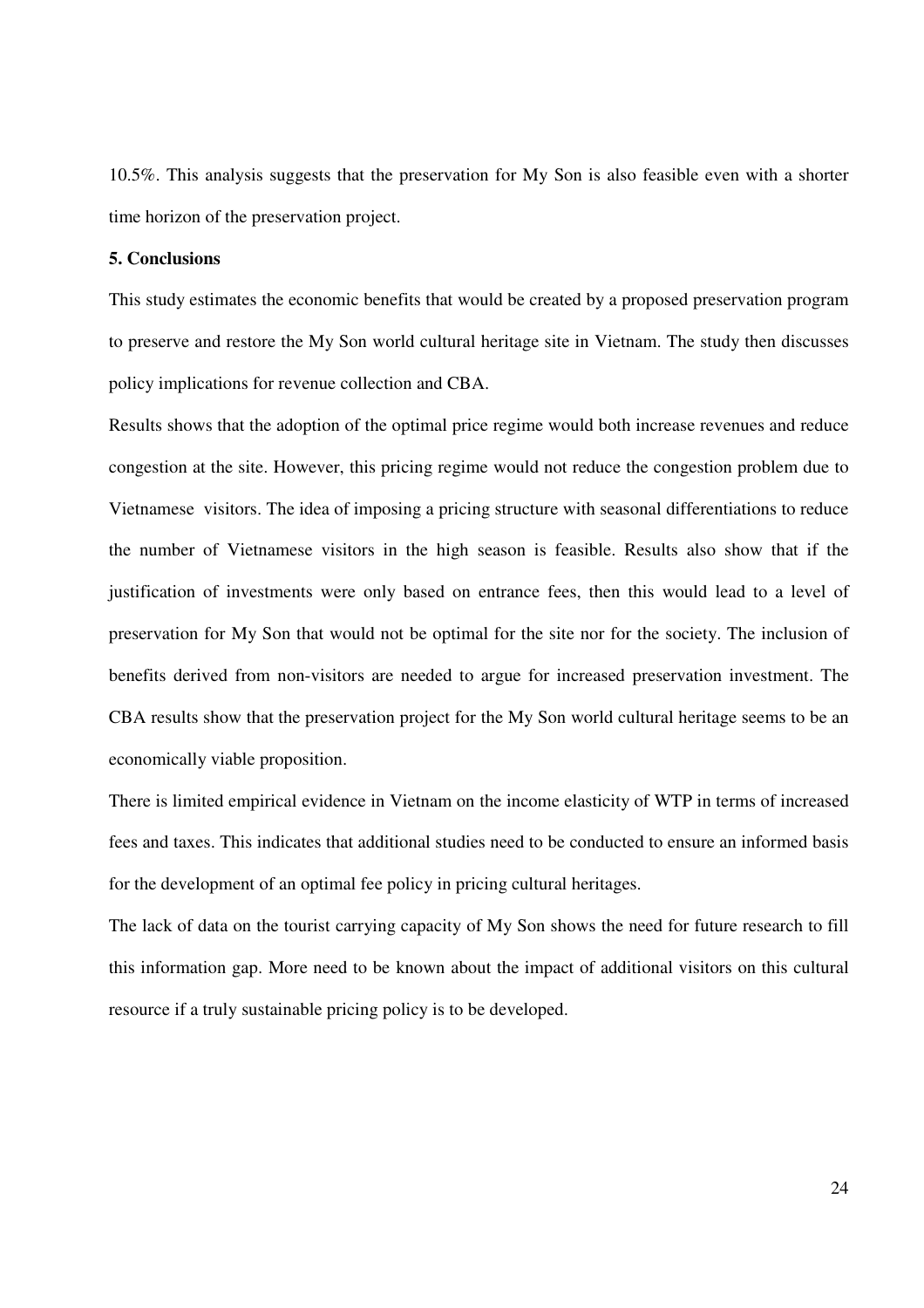## **Acknowledgements**

This study is a part of the research project entitled 'Valuing the Economic Benefits of Preserving Cultural Heritage: the World Heritage Site, My Son Sanctuary in Vietnam' funded by the Economy and Environment Program for South East Asia (EEPSEA). We would like to thank Vic Adamovicz, University of Alberta; Dale Whittington, University of North Carolina and David Glover, Director of EEPSEA, Singapore, for their valuable comments on our study.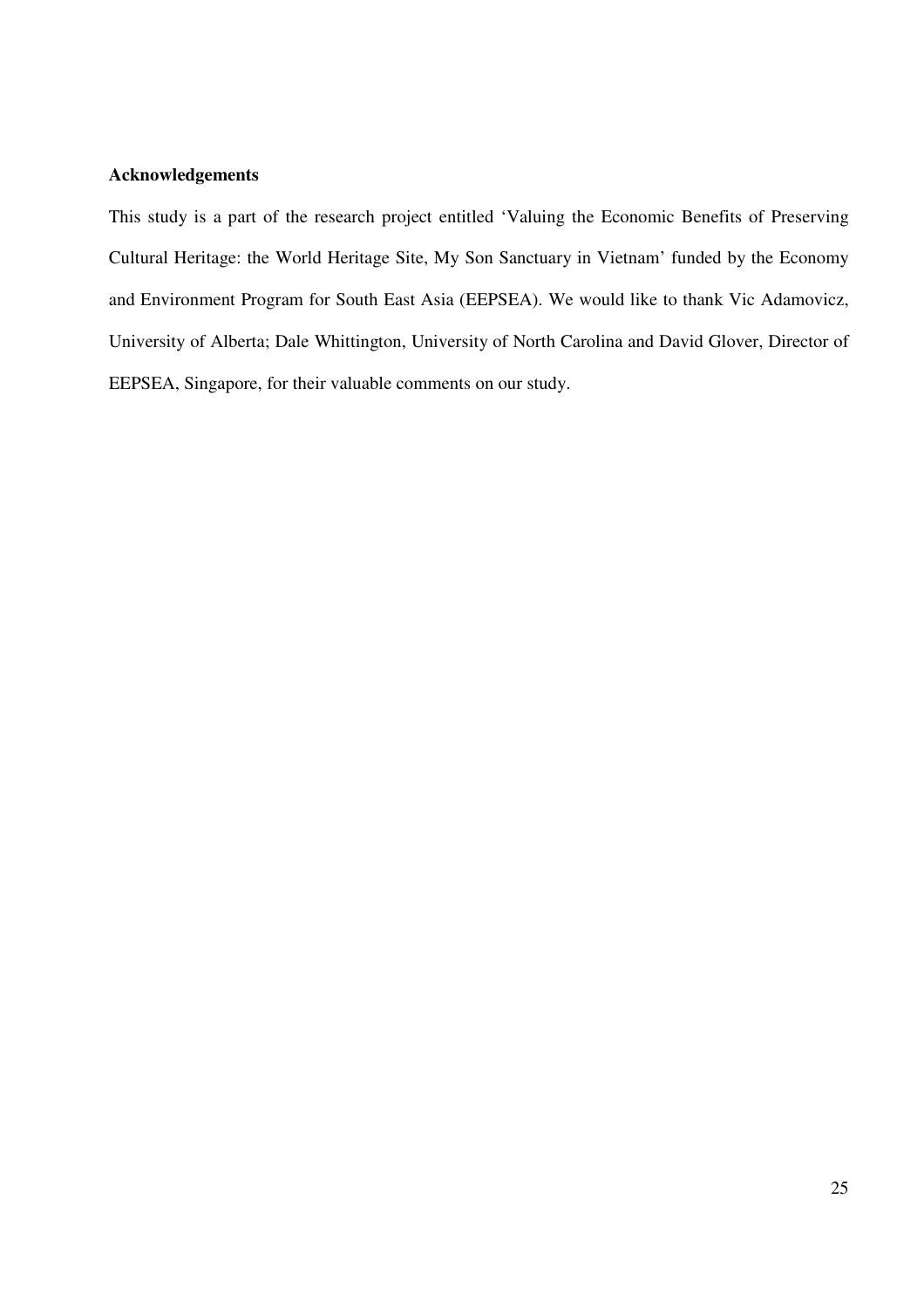#### **References**

- 1. V. Adamowicz, P. Boxall, M. Williams, J. Louviere, Stated Preference Approaches for Measuring Passive Use Values: Choice Experiments versus Contingent Valuation. American Journal of Agricultural Economics. 80: 64-75, 1998
- 2. [1] A. Alberini, A. Longo, Combining the travel cost and contingent behavior methods to value cultural heritage sites: Evidence from Armenia, J Cult Econ 30:287–304, 2006
- 3. A. Apostolakis, S. Jaffry, A Choice Modeling Application for Greek Heritage Attractions, Journal of Travel Research 43: 309-318, 2005
- 4. K. Arrow, R. Solow, F. Leamer, R. Radner, H. Schuman, Report of the NOAA panel on contingent valuation, Federal Register, 58 (10): 4601-4614, 1993
- 5. [2] I. Bateman, I. Langford, Non-users's willingness to pay for a national park: An application and critique of the contingent valuation method, Regional studies 31: 571-582, 1997
- 6. A. Bedate, L.C. Herrero, J.A. Sanz, Economic valuation of the cultural heritage: application to four case studies in Spain, Journal of Cultural Heritage 5, 101-111, 2004
- 7. [4] E. Beltran, M. Rojas, Diversified Funding in Mexican Archaeology, Annals of Tourism Research 23 (2), 463-478, 1996
- 8. A.E. Boardman, D.H Greenberg, A.R. Vining and D.L. Weimer, *Cost-Benefit Analysis. Concepts and Practice*. Prentice Hall, Inc., Upper Saddle River, New Jersey, USA, 2006
- 9. [5] M. Bravi, R. Scarpa, G. Sirchia, Valuing Cultural Services in Italian Museums: Contingent Valuation Study, in S. Navrud and R. Ready (eds.) Valuing Cultural Heritage: Applying Environmental Valuation Techniques to Historic Buildings, Monuments and Artifacts, Edward Elgar, Cheltenham, 2002
- 10. [6] T. Cameron, A new paradigm for valuing non-market goods using referendum data: maximum likelihood estimation by censored logistic regression, J. of Envi Econ and Mngt 15: 355-79¸ 1988
- 11. [7] R.T. Carson, R.C. Mitchell, M.B. Conaway, S. Navrud, Non-Moroccan Values for Rehabilitating the Fes Medina (Valuing cultural heritage objects), Report to the World Bank on the Fes Cultural Heritage Rehabilitation Project, August 21, 1997
- 12. [8] L.C. Chase, D.R. Lee, W.D. Schulze, D.J. Anderson, Ecotourism demand and differential pricing of national park access in Costa Rica, Land Economics 74 (4), 466-482, 1998
- 13. A.S. David, On justifying subsidies to the performing arts, Journal of Cultural Economics 18, 239-249, 1994
- 14. [9] DHM, A master plan on the conservation of the World Cultural Heritage My Son Sanctuary (in Vietnamese), Department of Heritage Management, Hanoi, Vietnam, 2004
- 15. M. Edward, R. Kathleen Greer, Using Stated-Preference Questions to Investigate Variations in Willingness to Pay for Preserving Marble Monuments: Classic Heterogeneity, Random Parameters, and Mixture Models, Journal of Cultural Economics 27, 215, 2003
- 16. Eftec, Valuation of the Historic Environment the scope for using results of valuation studies in the appraisal and assessment of heritage-related projects and programs, Final Report, Report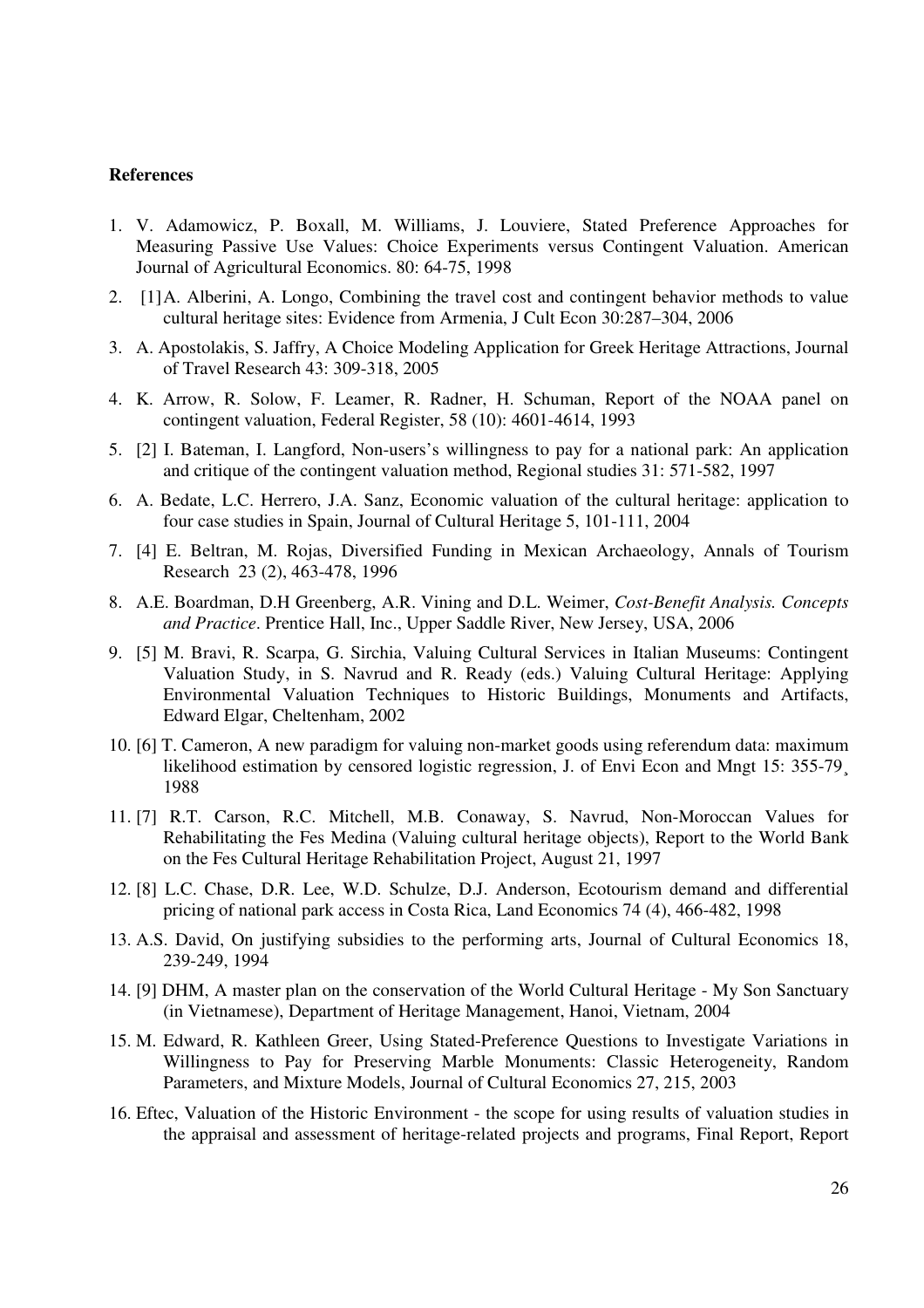to English Heritage, the Heritage Lottery Fund, the Department for Culture, Media and Sport and the Department for Transport, 2005

- 17. FAO, Applications of the contingent valuation method in developing countries. FAO Economic and Social Development Papers – 146, 2000
- 18. D. Forrest, K. Grime, R. Woods, Is It Worth Subsidizing Regional Repertory Theatre?, *Oxford Economic Papers* 52, 381–397, 2000
- 19. [11] W. Greene, Econometrics analysis, Prentice Hall, New York, 2000
- 20. [13] T. B. Hansen, The Danes Value the Royal Theatre in Copenhagen, in David Hume Institute, Heritage, the Arts, and the Environment, Edinburgh University Press, 1998
- 21. [14] H.D. Kinh, Cultural monuments maintenance and restoration in Vietnam choosing a strategy. Paper presented at the conference on conserving - an Asian perspective of authenticity in the consolidation, restoration and reconstruction of historic monuments and sites, Hanoi, 2001
- 22. [15] J.G. Laarman, H.M. Gregersen, Pricing policy in nature-based tourism, Tourism management, 17: 247-254, 1996
- 23. [16] K. Lindberg, Policies for maximizing nature tourism's ecological and economic benefits, International conservation financing project working paper, World Research Institute, 1991
- 24. [17] D. Maddison, T. Foster, Valuing congestion costs in the British museum, Oxford Economic paper 55: 173-190, 2003
- 25. M. Mazzanti, Discrete Choice Models and Valuation Experiments, Journal of Economic Studies 30, 584-604, 2003
- 26. [18] R. Michell, R. Carson, Using Surveys to Value Public Goods: The Contingent Valuation Method, Resources for the Future, Washington, 1989
- 27. E.R. Morey, Rossmann, K.G., Chestnut, L.G. agland, Valuing Reduced Acid Deposition Injuries to Cultural Resources: Marble Monuments in Washington D.C. in Navrud, S. and Ready, R. (eds.), *Valuing Cultural Heritage*. Edward Elgar, 2002
- 28. S. Mourato, M. Mazzanti, Economic valuation of cultural heritage: evidence and prospects. In Marta de la Torre eds: Assessing the values of cultural heritage. Research Report. The Getty Conservation Institute, Los Angeles, 2002
- 29. [19] S. Mourato, A. Kontoleon, A. Danchev, Preserving cultural heritage in transition economies: a contingent valuation study of Bulgarian monasteries, in S. Navrud and R. Ready, (eds.) Valuing Cultural Heritage: Applying Environmental Valuation Techniques to Historic Buildings, Monuments and Artifacts, Edward Elgar, Chapter 6 (pp.68-86), 2002
- 30. [20] S. Mourato, E. Ozdemiroglu, T. Hett, G. Atkinson, Pricing Cultural Heritage: A New Approach to Managing Ancient Resources, World Economics 5 (3), 95-113, 2004
- 31. [21] S. Navrud, P.E. Pedersen, J. Strand, Valuing our cultural heritage: a contingent valuation survey, Center for research in economics and business administration, University of Oslo, Norway, 1992
- 32. [22] S. Navrud, E.D. Mungatana, Environmental valuation in developing countries: The recreational values of wildlife viewing, Ecological Economics 11: 135-151, 1994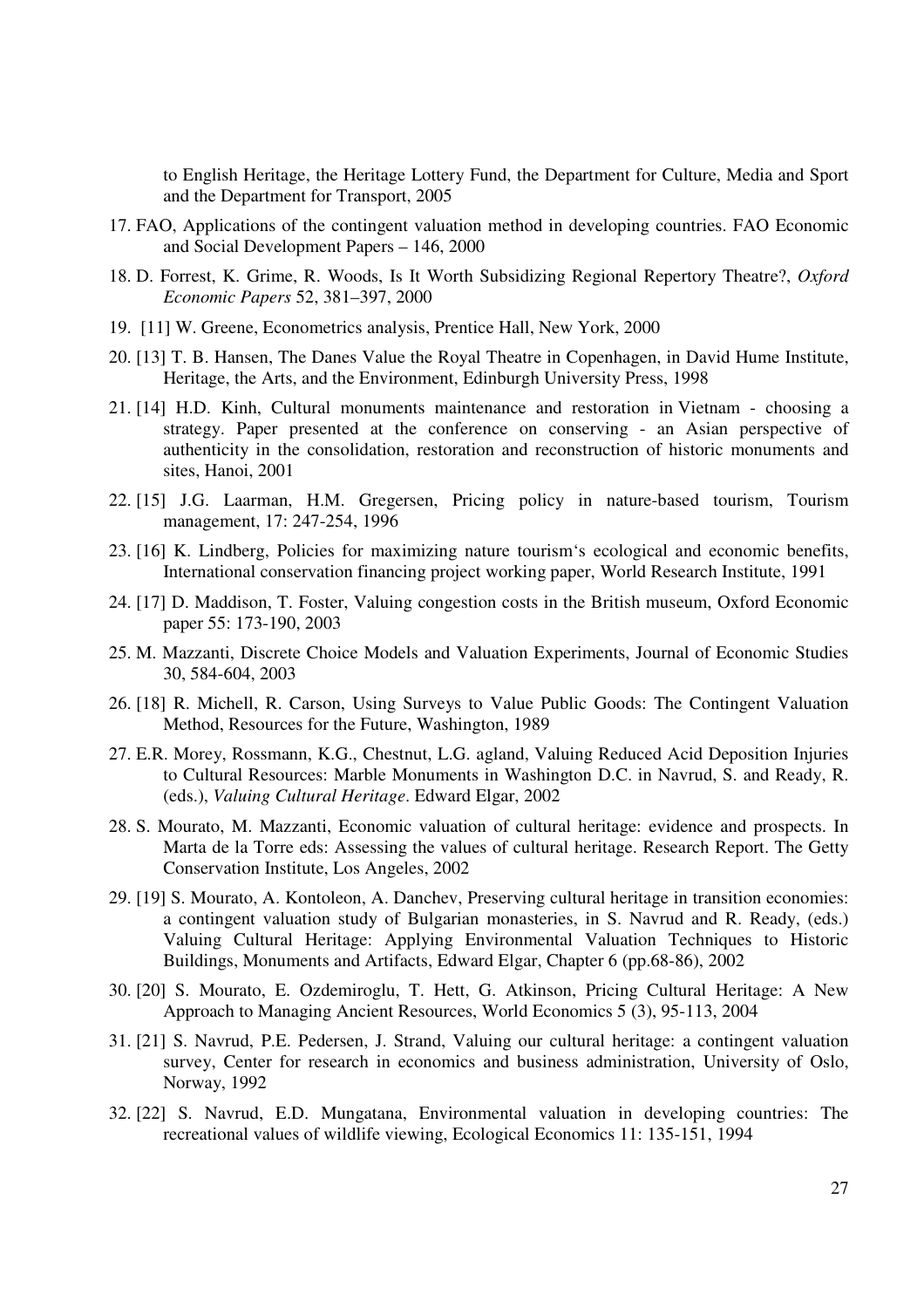- 33. S. Navrud, R. Ready, Valuing Cultural Heritage: Applying Environmental Valuation Techniques to Historic Buildings, Monuments and Artifacts. Edward Elgar, 2002
- 34. [23] S. Navrud, G.K. Vondolia, Using contingent valuation to price ecotourism sites in developing countries. Tourism 52 (2), 115-125, 2005
- 35. D.S. Noonan, Contingent Valuation Studies in the Arts and Culture: An Annotated Bibliography, 2002. Paper available at http://culturalpolicy.uchicago.edu/CVMpapers/Noonan.html (15/12/2005)
- 36. D.S. Noonan, Contingent Valuation and Cultural Resources: A Meta-Analytic Review of the Literature, Journal of Cultural Economics 27: 159–176, 2003
- 37. [24] M. Pollicino, D. Maddison, Valuing the Benefits of Cleaning Lincoln Cathedral. Journal of Cultural Economics, 25 (2), 131-148, 2001
- 38. [25] N.A. Powe, K.G. Willis, Benefits Received by Visitors to Heritage Sites: A Case Study of Warkworth Castle. Leisure Studies, 15: 259-275, 1996
- 39. [27] E.C.M. Ruijgrok, The three economic values of cultural heritage: a case study in the Netherlands, Journal of Cultural Heritage 7: 206–213, 2006
- 40. [28] S.D.S. Salazar, J.M. Marques, Valuing cultural heritage: the social benefits of restoring and old Arab tower, Journal of Cultural Heritage 6: 69–77, 2005
- 41. [29] W. Santagata, G. Signorello, Contingent Valuation of a Cultural Public Good and Policy Design: The Case of "Napoli Musei Aperti", J. of Cultural Economics 24: 181-204, 2000
- 42. [30] J.A. Sanz, L.C. Herrero, AM. Bedate, Contingent valuation and semiparametric methods: A case study of the national museum of sculpture in Valladolid, Spain, J. of Cult Econ 27 241– 257, 2003
- 43. Seenprachawong U., Economic Valuation of Cultural Heritage: A Case Study of Historic Temples in Thailand, Research report No. 2005-RR12, EEPSEA, February 2006, available at http://www.idrc.ca/uploads/user-S/11694338871UdomsakRR12.pdf (5/05/2007)
- 44. [31] T.H. Tuan, Valuing the economic benefits of preserving cultural heritage: the World Heritage Site, My Son sanctuary in Vietnam, Research Report, No.2006-RR6, EEPSEA, Singapore, 2006
- 45. [32] T.H. Tuan, S. Navrud, Valuing cultural heritage in developing countries: comparing and pooling contingent valuation and choice modeling estimates, Environmental and Resource Economics, 38: 51-69, 2007
- 46. [33] Vietnamnet, Vietnam takes tourism international, Vietnam Net, Retrieved May 25, 2006, from http://english.vietnamnet.vn/travel/2006/04/564400/
- 47. [34] VNS, My Son's towers threatened by erosion, Vietnam News, 2003, Retrieved November 8, 2004, from http://vietnamnews.vnanet.vn/2003-02/19/today.htm
- 48. [35] V. Weitzel, Vietnam to develop heritage site, VNForum Archive, 2000, Retrieved November 11, 2004, from http://gw.netimages.com/cgi-bin/fetch?newsgroup=vnforum
- 49. [36] J.C Whitehead, S.S. Finney, Willingness to Pay for Submerged Maritime Cultural Resources, Journal of Cultural Economics 27: 231–240, 2003
- 50. D. Whittington, Administering Contingent Valuation Questions in Developing Countries. World Development. 26(1): 21–30, 1998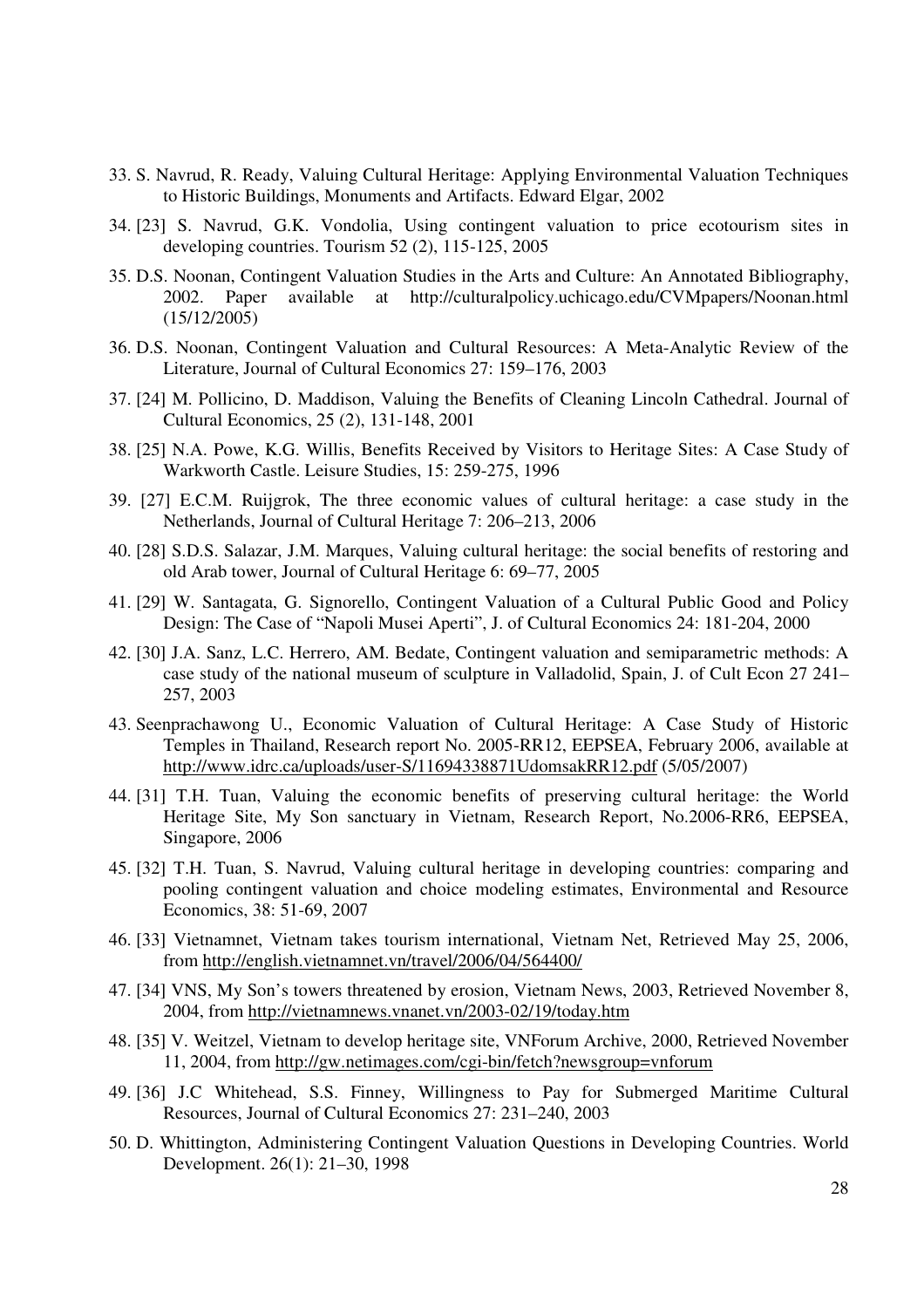- 51. [37] K.G. Willis, Pricing public parks, J. of Environ Planning and Management 46(1), 3-17, 2003
- 52. [38] K.G. Willis, Paying for heritage: what price for Durham cathedral? Journal of Environmental Planning and Management, 37 (3), 267-278, 1994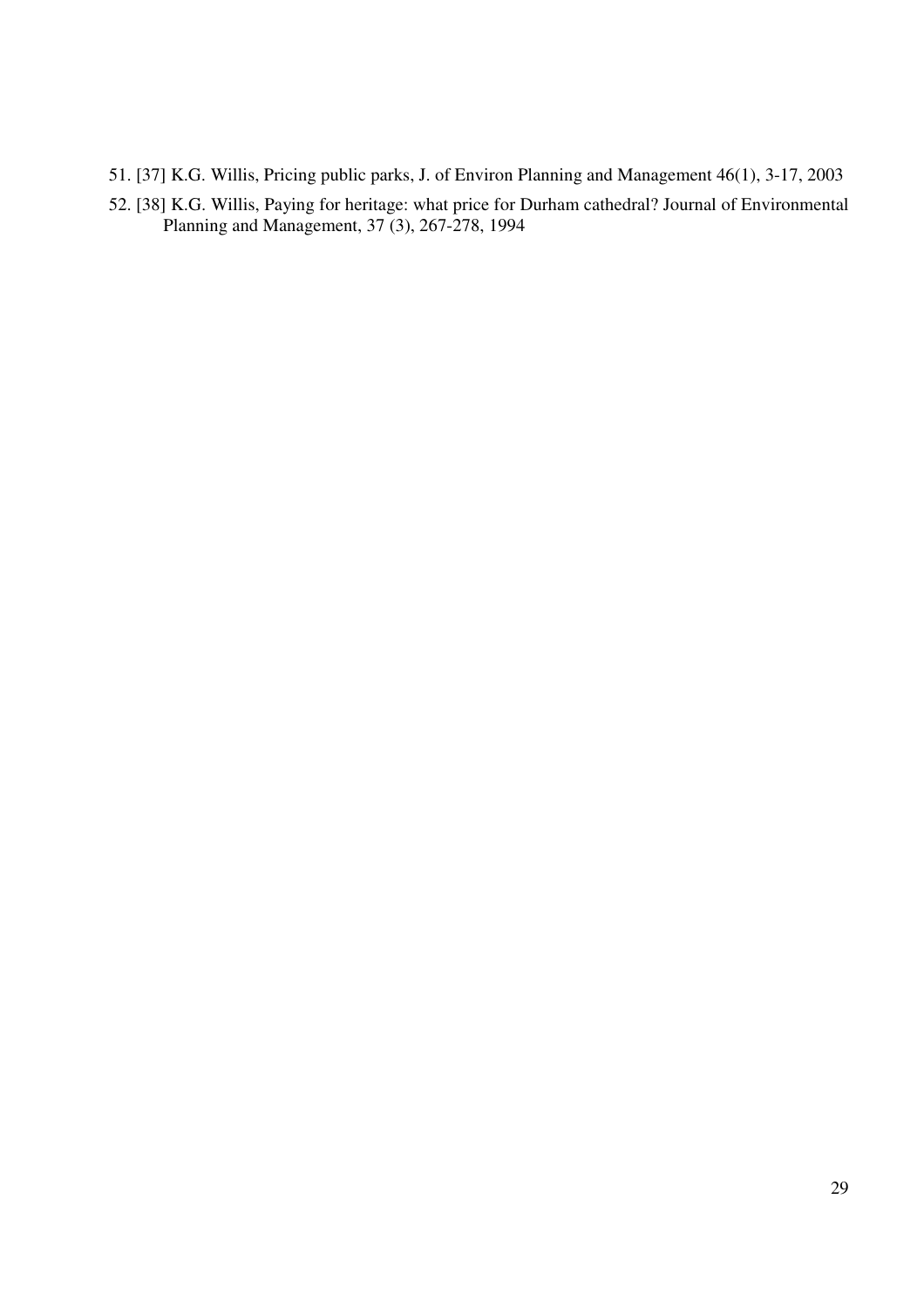

**Figures** 

# Source: Adopted from http://www.vnnavi.com/mientrung.html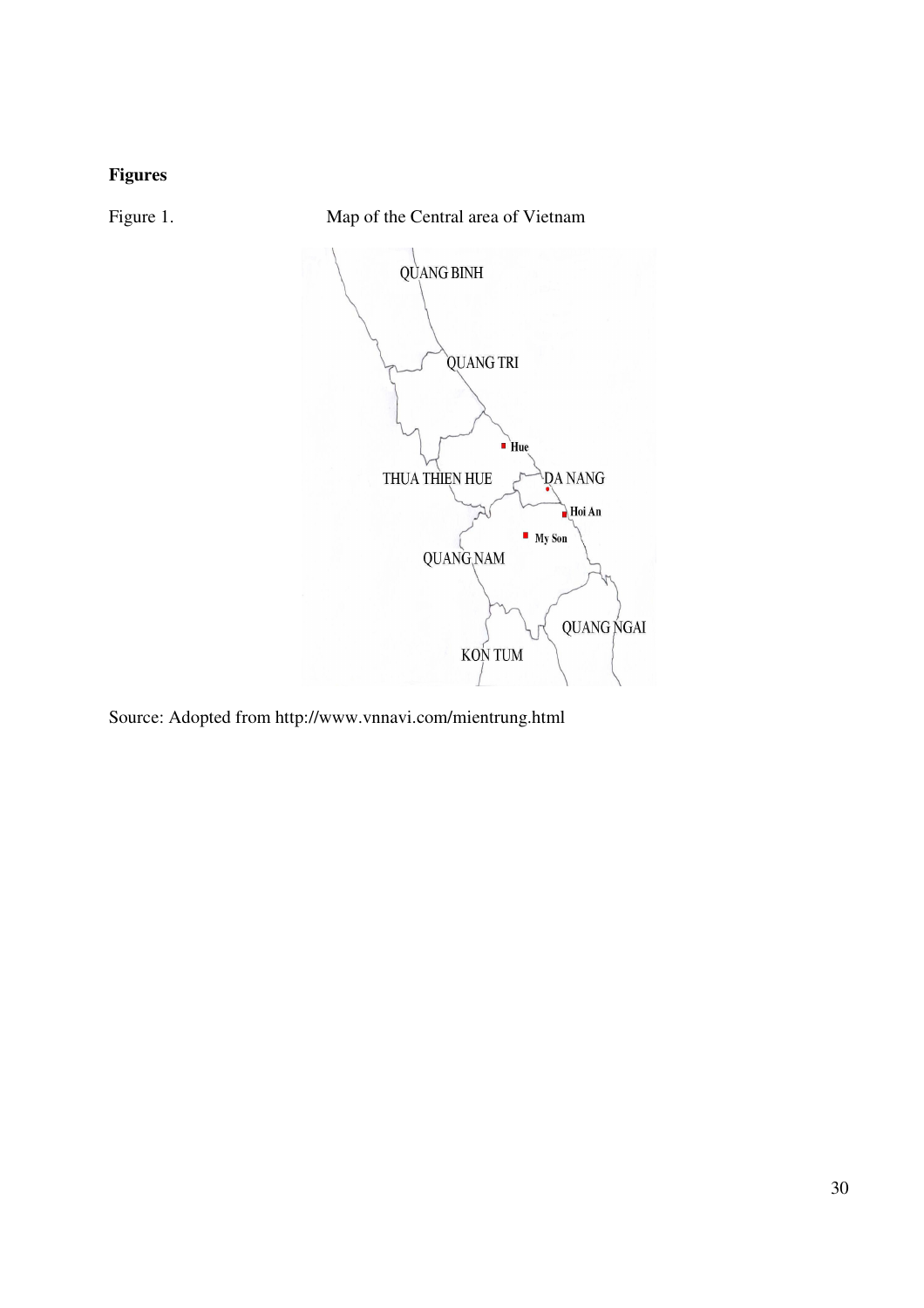## **Tables**

## Table 1. Sampling scheme

|                     | Group of respondents                  | Location of       | Number of   |
|---------------------|---------------------------------------|-------------------|-------------|
|                     |                                       | interview         | respondents |
| <b>Visitors</b>     | (i) Foreign visitors to My Son        | My Son            | 243         |
|                     | (ii) Vietnamese visitors to My Son    | My Son            | 245         |
| <b>Non-visitors</b> | (iii) Vietnamese visitors to the area | Hue and Hoian     | 238         |
|                     | (iv) Local residents                  | Quangnam province | 241         |
|                     | Total number                          |                   | 967         |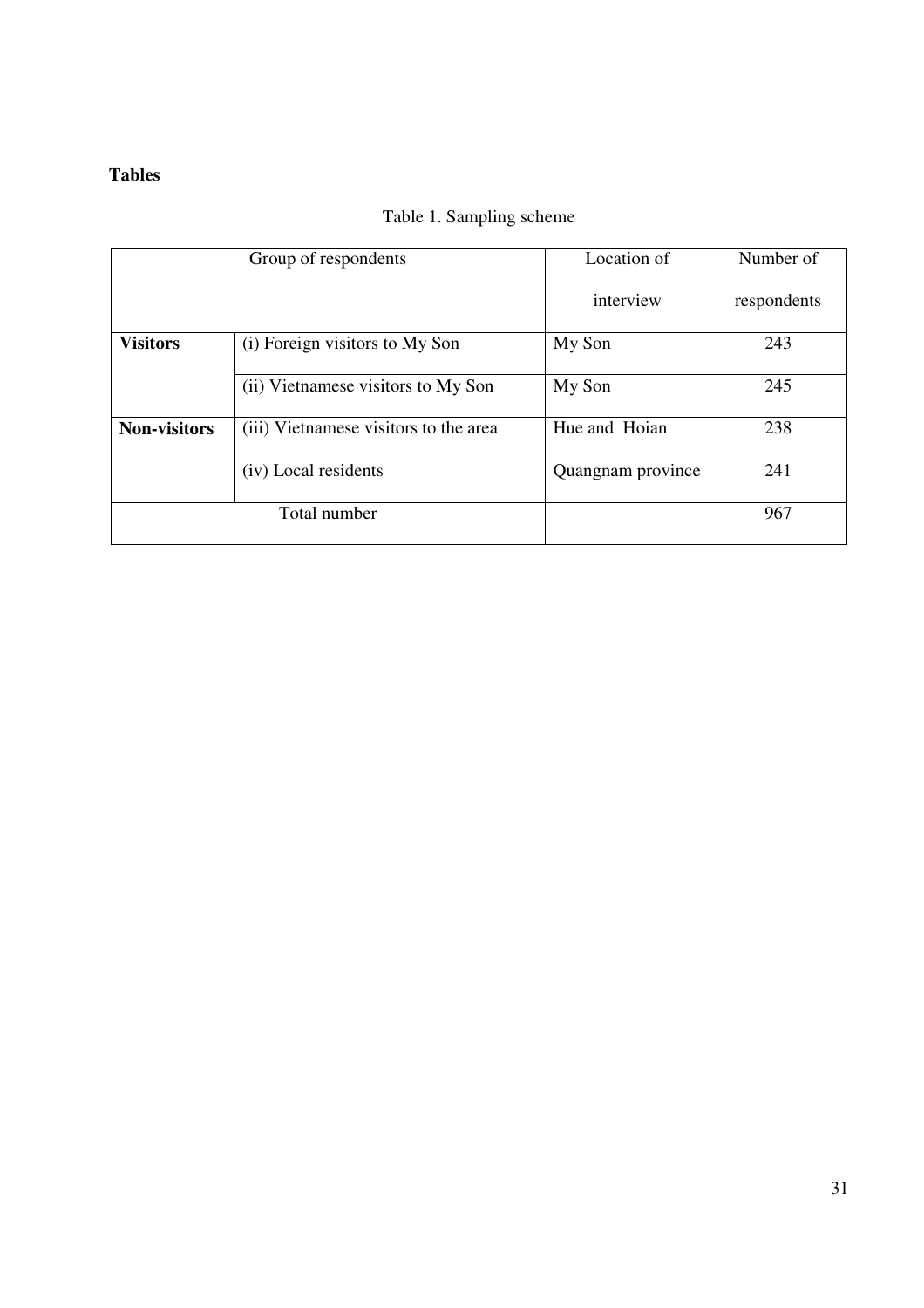|                       | Foreign visitors | Vietnamese     | Vietnamese      | Local         |
|-----------------------|------------------|----------------|-----------------|---------------|
|                       | to My Son        | visitors to My | visitors to the | residents     |
|                       |                  | Son            | area            |               |
|                       | Mean (Std.)      | Mean (Std.)    | Mean (Std.)     | Mean $(Std.)$ |
| $Sex^a$               | 0.46(0.50)       | 0.37(0.48)     | 0.38(0.49)      | 0.51(0.50)    |
| Age                   | 33.41 (10.91)    | 37.26 (12.13)  | 38.63 (12.39)   | 43.18 (11.09) |
| Income (US\$)         | 57,075 (40,834)  |                |                 |               |
| Income (VND million)  |                  | 1.77(0.70)     | 1.52(0.65)      | 0.81(0.65)    |
| Education             | 3.63(0.87)       | 3.64(0.84)     | 3.41(0.76)      | 2.07(0.88)    |
| Alone                 | 0.44(0.50)       | 0.42(0.49)     | 0.40(0.49)      |               |
| Child                 |                  |                |                 | 0.34(0.48)    |
| Number of respondents | 243              | 245            | 238             | 241           |

Table 2. Socio-demographic characteristics

Note:  $a^3$  Sex = 1 for female, 0 for male. Age = age of respondents (years). Income (US\$): household yearly income of foreigners. Income (VND million): household monthly income of Vietnamese respondents. Education:  $1 = \text{primary}; 2 =$ secondary;  $3 =$  high school;  $4 =$  college; and  $5 =$  graduate. Alone = 1 if the visitor is traveling alone, 0 otherwise. Child = 1 if the household has a child, 0 otherwise.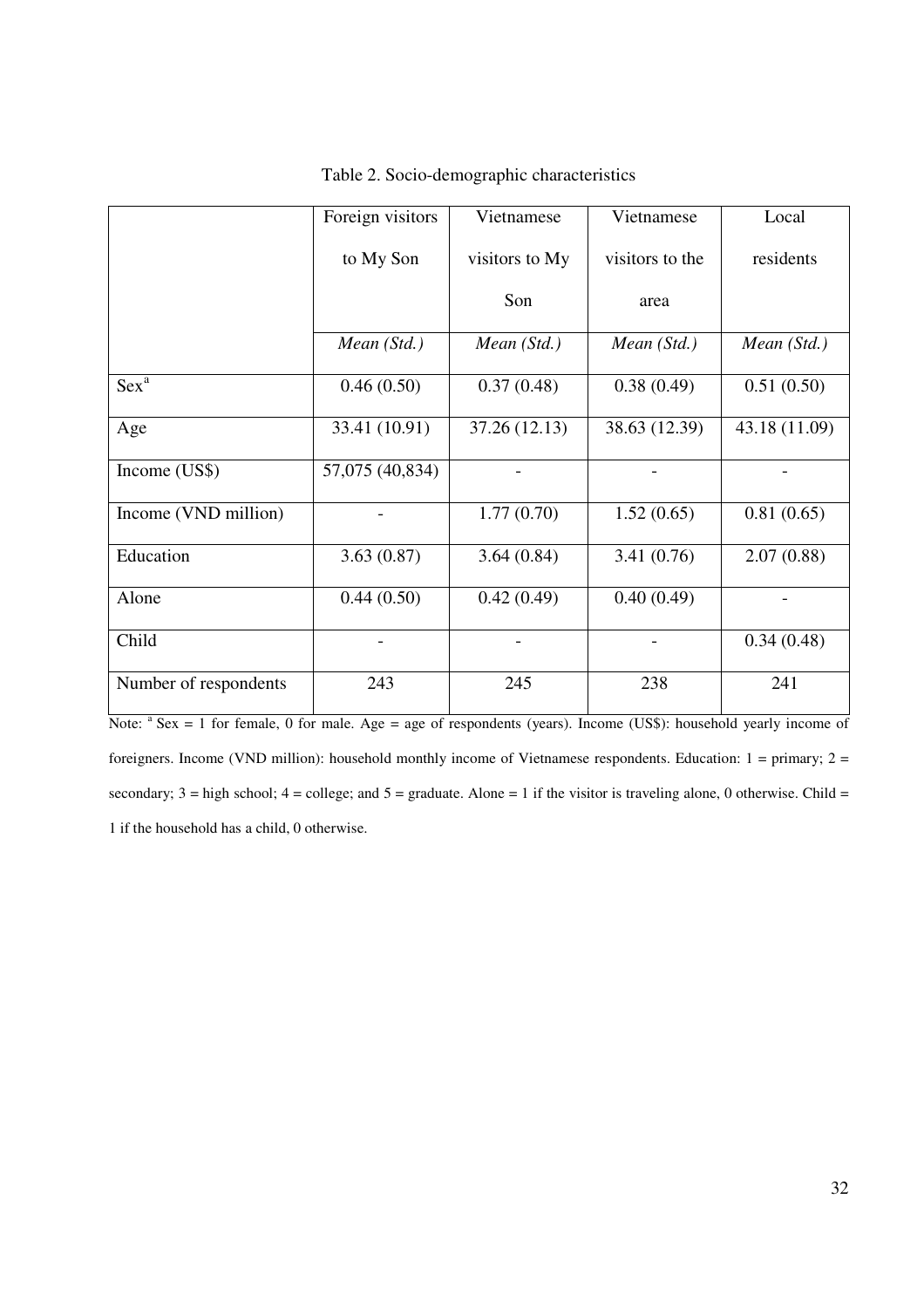| Variables                                      | Local residents | Quangnam average |
|------------------------------------------------|-----------------|------------------|
| Gender (% female)                              | 0.51            | 0.52             |
| Age group ( $\geq$ 18 years, %)                |                 |                  |
| 18-39                                          | 0.38            | 0.58             |
| 40-59                                          | 0.50            | 0.33             |
| 60 or over                                     | 0.11            | 0.10             |
| Attending school $(\%)$                        | 0.08            | 0.07             |
| Unemployment (%)                               | 0.02            | 0.03             |
| Income (household monthly income, VND million) | 0.81            | 1.11             |
| Urban (% of household living in urban areas)   | 0.17            | 0.16             |

## Table 3. Socio-demographic characteristics of local resident sample and Quangnam province

Source: The Statistical Yearbook of Quangnam province 2004 and own calculations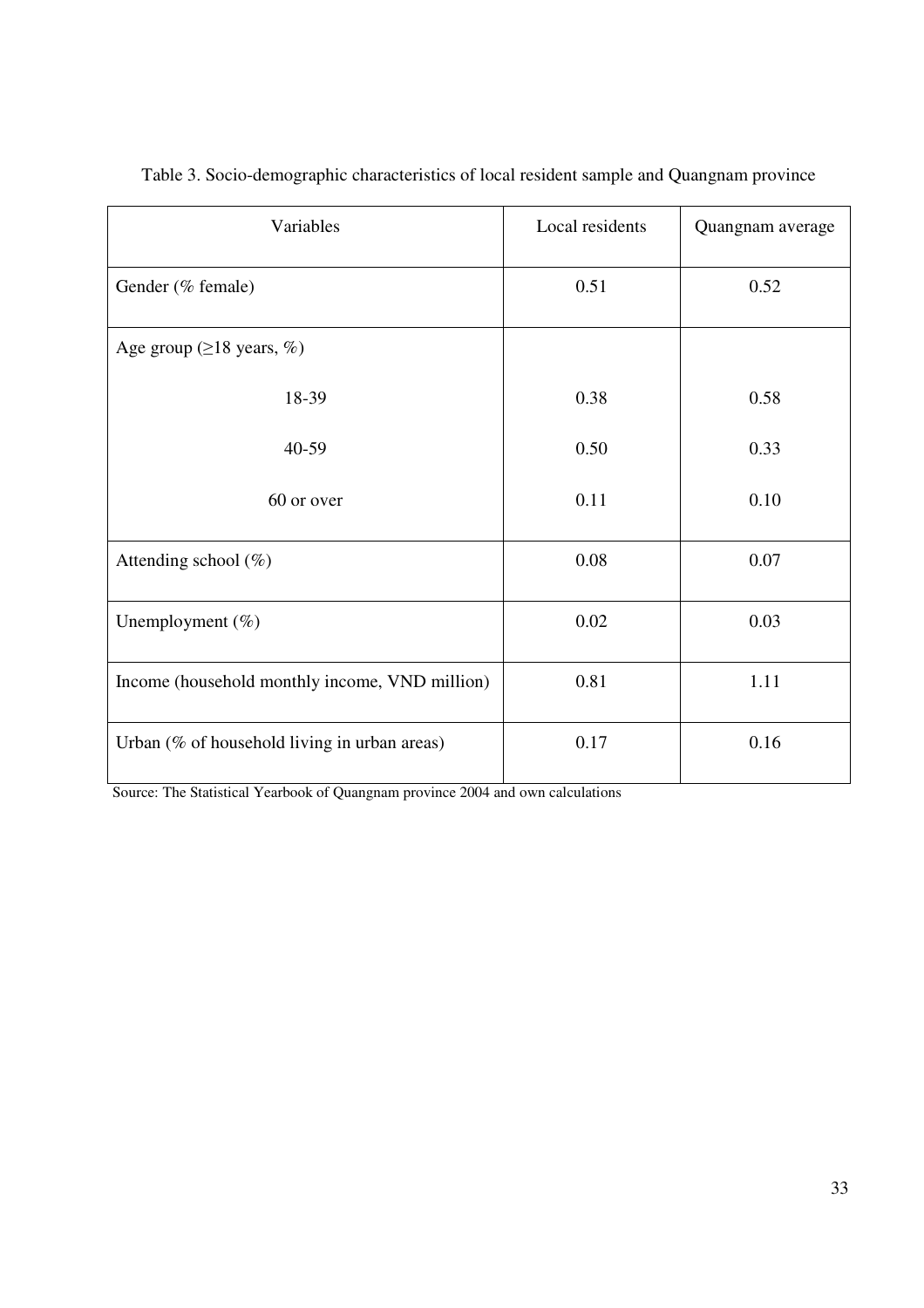|                       | Foreign visitors | Vietnamese | Vietnamese  | Local      |
|-----------------------|------------------|------------|-------------|------------|
| Variable              | to My Son        | visitors   | visitors    | residents  |
|                       |                  | to My Son  | to the area |            |
|                       | Mean (Std)       | Mean (Std) | Mean (Std)  | Mean (Std) |
| Know <sup>a</sup>     | 1.82(0.65)       | 2.78(1.04) | 2.14(1.12)  | 2.36(0.97) |
| Importance            | 0.67(0.47)       | 0.73(0.45) | 0.69(0.46)  | 0.60(0.49) |
| Heity                 | 0.41(0.49)       |            |             |            |
| Hue                   | 0.60(0.49)       | 0.79(0.41) | 0.90(0.30)  | 0.27(0.44) |
| Hoian                 | 0.90(0.30)       | 0.83(0.38) | 0.50(0.50)  | 0.58(0.50) |
| Visit                 |                  | 0.15(0.36) | 0.15(0.36)  | 0.16(0.37) |
| Satisfied             | 0.68(0.47)       | 0.81(0.39) |             |            |
| Ftrip                 | 0.29(0.45)       | 0.65(0.49) | 0.56(0.50)  | 0.74(0.44) |
| <b>Before</b>         | 0.36(0.48)       | 0.26(0.44) |             |            |
| Number of respondents | 243              | 245        | 238         | 241        |

Table 4. Respondents' knowledge and attitudes

Note:  $^{\circ}$  Know is respondent's knowledge of My Son before visited the site, scale from 1 to 5, where 1 = nothing and 5 = very much. Importance  $= 1$  if respondents regard the importance for preserving WHSs in Vietnam, 0 otherwise. Hcity  $= 1$ if respondents select historical cities as the first reason for the visit to Vietnam, 0 otherwise. Hue = 1 if respondents had visited Hue before, 0 otherwise. Hoian = 1 if respondents had visited Hoian before, 0 otherwise. Visit = 1 if respondents had visited My Son before and 0 otherwise. Satisfied = 1 if respondents satisfied with their experience of visiting My Son, 0 otherwise. Ftrip = 1 if respondents consider visiting My Son again sometime in the future, 0 otherwise. Before = 1 if respondents were interviewed before visiting My Son and 0 otherwise.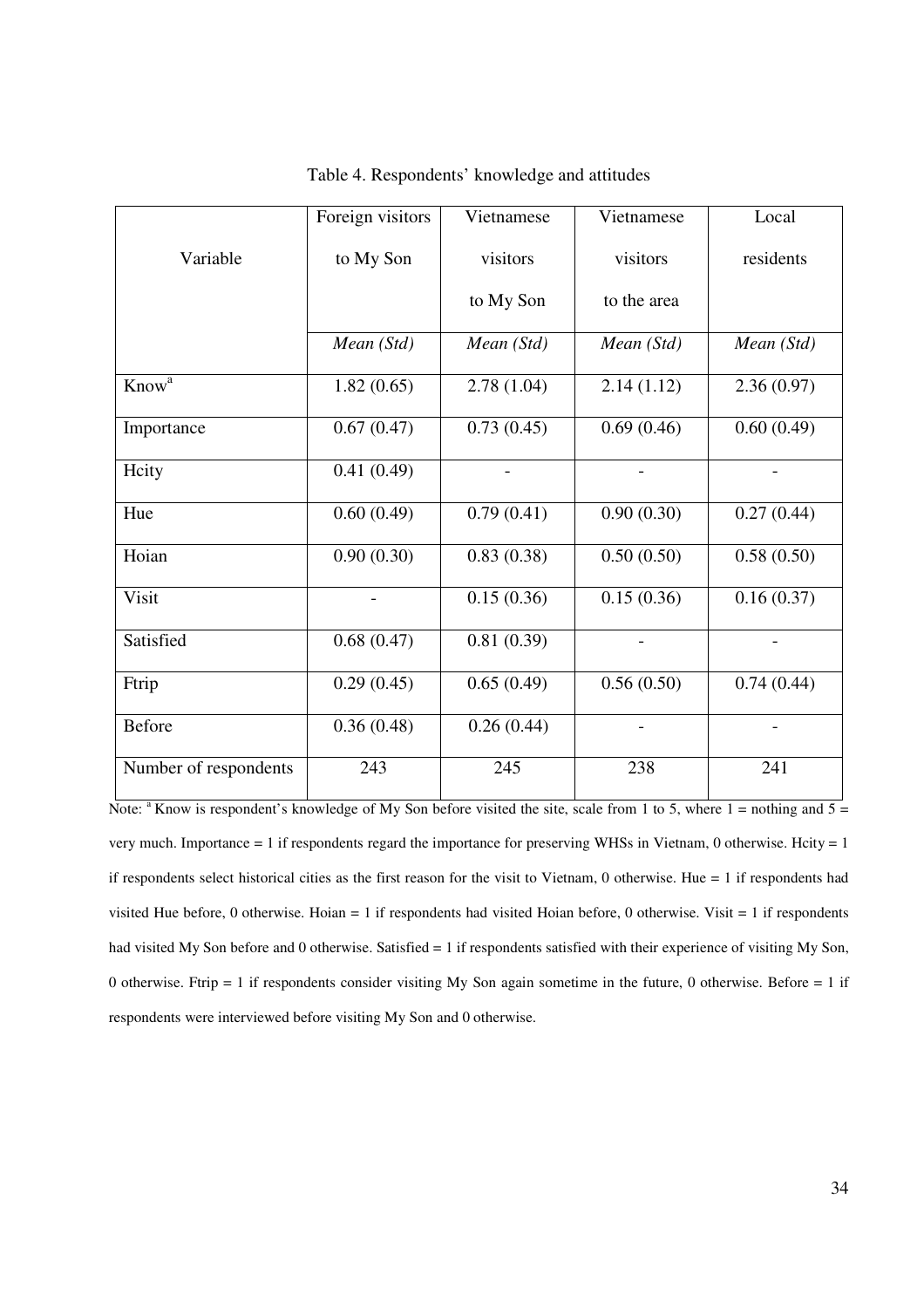|             | Foreign visitors | Vietnamese         | Vietnamese           | Local            |
|-------------|------------------|--------------------|----------------------|------------------|
| Variables   | to My Son        | visitors to My Son | visitors to the area | residents        |
|             | (p-value)        | (p-value)          | (p-value)            | (p-value)        |
| Constant    | $-1.23(0.112)$   | $-3.75(.020)$      | 0.47(0.627)          | $-12.27(000)$    |
| <b>Bids</b> | $-0.41$ $(.000)$ | $-0.02$ $(.000)$   | $-0.05$ $(.000)$     | $-0.07$ $(.000)$ |
| Sex         | 0.0004(.654)     | 0.0001(955)        | 0.03(0.062)          | $-0.01$ (.717)   |
| Age         | $-0.003(.856)$   | $-0.002$ (.501)    | $-0.0004(.653)$      | $-0.08(.813)$    |
| Income      | 0.002(.002)      | 0.001(.582)        | $-0.001$ $(.661)$    | 4.99 (.000)      |
| Ugo         | 1.47(002)        | 0.63(0.076)        | 2.76(.000)           | 3.42(.012)       |
| Alone       | $-0.13(0.759)$   | 0.18(.608)         | $-2.73(0.000)$       |                  |
| Child       |                  |                    |                      | $-0.29$ $(.697)$ |
| Heity       | 1.56(.001)       |                    |                      |                  |
| Hue         | $-0.61D-4(.935)$ | $-0.003$ $(.114)$  | 2.21(.011)           | $-1.12(0.158)$   |
| Hoian       | 0.001(.582)      | $-0.005(.831)$     | $-2.15(.000)$        | 1.48(.046)       |
| Visit       |                  | $-0.41$ $(.383)$   | 2.15(.000)           | 1.98(.037)       |
| Importance  | $0.74$ $(.118)$  | 0.03(0.000)        | $-0.83$ $(.016)$     | 1.73(0.025)      |
| Know        | 0.004(0.938)     | 0.68(.148)         | 0.0004(.583)         | 0.12(.866)       |
| Satisfied   | 2.21(.000)       | 2.31(.000)         |                      |                  |
| Ftrip       | 2.27(.000)       | 2.30(0.001)        | 0.83(0.016)          | 0.44(.595)       |

Table 5. Estimated parameters of the logit models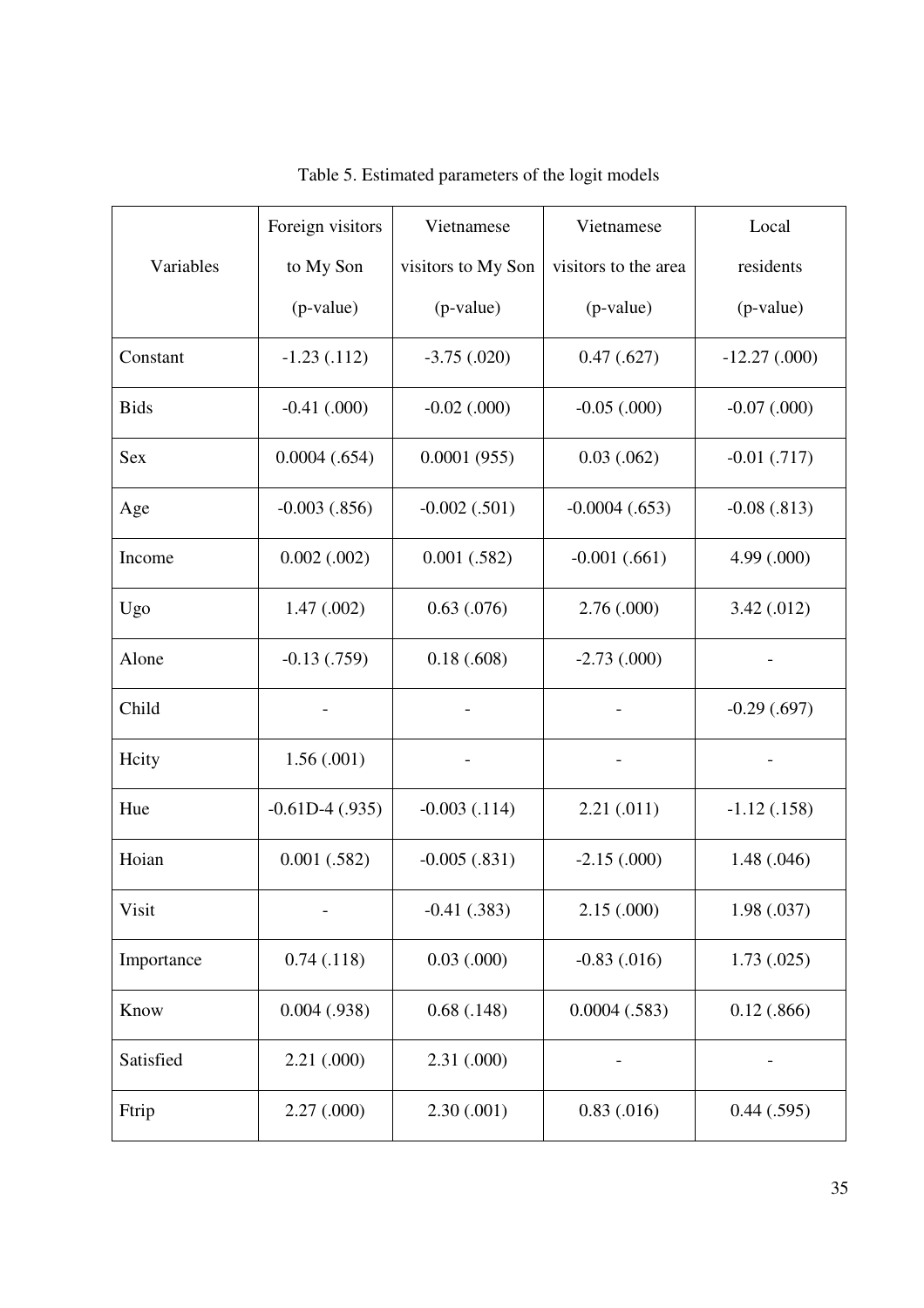| <b>Before</b>             | $-1.97(0.00)$ | 0.59(0.181) |          |          |
|---------------------------|---------------|-------------|----------|----------|
| <b>Summary statistics</b> |               |             |          |          |
| Log-likelihood            | $-77.46$      | $-111.99$   | $-65.27$ | $-53.81$ |
| Pseudo- $R^2$             | 0.54          | 0.33        | 0.60     | 0.67     |
| Chi-squared               | 181.85        | 110.04      | 199.33   | 264.27   |
| Number of obs.            | 243           | 245         | 238      | 241      |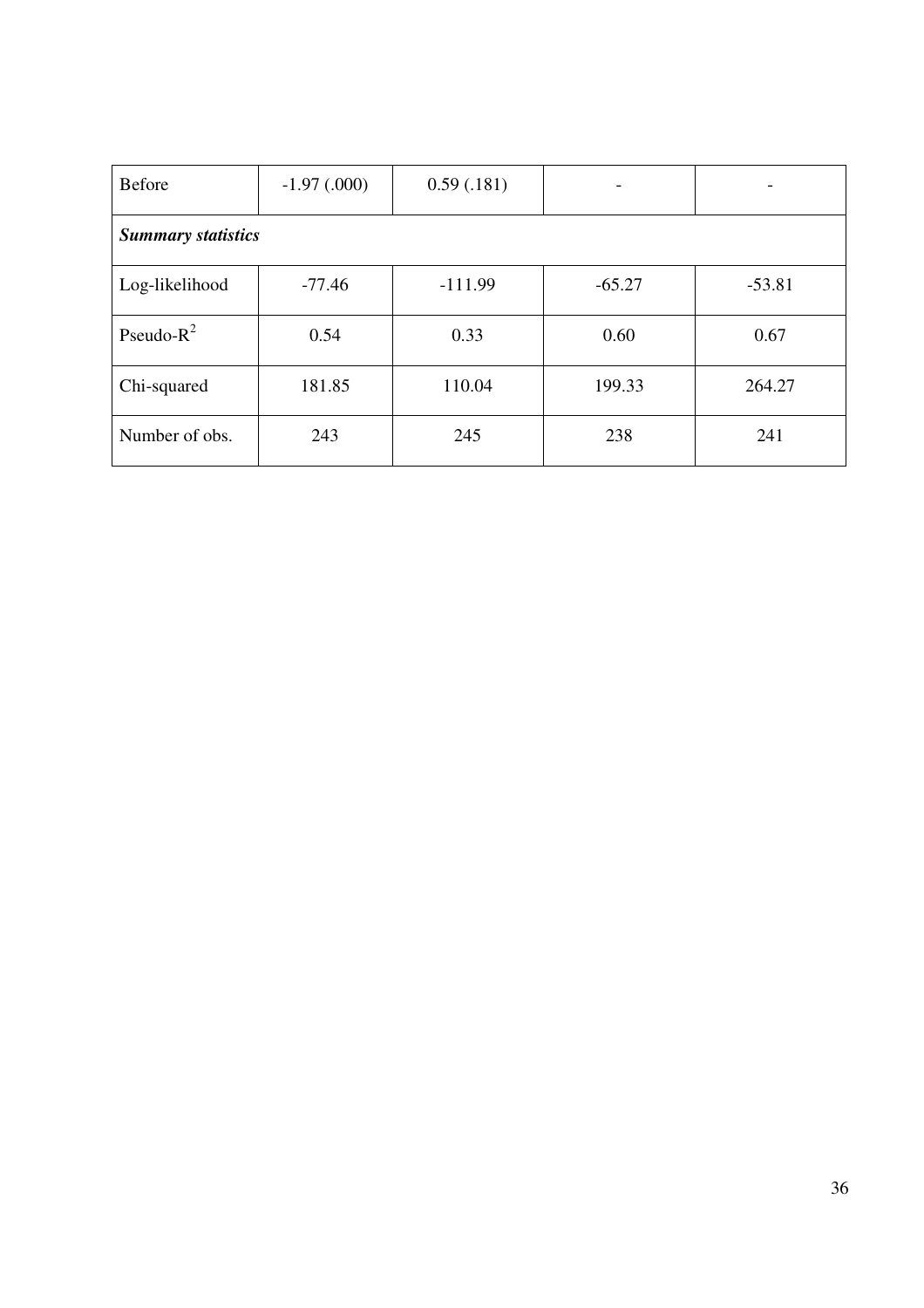| Respondent's reasons for non-willing to pay          | Foreign             | Vietnamese  | Vietnamese     | Local               |
|------------------------------------------------------|---------------------|-------------|----------------|---------------------|
|                                                      | visitors to         | visitors to | visitors to    | residents           |
|                                                      | My Son              | My Son      | the area       |                     |
| 1. I have no spare income                            | 8(6.7)              | 34(24.1)    | 25(20.7)       | 41 $(31.1)$         |
| 2. I think the cost is too high                      | 67(56.3)            | 34(24.1)    | 41 (33.9)      | 20(15.2)            |
| 3. If an acceptable method of paying is found*       | 6(5.0)              | 19(13.5)    | 11(9.1)        | 4(3.0)              |
| 4. I would pay if other people agree to pay*         | 2(1.7)              | 13(9.2)     | 4(3.3)         | 25(18.9)            |
| 5. I would pay if payment period is extended*        | $\boldsymbol{0}$    | 3(2.1)      | 2(1.7)         | 8(6.1)              |
| 6. There are other sites that I prefer to visit*     | 2(1.7)              | 3(2.1)      | 1(0.8)         | $\mathbf{0}$        |
| 7. The preservation of My Son is unimportant*        | $\boldsymbol{0}$    | 2(1.4)      | 1(0.8)         | 1(0.8)              |
| 8. Not believe paying will solve the problem*        | 3(2.5)              | 3(2.1)      | $\overline{0}$ | 1(0.8)              |
| 9. It is the government's responsibility*            | 20(16.8)            | 10(7.1)     | 14(11.6)       | 16(12.1)            |
| 10. I do not trust the institutions that will handle | 3(2.5)              | 5(3.5)      | 1(0.8)         | 2(1.5)              |
| the money for preservation work*                     |                     |             |                |                     |
| 11. I oppose the plan regardless of costs*           | $\boldsymbol{0}$    | 1(0.7)      | $\mathbf{0}$   | $\boldsymbol{0}$    |
| 12. Other reasons*                                   | $\overline{6(5.0)}$ | 9(6.4)      | 19(15.7)       | $\overline{6(4.5)}$ |
| 13. Don't know/ Not sure*                            | 2(1.7)              | 5(3.5)      | 2(1.7)         | 8(6.1)              |
| Total respondents not WTP                            | 119                 | 141         | 121            | 132                 |

Table 6. Reason for not willing to pay

Note: Categories with \* are classified as scenario rejecters (SR). Numbers in brackets are percentage.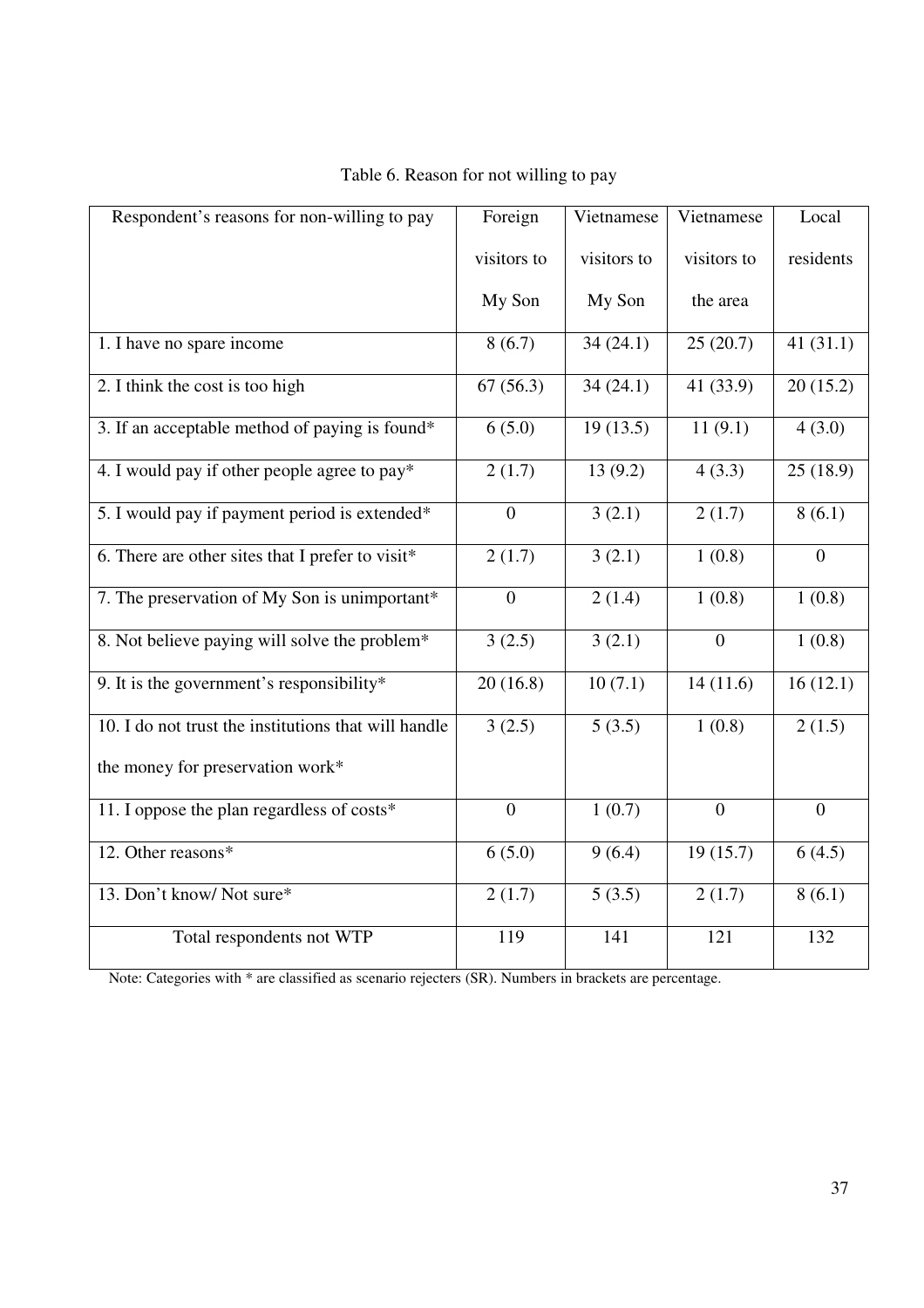|                    | Foreign visitors | Vietnamese visitors | Vietnamese visitors | Local           |
|--------------------|------------------|---------------------|---------------------|-----------------|
|                    | to My Son        | to My Son           | to the area         | residents       |
| <b>SR</b> included | 8.78             | 2.27                | 2.70                | 2.17            |
|                    | $[7.53 - 10.02]$ | $[1.47 - 3.08]$     | $[2.00-3.39]$       | $[0.74 - 3.59]$ |
| <b>SR</b> excluded | 9.80             | 2.72                | 2.94                | 2.70            |
|                    | $[8.56 - 11.05]$ | $[1.91 - 3.52]$     | $[2.25 - 3.63]$     | $[1.28 - 4.13]$ |

Table 7. Mean WTP estimates (US\$)

Note: Numbers in [] are 95% confidence intervals.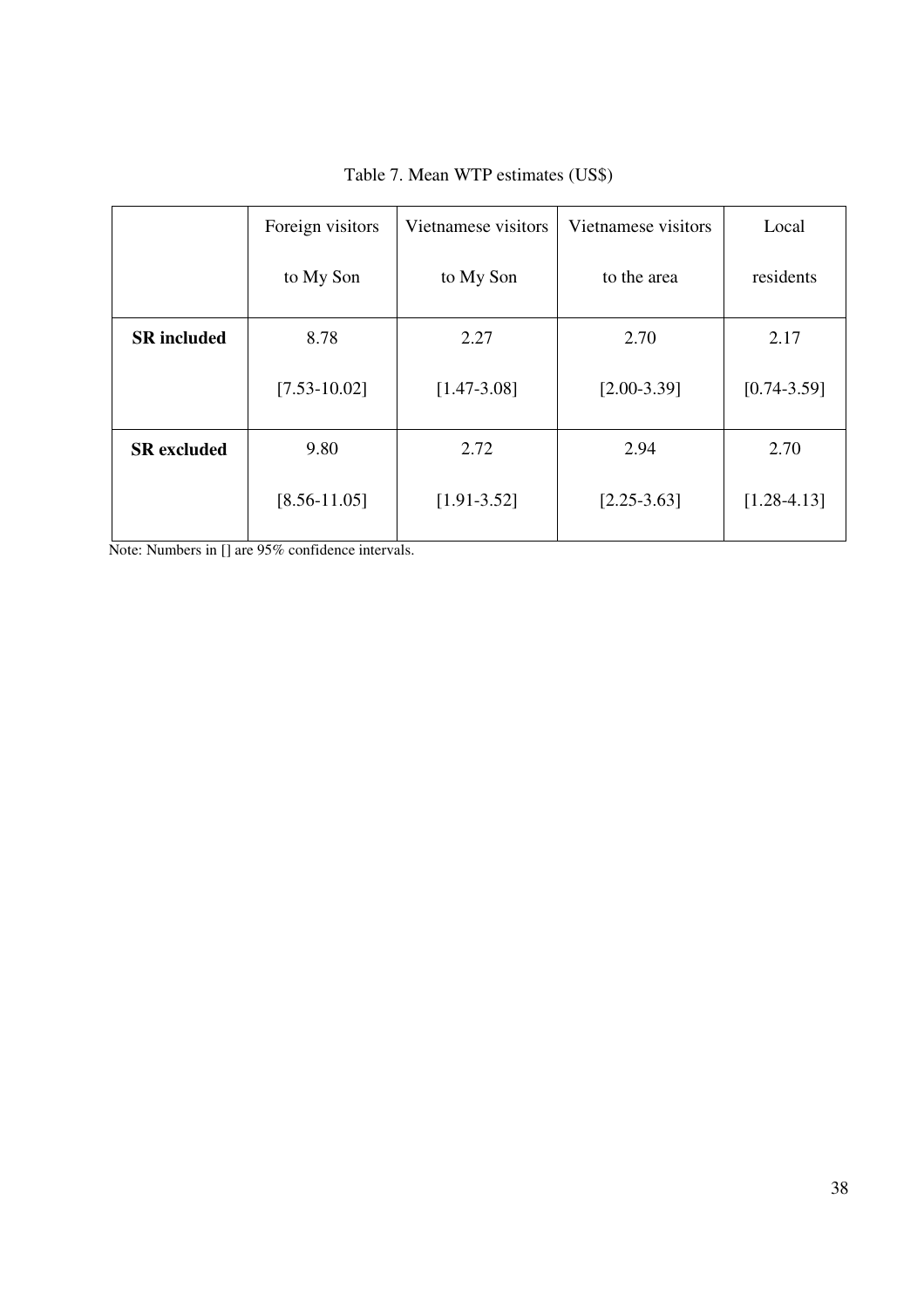|                      | Foreign visitors | Vietnamese                      | Vietnamese    | Local           |
|----------------------|------------------|---------------------------------|---------------|-----------------|
| Groups of respondent | to My Son        | Visitors to My                  | visitors to   | residents       |
|                      |                  | Son                             | the area      |                 |
| Mean (US\$)          | 8.78             | 2.27                            | 2.70          | 2.17            |
|                      | $[7.53 - 10.02]$ | $[1.47 - 3.08]$                 | $[2.00-3.39]$ | $[0.74 - 3.59]$ |
| Number of visitors   | 86,461           | 30,527                          | 1,283,200     |                 |
| Number of households |                  | $\blacksquare$                  |               | 330,534         |
|                      | 759,128          | 69,329                          | 3,458,991     | 715,949         |
| Aggregate WTP (US\$) | [651,051]        | $[44, 754-$                     | $[2,568,821-$ | [244, 055]      |
|                      | 866,339]         | 93,923]                         | 4,348,353]    | 1,187,363]      |
| Total                |                  | 5,003,396 [3,508,681-6,496,251] |               |                 |

Table 8. Unadjusted aggregate WTP estimates

Note: Numbers in [] are 95% confidence intervals.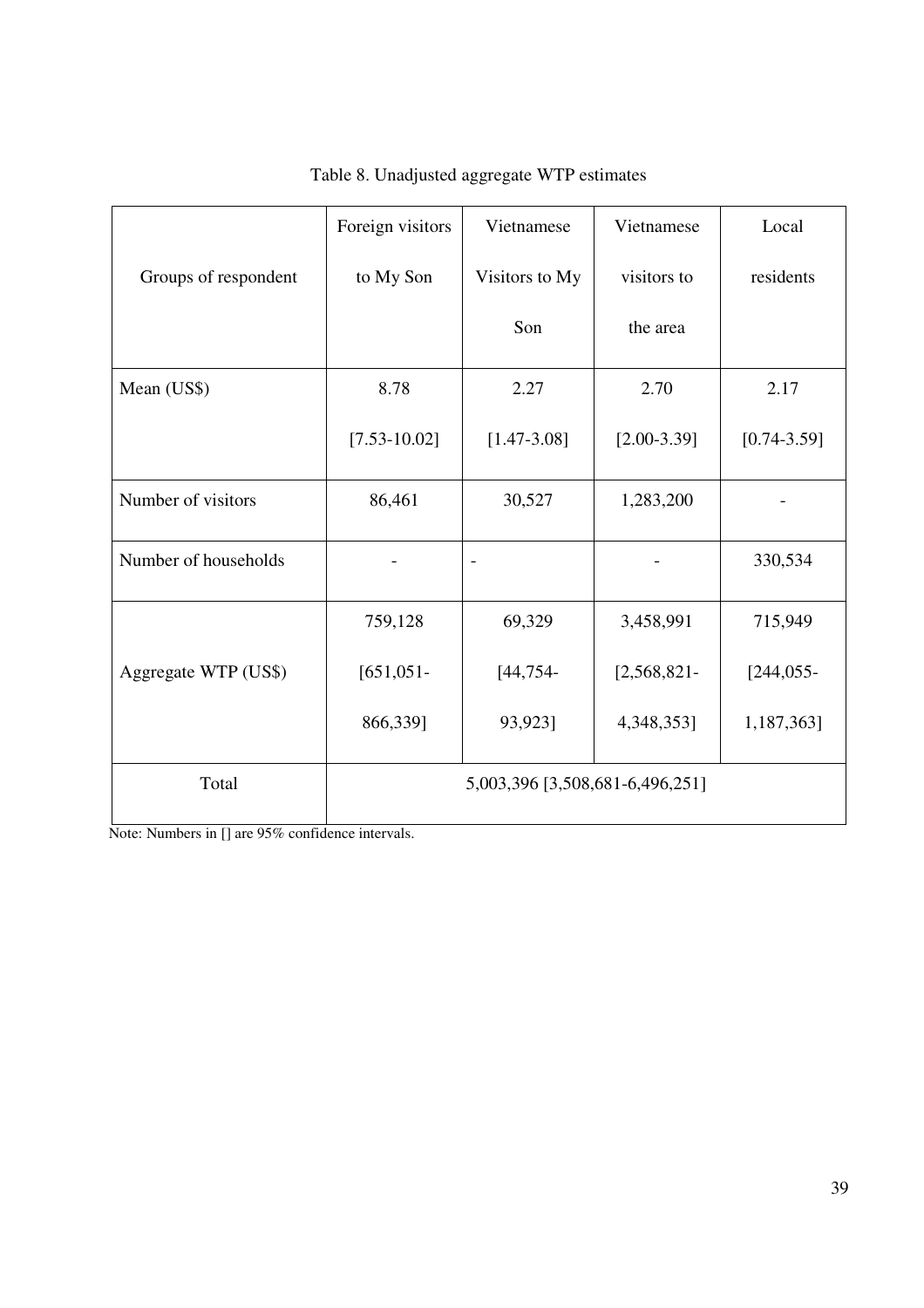|                          | Foreign     | Vietnamese     | Vietnamese                      | Local      |
|--------------------------|-------------|----------------|---------------------------------|------------|
| Groups of respondent     | visitors to | Visitors to    | visitors to                     | residents  |
|                          | My Son      | My Son         | the area                        |            |
| Adjusted mean (US\$)     | 8.78        | 2.27           | 2.27                            | 2.17       |
| Adjusted no. of visitors | 86,461      | 25,948         | 1,283,200                       |            |
| Number of households     |             | $\blacksquare$ |                                 | 330,534    |
|                          | 759,128     | 58,930         | 2,914,236                       | 715,949    |
| Aggregate WTP (US\$)     | [651, 051]  | [38,041]       | $[1,881,220-$                   | [244, 055] |
|                          | 866,339]    | 79,835]        | 3,948,059]                      | 1,187,363] |
| Total                    |             |                | 4,448,242 [2,814,366-6,081,869] |            |

Table 9: Ad hoc adjustments of aggregate WTP estimates (adjustments in bold)

Note: Numbers in [] are 95% confidence intervals.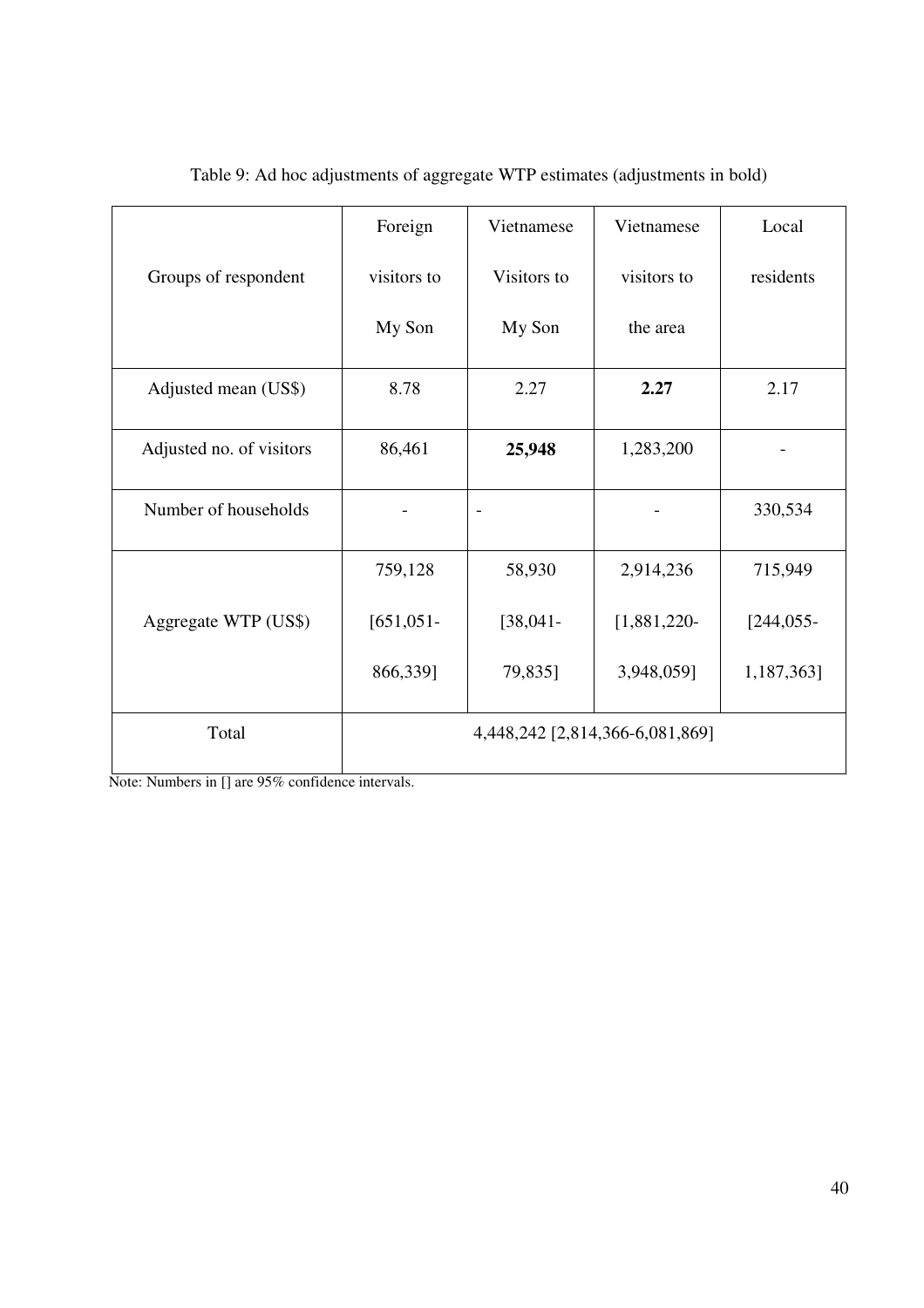|                | Foreign visitors |                |              | Vietnamese visitors |                |
|----------------|------------------|----------------|--------------|---------------------|----------------|
| Entrance fee   | % visitors       | Expected       | Entrance fee | % visitors          | Expected       |
| (US\$)         |                  | revenue (US\$) | (US\$)       |                     | revenue (US\$) |
| $\overline{4}$ | 100              | 345,844        | 1.89         | 100                 | 57,598         |
| 5              | 78               | 338,639        | 2.20         | 69                  | 46,605         |
| 9              | 69               | 535,775        | 3.14         | 51                  | 48,785         |
| 14             | 46               | 555,618        | 5.03         | 30                  | 45,323         |
| 19             | 11               | 188,513        | 8.18         | 20                  | 49,100         |

Table 10. Expected revenue at different entrance fees (optimal in bold)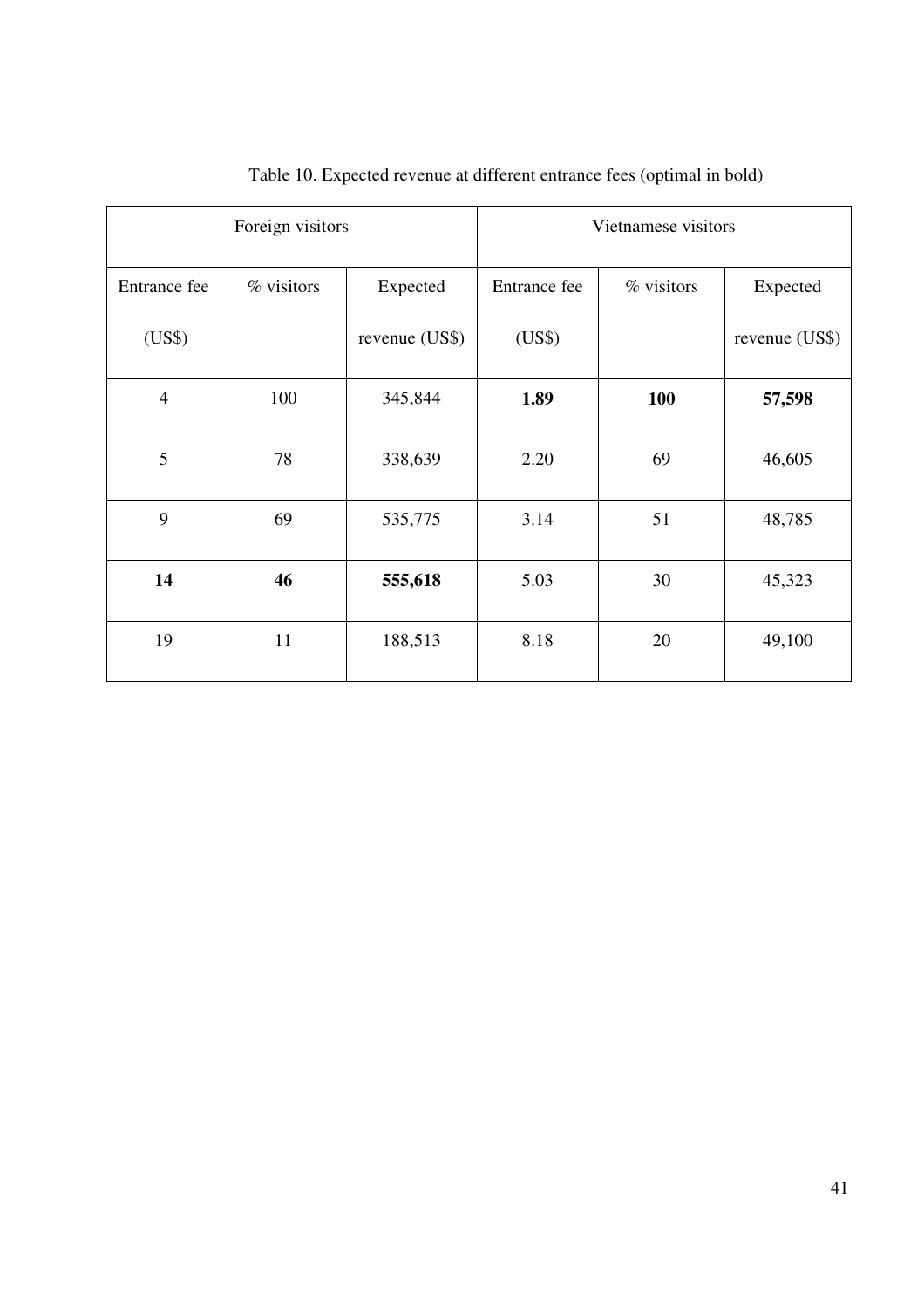| Time horizon                           | Infinity   |           |         |  |  |
|----------------------------------------|------------|-----------|---------|--|--|
| Discount rates $(\% )$                 | 4          | 6         | 10      |  |  |
| Net Present Value (NPV, US\$)          | 16,236,687 | 7,738,535 | 940,014 |  |  |
| Benefit Cost ratio ( <i>BC ratio</i> ) | 2.26       | 1.60      | 1.07    |  |  |
| IRR $(\%)$                             |            | 11        |         |  |  |

# Table 11. Results of the cost-benefit analysis with an infinite time horizon